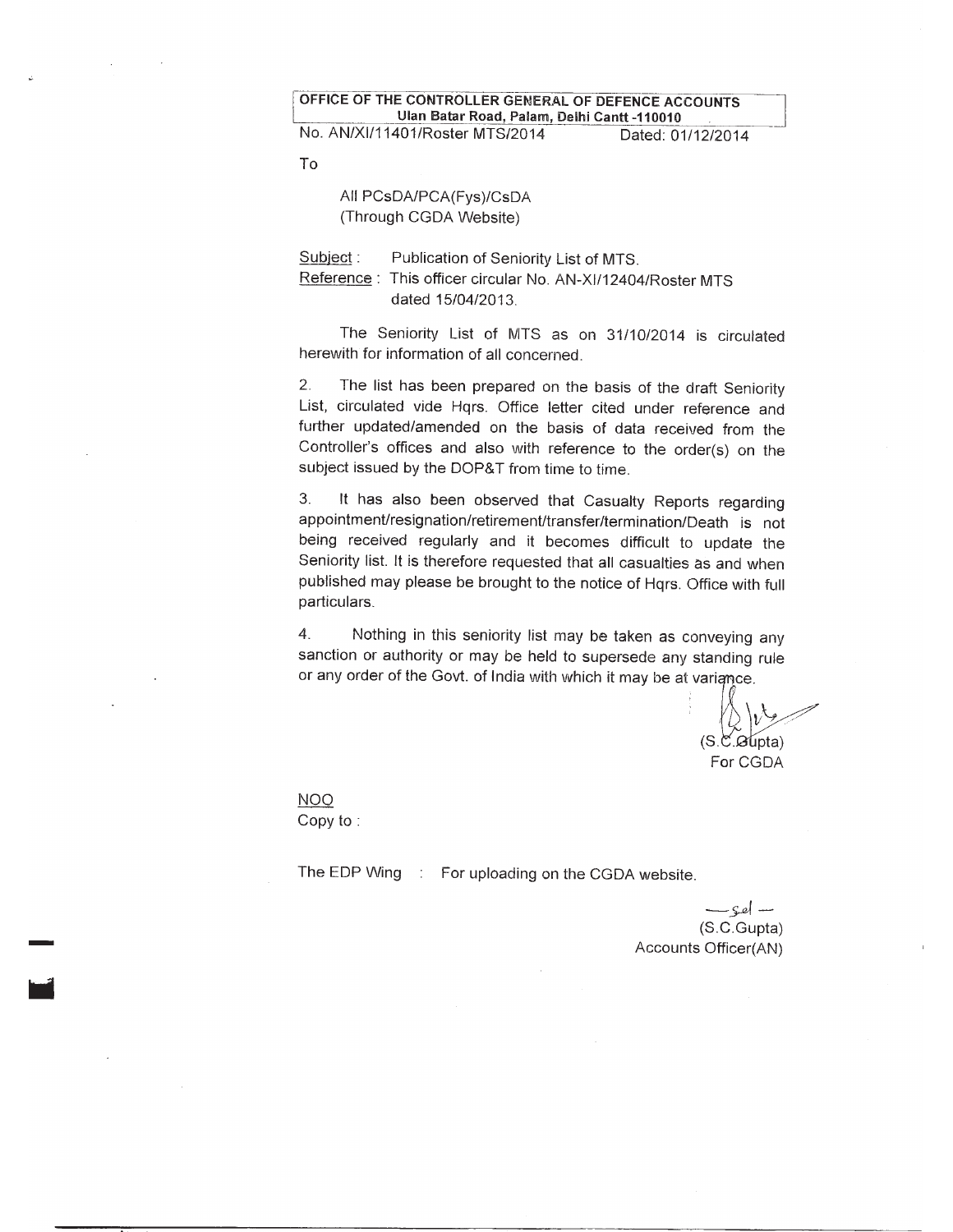| SI.          | <b>NAME</b>             | M/F | A/c No. | CAT             | <b>DOB</b> | any order of the Goverment of India with which it may be at variance<br><b>DOA</b> | <b>DOP</b> | PH        |            |
|--------------|-------------------------|-----|---------|-----------------|------------|------------------------------------------------------------------------------------|------------|-----------|------------|
| No           | S/Shri                  |     |         |                 |            |                                                                                    | RC         |           | Org        |
| $\mathbf{1}$ | <b>B.N.ADSULE</b>       | М   | 8331904 | UR              | 17-05-1958 | 02-02-1977                                                                         | 27-01-1994 | NO        | NY         |
| 2            | <b>MRS USHA G CHARI</b> | F   | 8332574 | UR              | 02-06-1956 | 01-01-1986                                                                         | 12-02-1996 | NO        | BL         |
| 3            | <b>ARVIND KUMAR</b>     | М   | 8332439 | SC              | 21-07-1955 | 20-11-1980                                                                         | 30-01-1997 | <b>NO</b> | <b>FYS</b> |
| 4            | <b>MU SHAIKH</b>        | М   | 8320590 | UR              | 01-01-1955 | 01-07-1974                                                                         | 15-10-1997 | NO        | SC         |
| 5            | R S GIRNE               | М   | 8324108 | UR/EX           | 01-09-1956 | 19-01-1982                                                                         | 15-10-1997 | NO        | SC         |
| 6            | S S SHINDE              | F   | 8321181 | UR              | 01-06-1963 | 13-02-1991                                                                         | 15-10-1997 | NO        | SC         |
| 7            | <b>BARJINDER KUMAR</b>  | М   | 8330213 | SC              | 01-09-1965 | 04-02-1988                                                                         | 01-02-1999 | NO.       | WC         |
| 8            | SURESH K T PARATE       | М   | 8324176 | ST/PH           | 10-02-1965 | 18-11-1991                                                                         | 03-06-1999 | PH        | SC         |
| 9            | <b>ROMESH KUMAR</b>     | М   | 8330223 | SC              | 07-01-1964 | 05-04-1988                                                                         | 25-02-2000 | <b>NO</b> | PD         |
| 10           | R B BHODKE              | М   | 8321100 | UR              | 30-01-1964 | 21-02-1989                                                                         | 17-04-2000 | NO        | SC         |
| 11           | S A FRANCIS             | М   | 8332778 | UR/EX           | 30-10-1954 | 31-03-1989                                                                         | 17-04-2000 | NO.       | SC         |
| 12           | R D PHANSE              | М   | 8321222 | UR              | 04-04-1956 | 01-11-1989                                                                         | 17-04-2000 | <b>NO</b> | SC         |
| 13           | S K DEKHANE             | М   | 8331951 | UR              | 06-09-1964 | 03-05-1991                                                                         | 25-04-2000 | <b>NO</b> | SC         |
| 14           | S.V.RAMTHIRTHKAR        | М   | 8333825 | UR              | 11-04-1963 | 28-10-1988                                                                         | 25-05-2000 | NO        | <b>FYS</b> |
| 15           | <b>DEBASIS BISWAS</b>   | М   | 8333056 | $S\overline{C}$ | 25-12-1964 | 26-09-1988                                                                         | 25-05-2000 | NO        | <b>FYS</b> |
| 16           | IN NAGARAJA             | М   | 8334410 | UR              | 02-04-1968 | 30-06-1988                                                                         | 25-05-2000 | NO        | BL         |
| 17           | <b>SOM NATH</b>         | М   | 8330230 | SC              | 16-06-1965 | 22-07-1988                                                                         | 25-05-2000 | NO        | PD         |
| 18           | SUBRATA KR.PAL          | М   | 8333817 | <b>UR</b>       | 05-09-1969 | 06-02-1989                                                                         | 25-05-2000 | NO.       | <b>FYS</b> |
| 19           | <b>B R SALVE</b>        | м   | 8332771 | SC              | 07-12-1955 | 17-10-1988                                                                         | 25-05-2000 | NO        | SC         |
| 20           | S.D.AMIN                | М   | 8331927 | UR              | 03-01-1965 | 23-01-1989                                                                         | 25-05-2000 | NO        | NY         |
| 21           | RAJ KUMAR               | М   | 8328194 | UR              |            |                                                                                    |            | NO        | ΝC         |
|              |                         |     |         |                 | 18-07-1966 | 06-01-1989                                                                         | 25-05-2000 |           |            |
| 22           | J.A.PALKAR              | М   | 8333865 | UR              | 12-11-1964 | 03-10-1989                                                                         | 25-05-2000 | NO.       | <b>FYS</b> |
| 23           | D.CHANDRASEKHARAN       | М   | 8334226 | SC              | 22-09-1957 | 12-05-1989                                                                         | 25-05-2000 | NO.       | RB         |
| 24           | SMT.DEWANTI DEVI        | F   | 8333803 | SC              | 01-10-1965 | 07-11-1989                                                                         | 25-05-2000 | NO        | <b>FYS</b> |
| 25           | G.H.B.DAS               | М   | 8331945 | UR              | 24-06-1962 | 24-08-1989                                                                         | 25-05-2000 | NO        | NY         |
| 26           | A R KALE                | М   | 8332814 | UR              | 01-06-1955 | 18-09-1989                                                                         | 25-05-2000 | NO        | SC         |
| 27           | R.S.BHONDVE             | М   | 8331946 | SC              | 01-06-1963 | 28-09-1989                                                                         | 25-05-2000 | NO        | NY         |
| 28           | S.RAMU                  | М   | 8333837 | SC              | 07-04-1959 | 29-11-1989                                                                         | 25-05-2000 | NO        | <b>FYS</b> |
| 29           | <b>VINOD</b>            | М   | 8326896 | SC              | 10-07-1964 | 06-07-1988                                                                         | 25-05-2000 | <b>NO</b> | <b>ND</b>  |
| 30           | PRAKASH SINGH           | М   | 8325967 | UR              | 30-12-1966 | 07-08-1989                                                                         | 25-05-2000 | NO        | WC         |
| 31           | P.K. LADKAT             | М   | 8325970 | UR              | 01-06-1967 | 04-11-1989                                                                         | 25-05-2000 | NO        | AF         |
| 32           | P.NAGRAJAN              | М   | 8326900 | SC              | 30-05-1957 | 23-01-1990                                                                         | 25-05-2000 | NO        | <b>FYS</b> |
| 33           | <b>MAHIPAL</b>          | м   | 8326901 | UR              | 01-04-1963 | 23-01-1990                                                                         | 25-05-2000 | ΝO        | ND         |
| 34           | <b>MANOHAR</b>          | М   | 8326904 | SC              | 08-12-1967 | 23-01-1990                                                                         | 25-05-2000 | ΝO        | ND         |
| 35           | V.MONAHARAN             | М   | 8333838 | SC              | 20-05-1959 | 26-08-1988                                                                         | 01-06-2000 | NO.       | <b>FYS</b> |
| 36           | Y H MORE                | м   | 8332842 | SC              | 04-06-1964 | 27-08-1990                                                                         | 10-06-2000 | NO.       | SC         |
| 37           | <b>RAJKUMAR</b>         | м   | 8335064 | UR              | 16-10-1965 | 10-06-1990                                                                         | 10-06-2000 | NO.       | CС         |
| 38           | <b>B K RAO</b>          | М   | 8331666 | SC              | 09-04-1967 | 15-06-1989                                                                         | 19-06-2000 | NO.       | GT         |
| 39           | R BORA                  | F   | 8331671 | UR              | 31-12-1965 | 22-02-1990                                                                         | 29-06-2000 | NO.       | GT         |
| 40           | <b>MADAN SINGH</b>      | М   | 8330903 | UR              | 05-03-1965 | 15-12-1989                                                                         | 06-10-2000 | NO.       | BR         |
| 41           | PRADEEP M.TAMBE         | М   | 8331936 | UR              | 01-10-1964 | 20-08-1990                                                                         | 06-10-2000 | <b>NO</b> | NΥ         |
| 42           | <b>PRAMOD KUMAR</b>     | М   | 8335065 | UR              | 15-07-1962 | 08-10-1990                                                                         | 06-10-2000 | NO        | <b>PEN</b> |
| 43           | S.B.MAHTO               | М   | 8320498 | UR              | 20-01-1961 | 23-11-1990                                                                         | 09-10-2000 | NO        | PT         |
| 44           | <b>SURESH RAI</b>       | М   | 8320499 | UR              | 04-01-1963 | 23-11-1990                                                                         | 09-10-2000 | NO.       | PT         |
| 45           | <b>B C LAL</b>          | м   | 8320022 | UR              | 20-11-1963 |                                                                                    | 09-10-2000 | NO.       | PT         |
| 46           | <b>WILLIAM</b>          | М   | 8330161 | UR              | 15-07-1961 | 20-03-1989                                                                         | 06-12-2000 | NO.       | PD         |
| 47           | <b>KASHMIR CHAND</b>    | М   | 8330227 | UR              | 04-12-1965 | 19-06-1989                                                                         | 10-12-2000 | NO.       | PD         |
| 48           | <b>ZAHIRUDDIN</b>       | м   | 8317341 | UR              | 04-08-1954 | 11-06-1973                                                                         | 22-03-2002 | NO.       | AD         |
|              |                         |     |         |                 |            |                                                                                    |            |           |            |
| 49           | <b>TUFAIL AHMAD</b>     | М   | 8329418 | UR              | 08-07-1957 | 24-10-1979                                                                         | 22-03-2002 | NO        | <b>PEN</b> |
| 50           | SANTHOSH KUMAR          | М   | 8329540 | SC              | 10-07-1956 | 25-10-1979                                                                         | 22-03-2002 | NO.       | <b>PEN</b> |
| 51           | S L SONKAR              | М   | 8329423 | SC              | 09-07-1954 | 17-11-1979                                                                         | 22-03-2002 | NO.       | <b>PEN</b> |
| 52           | SASHI CHANDRA           | м   | 8329424 | SC              | 10-08-1955 | 17-11-1979                                                                         | 22-03-2002 | NO.       | <b>PEN</b> |
| 53           | MOHD.TARIQU             | М   | 8329428 | UR              | 18-05-1959 | 17-11-1979                                                                         | 22-03-2002 | NO.       | <b>PEN</b> |
| 54           | D K SRIVASTAVA          | м   | 8329434 | UR              | 15-03-1960 | 10-07-1980                                                                         | 22-03-2002 | NO        | <b>PEN</b> |
| 55           | S S PANDIT              | М   | 8329437 | UR              | 11-10-1957 | 04-10-1983                                                                         | 22-03-2002 | NO        | <b>PEN</b> |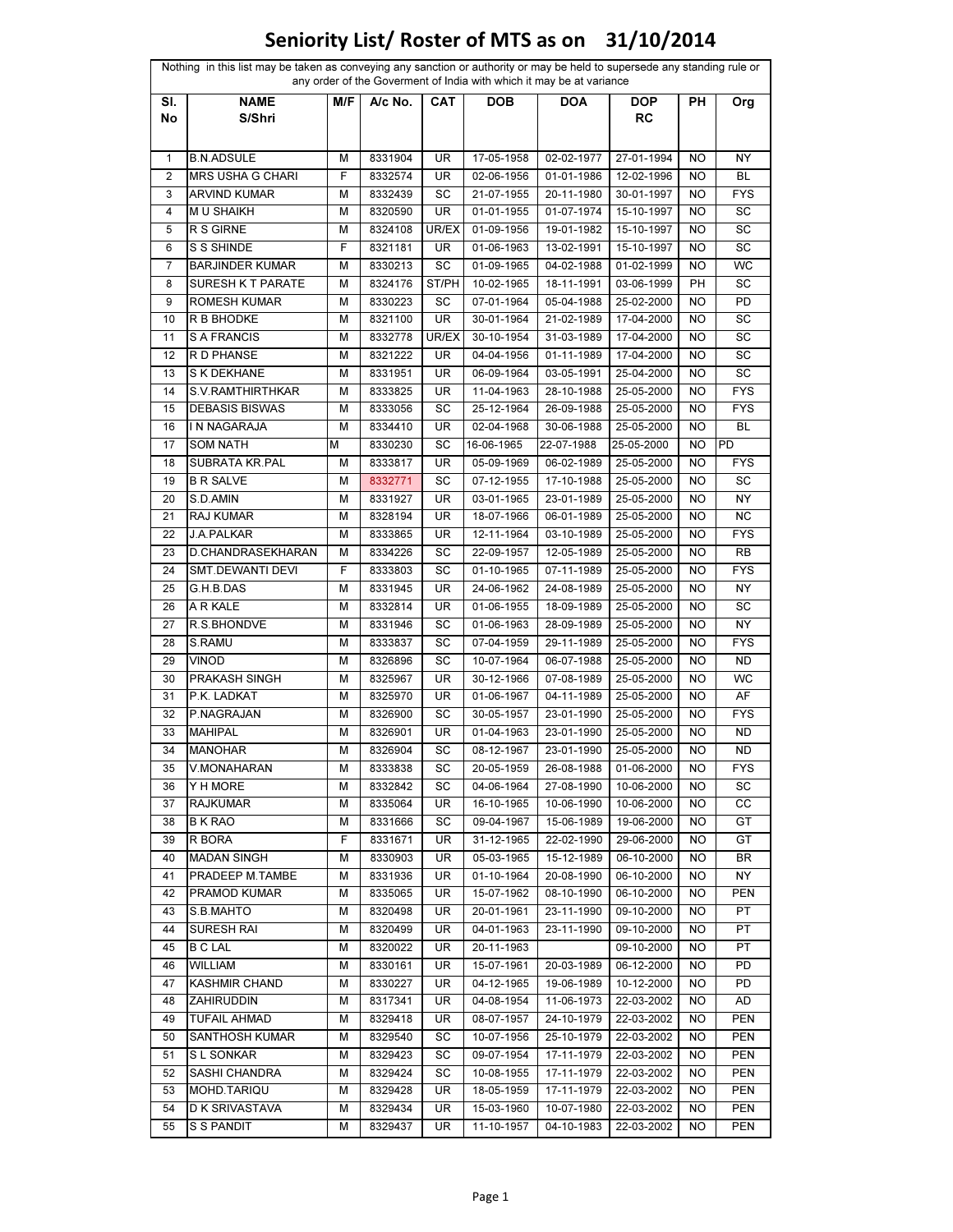### Sl. No NAME S/Shri M/F | A/c No. | CAT | DOB | DOA | DOP RC PH Org 56 CHANDRA PRAKASH M 8329439 SC 12-06-1959 04-10-1983 22-03-2002 NO PEN 57 |BISHUN LAL | M | 8329441 | SC | 20-11-1956 | 05-10-1983 | 22-03-2002 | NO | PEN 58 SMT.PADMA DEVI F 8329450 SC 11-06-1965 05-10-1983 22-03-2002 NO PEN 59 O P JAIN M 8329451 UR 09-07-1956 07-10-1983 22-03-2002 NO PEN 60 |JAGDISH | M | 8329454 | SC | 18-06-1960 | 10-10-1983 | 22-03-2002 | NO | PEN 61 |SANT LAL | M | 8329458 | SC | 01-07-1956 | 11-10-1983 | 22-03-2002 | NO | PEN 62 HARENDRA KUMAR SAH M 8332452 UR 18-05-1962 28-05-1984 22-03-2002 NO PT 63 |N NATH | F | 8335417 | UR | 23-06-1964 | 02-11-1984 | 22-03-2002 | NO | GT 64 R.K. MOTHARKAR M 8331127 UR 09-02-1959 12-09-1986 22-03-2002 NO AF 65 SHAMSHER SINGH M 8328186 UR 24-07-1963 06-12-1987 22-03-2002 NO NC 66 |DALJIT SINGH | M | 8330702 | UR | 10-11-1961 | 18-02-1988 | 22-03-2002 | NO | WC 67 A.K.SHANDILYA M 8333844 UR 27-07-1964 25-02-1988 22-03-2002 NO FYS 68 |RAM PAL | M | 8330715 | SC | 06-04-1964 | 17-11-1988 |22-03-2002 | NO | WC 69 SWARN SINGH M 8330849 UR 01-10-1969 28-12-1988 22-03-2002 P/H(O WC 70 BALESHVER DAYAL M 8330854 UR 01-01-1962 16-01-1990 22-03-2002 NO WC 71 |S.S.RANJANE | M | 8335983 | UR | 15-09-1967 | 20-02-1990 | 22-03-2002 | NO | NY 72 | SUBASH CHANDER | M | 8328203 | SC | 03-11-1968 | 23-10-1990 | 22-03-2002 | NO | NC 73 JAGAN NATH KANDEL | M | 8330850 | UR | 29-09-1964 | 28-12-1990 | 22-03-2002 | NO | CG 74 | KRISHAN CHAND M | 8328204 | SC | 02-01-1962 | 31-12-1990 | 22-03-2002 | NO | WC 75 S S GAIKWAD M 8321132 UR 29-12-1968 04-04-1991 22-03-2002 NO SC 76 MOHAN R. PARMAR M 8321148 SC 05-12-1966 14-07-1991 22-03-2002 NO SC 77 NARAYAN P.BHALE M 8331954 ST 01-06-1972 20-01-1992 22-03-2002 NO NY 78 MANGESH P. SANSARE M 8331955 UR 28-10-1966 20-01-1992 22-03-2002 NO NY 79 |G D ASWALE | M | 8321157 | ST | 01-06-1962 | 12-03-1992 | 22-03-2002 | OH | SC 80 | KAILASH KUMAR | M | 8307499 | UR | 30-12-1967 | 19-10-1992 | 22-03-2002 | NO | FD 81 CHAMAN SINGH M 8329715 UR 07-02-1968 19-10-1992 22-03-2002 NO FD 82 SUGRIV PRASAD M 8335663 SC 13-09-1956 22-03-2002 NO CC 83 RAM MURTI PRASAD M 8330707 SC 15-07-1958 22-03-2002 NO CC 84 | BIMAL PRASAD | M | 8329723 | UR | 07-11-1963 | | 22-03-2002 | NO | RD 85 R. K. MISHRA M | 8330196 | UR | 19-02-1959 | 09-06-2002 | NO | PD 86 | M S RANPISE | M | 8317805 | SC | 30-05-1958 | 01-02-1977 | 06-09-2002 | NO | OF 87 |OM VIR | M | 8307444 | SC | 01-01-1958 | 08-01-1979 | 06-09-2002 | NO | FD 88 **KAILASH SINGH M 8305242 UR 12-07-1954 24-10-1979 06-09-2002 NO PEN** 89 |R B BADHE | M | 8324109 | UR | 01-06-1960 | 04-03-1982 | 06-09-2002 | NO | OF 90 VIRENDRA KUMAR M 8329464 SC 02-01-1955 17-08-1983 06-09-2002 NO PEN 91 | ARJUN PRASAD M | 8329444 | SC | 18-07-1961 | 05-10-1983 | 06-09-2002 | NO | PEN 92 |C.D.RAM | M | 8320484 | SC | 05-10-1966 | 20-09-1985 | 06-09-2002 | NO | PT 93 |VIRODHI RAM | M | 8307442 | SC | 26-03-1960 |28-07-1986 |06-09-2002 | NO | PEN 94 NANHE SINGH M 8331113 ST 25-06-1958 29-09-1987 06-09-2002 NON JB 95 |SUSHIL KUMAR M | 8329518 | UR | 15-06-1956 | 19-10-1987 | 06-09-2002 | NO | PEN 96 BHANU SARAN M 8329489 SC 14-10-1959 19-10-1987 06-09-2002 NO PEN 97 SURESH PRASAD M 8329491 SC 01-12-1959 19-10-1987 06-09-2002 NO PEN 98 M S SRIVASTAVA M 8329521 UR 01-01-1961 19-10-1987 06-09-2002 NO PEN 99 S N SONKAR M 3329506 SC 03-06-1963 19-10-1987 06-09-2002 NO PEN 100 RAM DEV YADAV M 8329507 UR 25-06-1963 19-10-1987 06-09-2002 NO PEN 101 S N UPADHYAY M 8329508 UR 02-10-1963 19-10-1987 06-09-2002 NO PEN 102 PAWAN KUMAR M 8329510 SC 02-02-1964 19-10-1987 06-09-2002 NO PEN 103 RAMESH CHANDRA M 8329512 SC 01-07-1964 19-10-1987 06-09-2002 NO PEN 104 KRISHNA KUMAR M | M | 8329527 | SC 07-11-1964 | 19-10-1987 | 06-09-2002 | NO | PEN 105 GIRISH KUMAR M | M | 8307501 | SC | 25-06-1967 | 23-05-1994 | 06-09-2002 | NO | FD 106 SHABBIR KHAN M | 8331046 | UR | 01-08-1954 | 12-04-1979 | 11-09-2002 | NO | JB 107 ARVIND KUMAR M 8329529 SC 29-04-1965 19-10-1987 07-10-2002 NO PEN 108 GOVIND PRASAD GUPTA M 8329515 UR 09-01-1963 19-10-1987 07-10-2002 NO PEN 109 B.P. INDURKAR M | 8331128 | SC | 15-04-1961 | 16-11-1987 | 07-10-2002 | NO | AF 110 S S NALAWADE M 8324128 UR 01-08-1965 14-12-1987 07-10-2002 NO OF 111 MIR SUFIULLAH M 8333812 UR 13-01-1968 06-04-1988 07-10-2002 NO PEN 112 MOHINDER SINGH M 8330111 UR 07-05-1963 07-10-2002 NO WC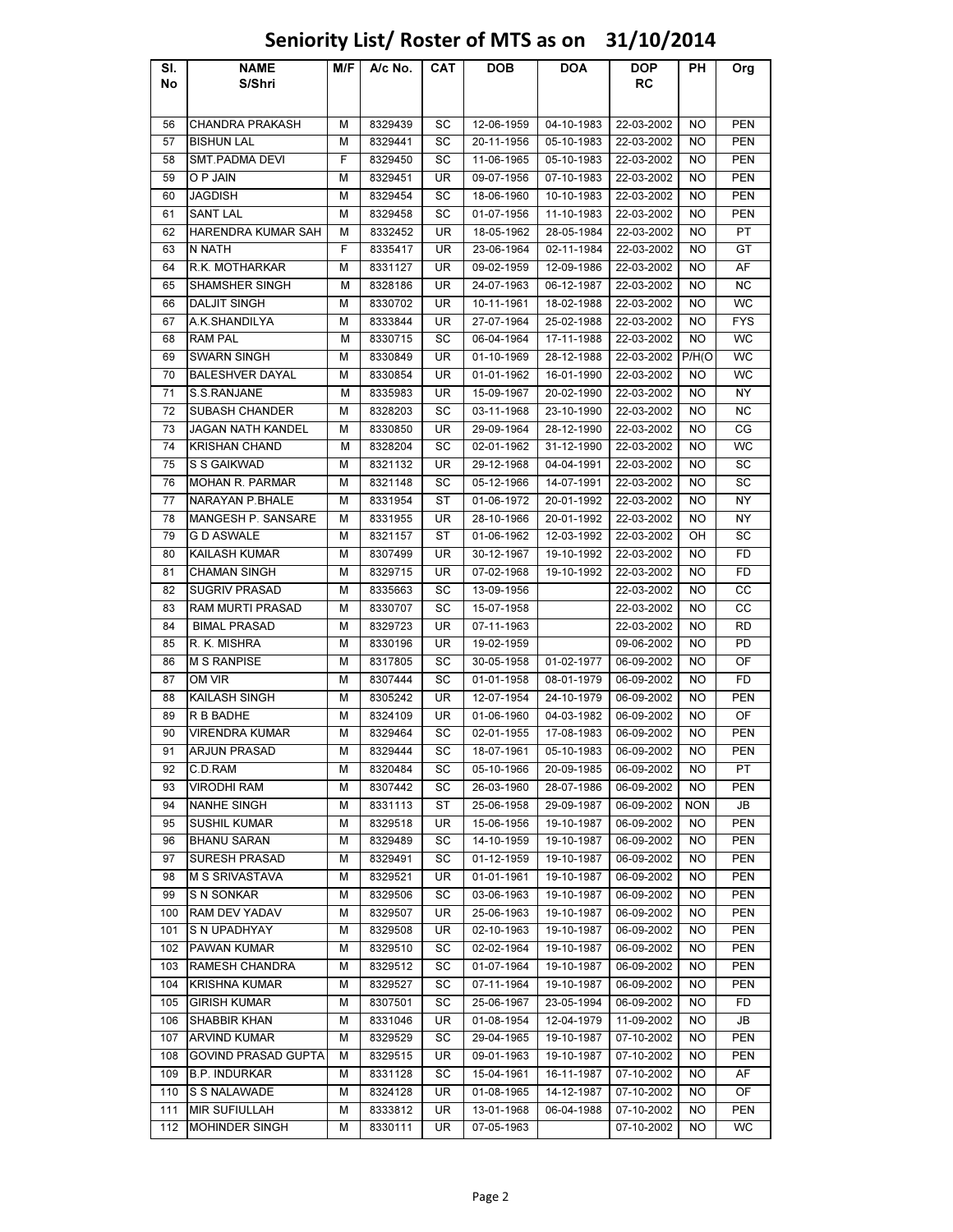### Sl. No NAME S/Shri M/F | A/c No. | CAT | DOB | DOA | DOP RC PH Org 113 SMHOLE M | 8324145 | UR | 22-07-1965 | 14-12-1987 | 21-02-2003 | NO | OF 114 S G GAIKWAD M 8324129 SC 20-01-1968 14-12-1987 21-02-2003 NO OF 115 RAJAN KUMAR M | M | 8329534 | SC | 20-01-1968 | 10-03-1988 | 21-02-2003 | NO | PEN 116 |DILIP KUMAR | M | 8329535 | SC | 20-02-1969 | 10-03-1988 | 21-02-2003 | NO | PEN 117 B. KULASEKARAN | M | 8335479 | UR | 21-10-1962 | 16-03-1988 | 21-02-2003 | NO | CN 118 THIYAGA THAVA M 8332682 SC 01-02-1964 16-03-1988 21-02-2003 NO CN 119 BIMAL K GURUNG M 8333856 UR 08-10-1963 01-05-1988 21-02-2003 NO FYS 120 RAJ KISHOR PRASAD | M | 8330709 | OBC | 10-10-1963 | 31-10-1988 | 21-02-2003 | NO | PT 121 C. SOMASEKAR M | 8332605 | UR | 03-06-1964 | 21-02-2003 | NO | CN 122 G VENKATESH M 8332609 SC 06-08-1958 27-07-1988 26-02-2003 NO SB 123 M HANUMAIAH M | 8337399 | UR | 15-06-1967 | 12-01-1988 | 29-09-2003 | NO | BL 124 C. SHANTHI | F | 8332612 | UR | 04-02-1961 | 06-12-1988 | 29-09-2003 | NO | CN 125 BIDESHWAR PASWAN M M 8329707 SC 06-01-1961 08-01-1989 29-09-2003 NO CG 126 JAGBALI SINGH M 8326897 UR 01-01-1963 29-09-2003 NO ND 127 KAILASH CHANDRA M 8331552 SC 20-12-1962 29-09-2003 NO CC 128 SURESHKUMAR M | M | 8328201 | UR | 16-05-1967 | 04-12-1990 | 11-08-2004 | NO | NC 129 S P BARIK | M | 8333031 | UR | 07-10-1959 | 20-06-1980 | 25-10-2004 | NO | FYS 130 S N JHA | M | 8329448 | UR | 08-10-1963 | 05-10-1983 | 25-10-2004 | NO | PEN 131 M K SAXENA M 8335066 UR 08-07-1966 22-01-1991 25-10-2004 NO PEN 132 S C KANOZIA M 8329550 SC 05-07-1957 22-01-1991 25-10-2004 NO PEN 133 VIVEK SHUKLA M 8328682 GG 28-01-1963 25-10-2004 NO CC 134 PRADEEP KUMAR M 8335662 SC 09-09-1965 25-10-2004 NO CC 135 CHHOTEY LAL M | 8332908 UR | 01-01-1966 25-10-2004 | NO | CC 136 MANJU KUMARI F 8332909 SC 20-02-1959 19-02-1990 26-10-2004 NO PT 137 SYED MUSTAFA M 8332601 UR 02-10-1964 28-10-2004 NO CN 138 NAND KISHOR | M | 8324551 | SC | 06-05-1972 | 08-07-1990 |29-10-2004 | NO | AR 139 R K DUBEY | M | 8335067 | UR | 31-10-1961 | 22-01-1991 | 03-11-2004 | NO | PEN 140 |D V HOTHA | M | 8321421 | ST/EX | 01-06-1955 | 11-01-1996 | 31-12-2004 | NO | SC 141 A M SANDHANSHIV M 8321476 OBC/P 06-06-1966 16-08-1996 31-12-2004 PH SC 142 K A KORDE M 8321475 | OBC | 05-06-1968 | 16-08-1996 | 31-12-2004 NO | SC 143 S S GAWATE M 8321484 ST 01-06-1971 22-12-1997 31-12-2004 NO SC 144 R M GHORPADE M 8331042 ST 11-03-1956 10-05-1978 31-01-2005 NO SC 145 M V SHIRKE | F | 8321482 | UR | 07-07-1953 | 29-08-1996 |31-01-2005 | NO | SC 146 S L CHOUDHARI M 8321483 UR 03-05-1973 22-12-1997 31-01-2005 NO SC 147 P SREEDHAR RAO HM 8335490 SC 08-01-1968 03-12-1990 25-07-2005 NO SB 148 R K YADAV | M | 8333938 | UR | 01-01-1965 | 22-01-1991 | 25-07-2005 | NO | PEN 149 STANLEY MANGERA M 8321144 ST 15-06-1960 28-02-1991 25-07-2005 NO IDS 150 C JAYANTHI F 8339452 UR 19-11-1957 25-07-2005 NO BL 151 DHNUBA CH PRUSTY | M | 8330898 | UR | 05-09-1963 | 25-07-2005 | NO | RD 152 YOGENDRA SINGH | M | 8324547 | UR | 05-10-1968 | 25-07-2005 | NO | CC 153 A K JAIN | M | 8329551 | UR | 12-11-1964 | 08-02-1991 | 28-10-2005 | NO | PEN 154 SANT LAL M 8333077 SC 22-09-1966 24-04-1991 28-10-2005 NO WC 155 CHET RAM M 8324421 ST 14-12-1960 20-06-1983 31-01-2007 NO AR 156 SITA RAM | M | 8335846 | SC | 12-12-1963 | 03-05-1984 | 31-01-2007 | NO | WC 157 K K HULAWALE M 8324123 UR 23-05-1961 20-05-1986 31-01-2007 NO OF 158 OMPRAKASH SONULE | M | 8331129 | SC | 11-07-1961 | 12-09-1986 | 31-01-2007 | NO | AF 159 R B JAGTAP | M | 8324132 | SC | 29-04-1969 | 28-12-1987 | 31-01-2007 | NO | OF 160 BALARAM MALIK M 8332763 SC 03-06-1956 16-02-1988 31-01-2007 NO JB 161 BIR SINGH M 8307466 SC 06-07-1961 21-06-1989 31-01-2007 NO FD 162 |V Y BHOR | M | 8321131 | UR | 01-06-1963 | 06-02-1991 | 31-01-2007 | PH | SC 163 GIRISH RAJ | M | 8334333 | SC | 05-08-1969 | 29-04-1991 | 31-01-2007 | NO | AD 164 JAI PRAKASH M 8334334 SC 02-01-1960 29-04-1991 31-01-2007 NO AD 165 G P SINGTOU M | 8334081 | ST | 31-12-1968 | 09-05-1991 | 31-01-2007 | NO | GT 166 SMT URMILA DEVI F 8333940 UR 25-07-1958 10-05-1991 31-01-2007 NO FYS 167 RAMESH CHANDRA M 8329574 SC 21-06-1964 13-05-1991 31-01-2007 NO PEN 168 B L YADAV | M | 8335068 | UR | 15-01-1960 | 13-05-1991 | 31-01-2007 | NO | PEN 169 DHARMENDRA KUMAR M 8329552 SC 02-07-1968 13-05-1991 31-01-2007 NO PEN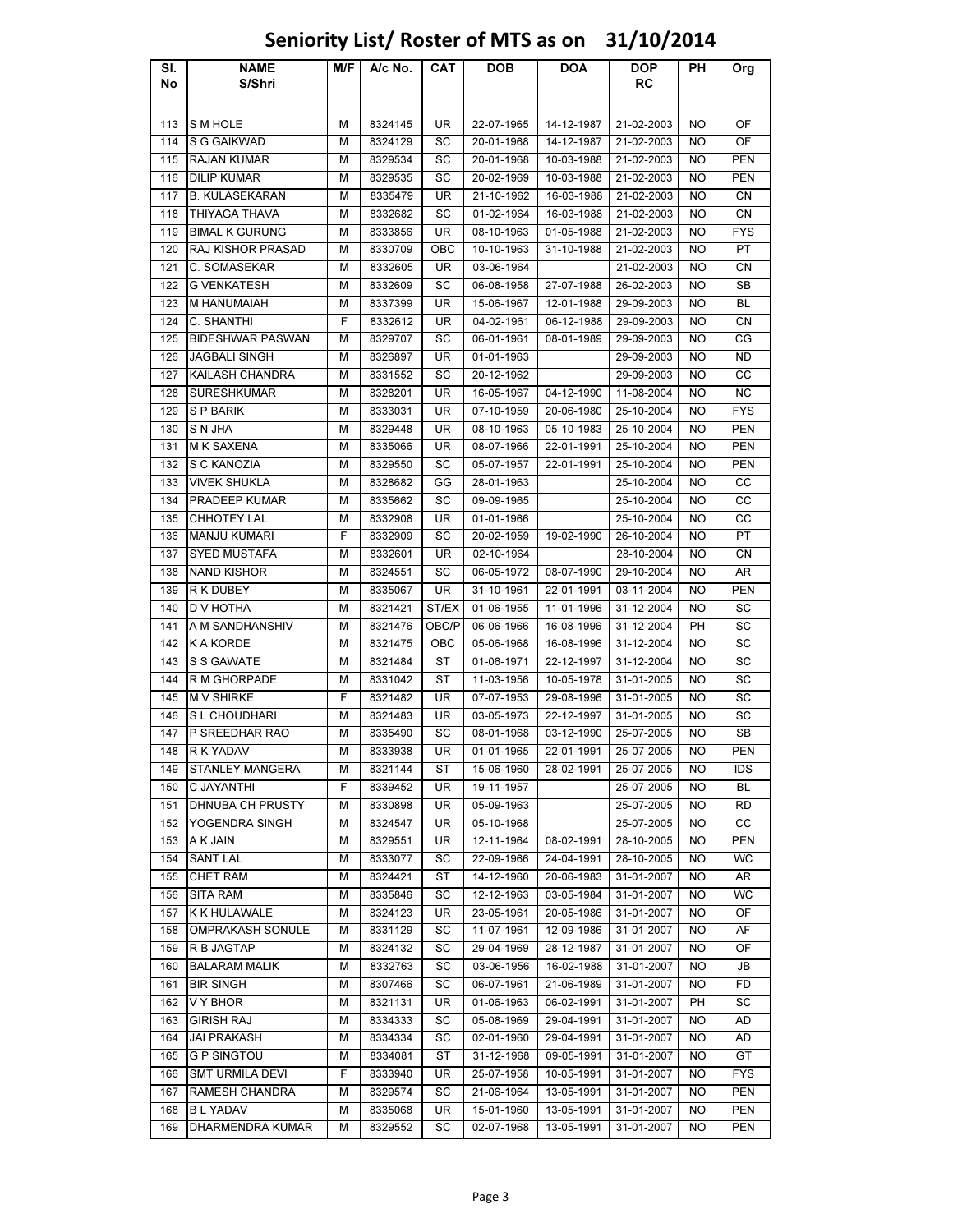### Sl. No NAME S/Shri M/F | A/c No. | CAT | DOB | DOA | DOP RC PH Org 170 CHANDRA KANTA F 8330915 UR 19-03-1966 23-05-1991 31-01-2007 NO RD 171 SHIV MANGAL | M | 8335069 | UR | 23-08-1962 | 29-08-1991 | 31-01-2007 | NO | PEN 172 DURGA PRASAD M 8329563 UR 25-07-1964 29-08-1991 31-01-2007 NO PEN 173 |MAHAJAN RAM | M | 8329553 | SC | 01-06-1962 | 29-08-1991 | 31-01-2007 | NO | PEN 174 JAI MANGAL DHURIA M 8333936 UR 01-01-1966 29-08-1991 31-01-2007 NO PEN 175 M.P. RAMAKRISHNAN | M | 8332667 | SC | 09-09-1961 | 31-01-2007 | NO | CN 176 L K SURESH KUMAR M A 8339464 UR 16-11-1961 16-03-1987 01-02-2007 NO BL 177 M.P. WAGHMARE M 8321155 SC 22-03-1972 04-10-1991 20-07-2007 NO SC 178 KAMLESH KUMARI F 8333123 SC 30-03-1965 05-12-1991 20-07-2007 NO WC 179 V G GRAMPUROHIT | M | 8324177 | UR | 19-08-1954 | 05-10-1991 | 20-08-2007 | NO | OF 180 D N SANDBHOR M 8321156 UR 05-04-1971 04-02-1992 30-11-2007 NO SC 181 VIJAY KRISHAN SHARMA M | 8334500 | UR | 16-01-1972 | | 30-11-2007 | NO | ND 182 SUKRAM PAL SINGH M 8330103 SC 04-12-1964 07-01-1992 30-03-2008 NO PD 183 RAJENDRA RAM M 8320064 SC 05-01-1971 30-05-1991 31-03-2008 NO PT 184 PREM PARKASH M 8330075 UR 10-02-1969 07-01-1992 31-03-2008 NO PD 185 GIRDARI LAL | M | 8330102 | UR | 10-01-1963 | 07-03-1992 | 31-03-2008 | NO | PD 186 SMT C.S. WANKHEDE F 8326103 SC 10-06-1958 06-04-1992 31-03-2008 NO AF 187 A K BANERJEE | M | 8335059 | UR | 22-11-1967 | 11-05-1992 | 31-03-2008 | NO | FYS 188 KARAMJIT SINGH M 8330087 | UR 23-05-1967 | 01-11-1992 | 30-06-2008 NO | PD 189 S.J.BHASKARAN M | M | 8334252 | UR | 31-10-1961 | 09-07-1992 | 01-08-2008 | NO | RB 190 SC DOLAS F | 8321203 | SC | 17-08-1958 | 27-08-1992 | 04-08-2008 | NO | SC 191 U E BANSODE M 8331941 | UR 09-05-1966 | 21-08-1989 | 01-09-2008 | NO | SC 192 RAMA SHANKAR M 8330080 20-09-1958 25-09-2008 NO PD 193 SITA RAM | M | 8330127 | UR | 15-01-1962 | 05-03-1993 | 29-09-2008 | NO | PD 194 DILIP R. KAWALE M 8331922 SC 15-09-1962 15-10-1987 30-09-2008 NO NY 195 K PARASURAMAN M 8339471 SC 20-07-1965 09-07-1992 30-09-2008 NO BL 196 NARAYAN M 8335060 UR 31-05-1965 02-09-1992 30-09-2008 NO FYS 197 M NARASIMHAIAH M 8339472 SC 22-05-1965 07-09-1992 30-09-2008 NO BL 198 M N M STEPHEN M 8339470 UR 16-02-1970 07-09-1992 30-09-2008 NO BL 199 GOPAL DATT JOSHI | M 8330077 | SC 01-03-1966 | 09-09-1992 | 30-09-2008 | NO | PD 200 J.K SHARMA M | M | 8320065 | UR | 15-05-1966 | 16-09-1992 | 30-09-2008 | NO | PT 201 SMT U M SAWANT F F 8324221 F SC 30-09-1962 22-09-1992 30-09-2008 F NO F OF 202 |HEMCHAND | M | 8333573 | UR | 05-04-1967 | 28-09-1992 | 30-09-2008 | NO | WC 203 OM PRAKASH RAM M 8329566 SC 16-07-1957 01-10-1992 30-09-2008 NO PEN 204 GIRISH CHANDRA MINIS 29568 UR 23-06-1962 01-10-1992 30-09-2008 NO PEN 205 V. K. MISHRA M | M | 8330163 | SC | 16-08-1969 | 16-10-1992 | 30-09-2008 | NO | PD 206 RAMESH | M | 8329571 | SC | 11-07-1967 | 14-11-1992 | 30-09-2008 | NO | PEN 207 RAGHUBAR RAM | M | 8321204 | SC | 01-06-1964 | 18-11-1992 | 30-09-2008 | NO | PEN 208 JEEVAN DASS M | M | 8330065 | 02-12-1965 | 11-12-1992 | 30-09-2008 NO | PD 209 SMT VIDYAWATI DEVI F 8329572 UR 01-05-1957 31-12-1992 30-09-2008 NO PEN 210 MOHAN LAL YADAV M 8329577 UR 01-01-1958 07-01-1993 30-09-2008 NO PEN 211 |Y S KAMBLE | M | 8324233 | SC | 16-10-1971 | 08-02-1993 | 30-09-2008 | NO | OF 212 S L PARMAR | M | 8321206 | SC | 03-03-1967 | 02-04-1993 | 30-09-2008 | NO | SC 213 M S WAIDANDE M 8324236 SC 19-04-1963 06-04-1993 30-09-2008 NO OF 214 |D K LAWARE | M | 8324239 | ST | 01-06-1966 | 06-04-1993 | 30-09-2008 | NO | OF 215 B N LANDE | M | 8324235 | ST | 02-06-1964 | 19-04-1993 | 30-09-2008 | NO | OF 216 DWARIKA PRASAD M 8335341 SC 10-05-1959 30-04-1993 30-09-2008 NO PEN 217 SMT. ASHA DEVI F 8329579 UR 02-10-1955 14-06-1993 30-09-2008 NO PEN 218 DHANANJAY PRASAD | M | 8320402 | UR | 14-10-1966 | 21-06-1993 | 30-09-2008 | NO | PT 219 SUKAMAL GHOSH M 8320391 UR 23-10-1963 03-08-1993 30-09-2008 NO PT 220 SMT. SHANTI BAI KOL | F | 8336658 | ST | 01-09-1957 | 15-09-1993 | 30-09-2008 | NO | FYS 221 S S AGAM | F | 8321189 | SC | 07-04-1960 | 08-11-1993 | 30-09-2008 | NO | SC 222 R G KALBHOR M | 8324240 | UR | 18-06-1970 | 03-12-1993 | 30-09-2008 | NO | OF 223 B H SAWAKHANDE M M 8321196 SC 07-11-1972 08-12-1993 30-09-2008 NO SC 224 S D KHANDALE M 8321198 SC 20-10-1971 29-12-1993 30-09-2008 NO SC 225 |RAM SHANKAR | M | 8335564 | SC | 03-04-1965 | 18-01-1994 | 30-09-2008 | NON | JB 226 |V J GAJBHIYE | M | 8321415 | SC | 15-09-1965 | 08-04-1994 | 30-09-2008 | NO | SC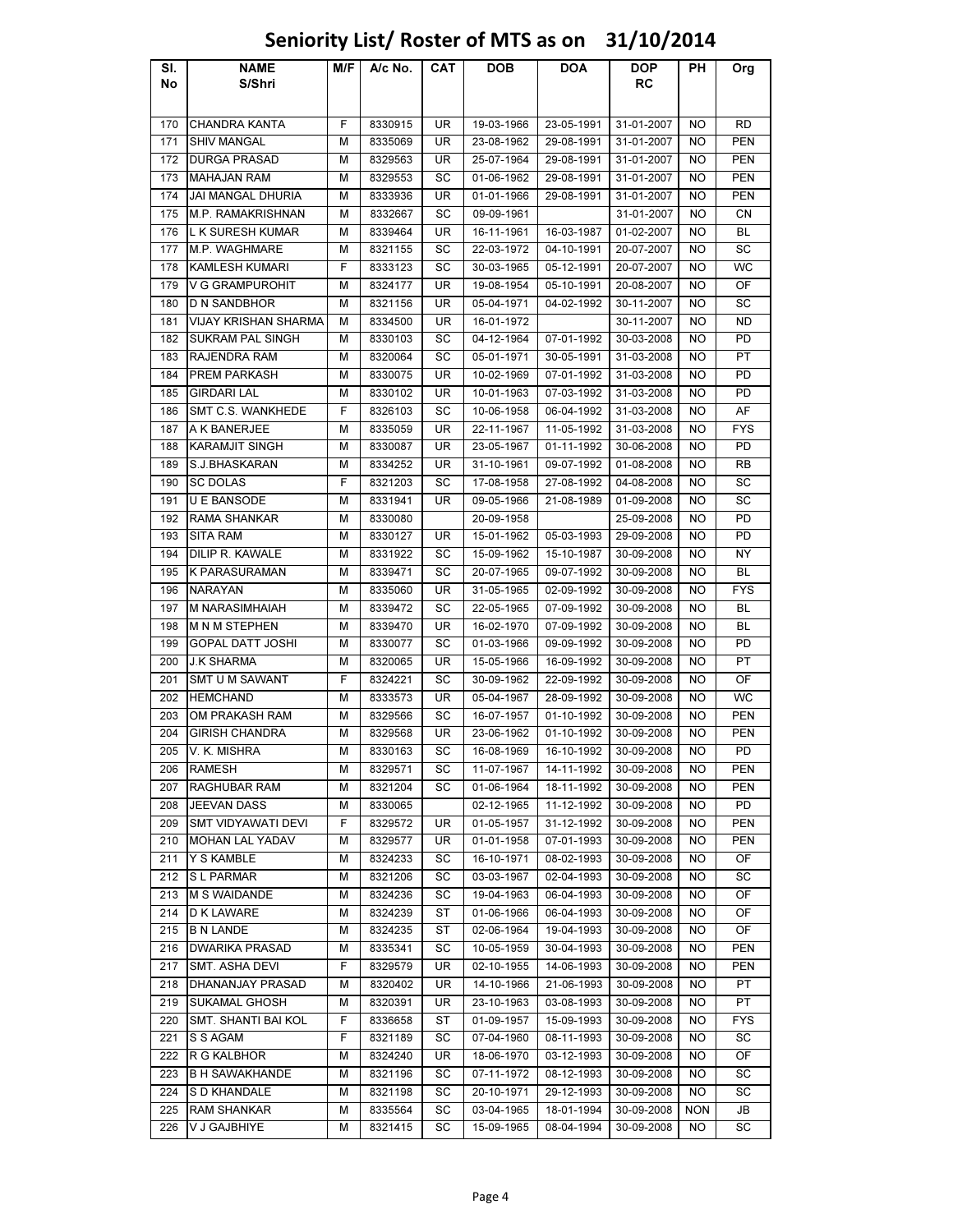### Sl. No NAME S/Shri M/F | A/c No. | CAT | DOB | DOA | DOP RC PH Org 227 N. LAXMA NAIK MIRIS 2826113 ST 05-04-1968 08-04-1994 30-09-2008 NO AF 228 SUBASH CHANDER M 8335132 SC 25-02-1965 17-05-1994 30-09-2008 NO NC 229 BALKAR SINGH M 8328165 SC 15-08-1967 17-05-1994 30-09-2008 NO NC 230 GIAN CHAND | M | 8328170 | SC | 28-11-1967 | 17-05-1994 | 30-09-2008 | NO | NC 231 DALJIT SINGH M 8328173 SC 30-04-1969 17-05-1994 30-09-2008 NO NC 232 MULKH RAJ | M | 8328171 | SC | 01-01-1970 | 17-05-1994 | 30-09-2008 | NO | NC 233 |GANGA RAM | M | 8328169 | UR | 05-02-1970 | 17-05-1994 30-09-2008 | NO | NC 234 ROSAN LAL | M | 8328167 | UR | 12-07-1970 | 17-05-1994 | 30-09-2008 | NO | NC 235 SWARAN SINGH M 8328166 UR 02-05-1972 17-05-1994 30-09-2008 NO NC 236 NARENDER SINGH M 8328172 UR 19-03-1974 17-05-1994 30-09-2008 NO NC 237 ASHWANI KR.SHARMA | M | 8328163 | UR | 14-05-1976 | 17-05-1994 | 30-09-2008 | NO | NC 238 P D AVASARKAR H M | 8324245 | UR | 30-05-1966 | 06-06-1994 | 30-09-2008 | OH | OF 239 |U H LAIGUDE | M | 8333264 | UR | 19-03-1964 | 06-06-1994 | 30-09-2008 | OH | OF 240 |M HAQUE | M | 8335384 | UR | 01-09-1973 | 16-06-1994 | 30-09-2008 | NO | GT 241 DEEPAK S. DALVI M 8332023 UR 18-09-1970 08-07-1994 30-09-2008 NO NY 242 VIKRAM SINGH M 8328177 OBC 09-04-1971 27-07-1994 30-09-2008 NO WC 243 JASBIR SINGH M 8328176 UR 05-03-1970 29-07-1994 30-09-2008 NO WC 244 SHRIDHAR A. NATE M 8332021 UR 20-04-1969 08-08-1994 30-09-2008 NO NY 245 SMT.REKHA S. NAIK F 8332022 ST 24-04-1968 08-08-1994 30-09-2008 NO NY 246 K K MURKUTE M 8324247 | UR 01-06-1956 | 25-08-1994 | 30-09-2008 | NO | OF 247 |T R CHIVHE | M | 8324248 | ST | 01-06-1967 | 25-08-1994 | 30-09-2008 | NO | OF 248 M NARENDRA KUMAR M 8339478 UR 04-02-1973 29-08-1994 30-09-2008 NO BL 249 K VADIVELU | M | 8332049 | UR | 15-02-1970 | 11-11-1994 | 30-09-2008 | NO | FYS 250 K C DAS | M | 8335388 | OBC | 28-10-1975 | 23-11-1994 | 30-09-2008 | NO | GT 251 TLOGANATHAN M 8339474 SC 29-08-1964 30-01-1995 30-09-2008 NO BL 252 K V JOHNSON | M | 8339475 | UR | 04-05-1976 | 30-01-1995 |30-09-2008 | NO | BL 253 M CHANDRASEKAR M 8339476 SC 13-09-1964 30-01-1995 30-09-2008 NO BL 254 M S BHAINWAL M 8321264 SC 26-09-1963 14-02-1995 30-09-2008 NO SC 255 |D B TAMHANE | M | 8321274 | UR | 06-09-1969 | 14-02-1995 | 30-09-2008 | NO | SC 256 D. SENTHIL KUMAR M 8332706 SC 06-05-1976 15-02-1995 30-09-2008 NO CN 257 SEADHAV | M | 8321275 | SC | 23-06-1971 | 22-02-1995 | 30-09-2008 | NO | SC 258 S D SALVE | M | 8321266 | SC | 05-12-1970 | 05-04-1995 | 30-09-2008 | NO | SC 259 SMT. UMA DEVI SHUKLA F 8335342 UR 10-07-1966 24-04-1995 30-09-2008 NO FYS 260 SMKADAM | M | 8336431 | ST | 26-08-1971 | 31-07-1995 | 30-09-2008 | NO | FYS 261 R PALANI M 8336351 ST 04-07-1968 11-03-1996 30-09-2008 NO FYS 262 BHAWAR LAL MEENA | M | 8329612 | ST | 10-01-1975 | 21-08-1996 | 30-09-2008 | NO | PD 263 SURYDEO PRASAD M 8320057 UR 19-01-1964 30-09-2008 NO PT 264 V. N. SRIVASTAVA | M 8333942 | UR 07-01-1962 | 30-09-2008 | NO CC 265 B K NAHAR M | 8333990 SC 05-04-1968 30-09-2008 NO FYS 266 |M.R.U. BEG | M | 8331559 | UR | 07-01-1969 | | 30-09-2008 | NO | CC 267 M B LANDE M 8333267 ST 01-06-1966 25-08-1994 13-10-2008 NO OF 268 RAM CHANDAR M 8330159 UR 22-06-1954 21-07-1991 22-02-2009 NO PD 269 |ANIL KUMAR | M | 8330193 | SC | 15-07-1968 | 10-04-1995 | 15-05-2009 | NO | PD 270 V D SADALAPURKAR M M 8333265 UR 12-04-1970 26-04-1995 15-05-2009 NO OF 271 SS KAMBLE | M | 8333266 | SC | 11-05-1970 | 14-05-1995 | 15-05-2009 | NO | OF 272 |RAJESH | M | 8339482 | UR | 22-07-1972 | 30-05-1995 | 15-05-2009 | NO | BL 273 SJ TAYADE | M | 8321269 | SC | 29-10-1973 | 08-06-1995 | 15-05-2009 | NO | SC 274 |HARI NIWAS | M | 8330937 | UR | 01-02-1971 | 06-07-1995 | 15-05-2009 | NO | RD 275 M S RAJORIA | M | 8321423 | SC | 20-03-1969 | 06-07-1995 | 15-05-2009 | NO | SC 276 R N GHOSH M 8335345 UR 18-10-1963 28-07-1995 15-05-2009 NO FYS 277 SWAPAN K DAS M 8336346 SC 01-01-1964 28-07-1995 15-05-2009 NO FYS 278 Y A BHUTKAR M A 8336430 OBC 27-11-1973 31-07-1995 15-05-2009 NO FYS 279 VEER CHAND M 8335847 SC 15-06-1969 16-08-1995 15-05-2009 NO WC 280 SMT. KRISHNA F 8336347 UR 26-02-1955 21-08-1995 15-05-2009 NO FYS 281 A J SAWANT | M | 8321431 | UR | 23-08-1969 | 28-08-1995 | 15-05-2009 | NO | SC 282 P S REDDY | M | 8336684 | UR | 13-01-1971 | 06-11-1995 | 15-05-2009 | NO | FYS 283 R. ARPUTHARAJ M 8332716 UR 30-07-1975 29-11-1995 15-05-2009 NO CN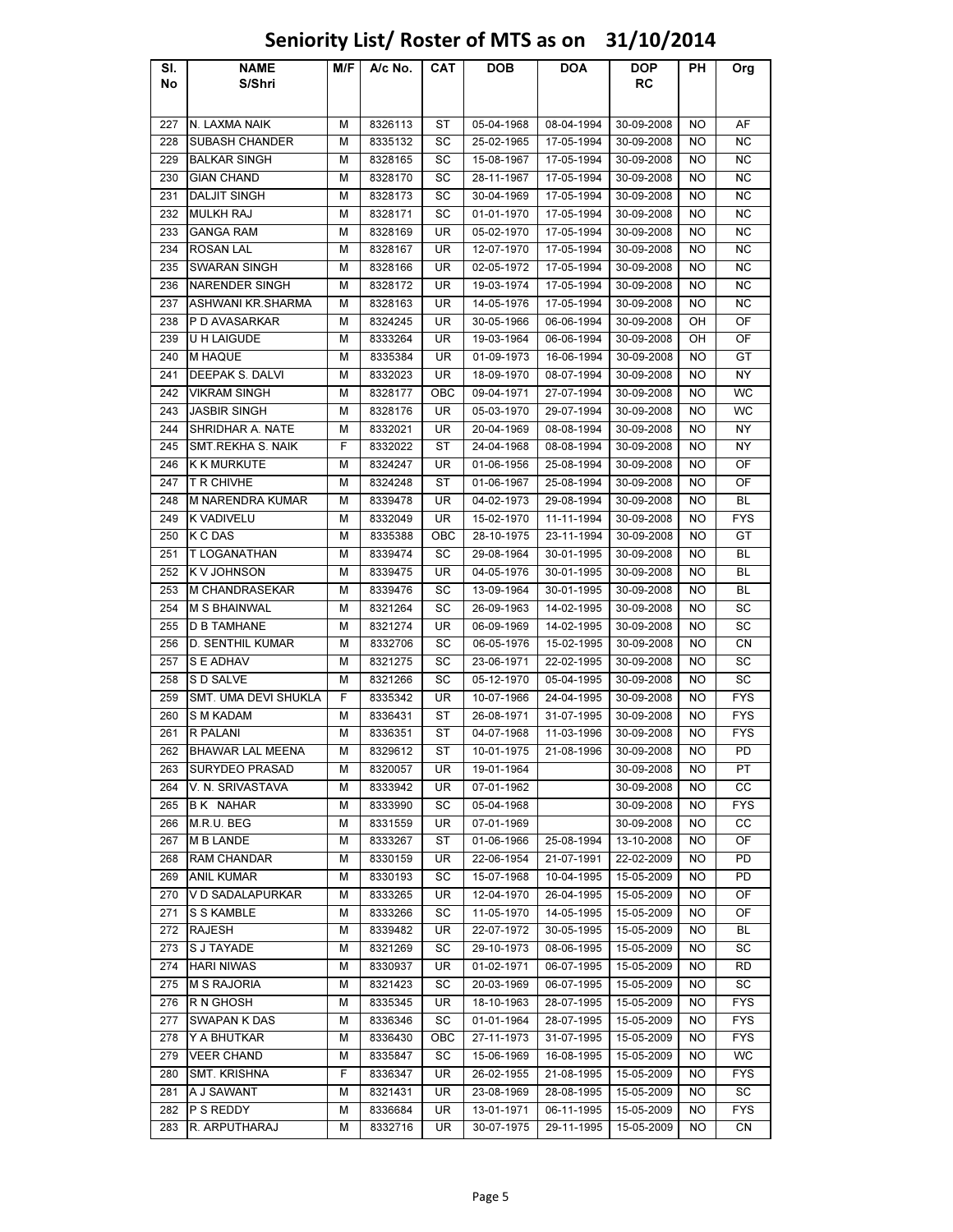### Sl. No NAME S/Shri M/F | A/c No. | CAT | DOB | DOA | DOP RC PH Org 284 S S BONGALE M 8321437 UR 01-07-1971 14-12-1995 15-05-2009 NO SC 285 SU YADAV | M | 8321440 | SC | 20-05-1971 | 14-12-1995 | 15-05-2009 | NO | SC 286 D S WARE | M | 8321441 | UR | 01-06-1974 | 14-12-1995 | 15-05-2009 | NO | SC 287 |R.M. KATORIA | M | 8321443 | SC | 15-01-1968 | 14-12-1995 | 15-05-2009 | NO | SC 288 A L GHODKE | M | 8321419 | SC | 01-12-1960 | 03-01-1996 | 15-05-2009 | PH | SC 289 P MAHENDRAN M 8336350 SC 15-06-1966 15-02-1996 15-05-2009 NO FYS 290 R ROY | M | 8335419 | UR | 05-10-1968 | 28-02-1996 | 15-05-2009 | NO | GT 291 B K ROY | M | 8335418 | UR | 16-07-1972 | 28-02-1996 | 15-05-2009 | NO | GT 292 SR DHAMALE F 8321420 UR 23-01-1973 27-03-1996 15-05-2009 NO SC 293 SSROY | M | 8335420 | UR | 20-03-1969 | 09-04-1996 | 15-05-2009 | NO | GT 294 TRILOKI NATH YADAV | M | 8329617 | UR | 02-05-1968 | 18-04-1996 | 15-05-2009 | NO | PEN 295 V M GONDHALE M 8321433 UR 15-06-1968 28-05-1996 15-05-2009 NO SC 296 VIRENDRA KUMAR OJHA M 8329591 UR 28-12-1958 10-06-1996 15-05-2009 NO PEN 297 SMT.RAMKALI DEVI | F | 8329592 | UR | 20-12-1964 | 18-06-1996 | 15-05-2009 | NO | PEN 298 B S C KRISHTIAN M 8336669 UR 20-06-1976 20-06-1996 15-05-2009 NO FYS 299 R.K.DWIVEDI M 8329606 UR 05-03-1964 21-06-1996 15-05-2009 NO PEN 300 SUNIL KUMAR M | M | 8329608 | SC | 24-10-1969 | 21-06-1996 | 15-05-2009 | NO | PEN 301 A VIJAY VARDHAN M 8336280 SC 28-06-1968 24-06-1996 15-05-2009 NO RH 302 SK MORE | M | 8330942 | UR | 18-10-1971 | 24-06-1996 |15-05-2009 | NO | BR 303 K. SATYANARAYANA | M | 8336277 | UR | 10-07-1956 | 26-06-1996 | 15-05-2009 | NO | RH 304 |VIJAY PALAN | M | 8336278 | UR | 26-04-1958 | 26-06-1996 | 15-05-2009 | NO | RH 305 UTTAM K GOSWAMI M 8336697 UR 10-11-1970 04-07-1996 15-05-2009 NO FYS 306 SOUMITRA HALDER M 8336444 UR 07-01-1972 04-07-1996 15-05-2009 NO FYS 307 |AMIYA ROY | M | 8336703 | SC | 07-11-1972 | 04-07-1996 | 15-05-2009 | NO | FYS 308 SHANKAR RAUT M 8336442 UR 18-12-1970 08-07-1996 15-05-2009 NO FYS 309 D.NAGARAJAN M 8336665 OBC 24-09-1972 26-07-1996 15-05-2009 NO FYS 310 C. VISHWESWARAN | M 8340653 SC 06-06-1966 30-07-1996 15-05-2009 NO BL 311 MALAKONDAIAH | M 8339483 SC 14-07-1967 30-07-1996 15-05-2009 NO BL 312 R MAGENDRAN M 8339484 SC 22-05-1968 30-07-1996 15-05-2009 NO BL 313 P PENCHILAIAH M 8339485 SC 20-02-1966 30-07-1996 15-05-2009 NO BL 314 N GANESHAPPA M 8339486 SC 15-06-1967 08-12-1996 15-05-2009 NO BL 315 RAJ KUMAR M 8335703 UR 14-01-1975 15-05-2009 NO CC 316 PARSHU RAM M 8330940 UR 07-05-1970 15-05-2009 NO RD 317 M F N BAGHWAN M A336353 UR 16-12-1957 15-05-2009 NO FYS 318 TIRATH RAJ SHARMA M M 8334338 OBC 1 15-06-1969 15-05-2009 NO M AD 319 SURENDRA KUMAR M 8334339 OBC 10-07-1970 15-05-2009 NO AD 320 |DAYA SANKAR | M | 8335233 | UR | 07-06-1973 | 29-12-1992 | 05-06-2009 | NO | FD 321 |YL SHINDE | M | 8324873 | ST | 19-07-1957 | 18-08-1977 | 22-09-2009 | NO | RD 322 AVTAR SINGH M 8333067 UR 26-05-1957 26-09-1979 22-09-2009 NO WC 323 |MOHAN LAL | M | 8329425 | SC | 10-12-1955 | 17-11-1979 | 22-09-2009 | NO | PEN 324 C VELMURUGAN M 8339487 SC 09-05-1959 24-06-1982 22-09-2009 NO BL 325 RAJU MALLICK M 8333038 SC 15-01-1960 06-08-1983 22-09-2009 NO FYS 326 DALJEET SINGH M M 8330768 SC 02-05-1962 24-02-1984 22-09-2009 NO WC 327 SKPANDEY | M | 8332458 | UR | 18-10-1964 | 22-11-1984 | 22-09-2009 | NO | FYS 328 |OMWATI DEVI | F | 8330678 | SC | 20-04-1955 | 28-11-1984 | 22-09-2009 | NO | WC 329 M. VENKATA SWAMY M M 8332713 SC 1 13-07-1960 01-01-1986 22-09-2009 NO CN 330 S M BHOSALE M 8324124 SC 01-06-1962 20-05-1986 22-09-2009 NO OF 331 |C.S. KATARIYA | M | 8331130 | SC | 23-08-1961 | 12-09-1986 | 22-09-2009 | NO | AF 332 |RAM GOPAL | M | 8324559 | UR | 30-06-1962 | 27-04-1987 | 22-09-2009 | NO | RD 333 S.A. KAMTHE F 8324154 UR 01-06-1959 05-06-1987 22-09-2009 NO SC 334 RAVINDRANATH M 8329503 UR 10-09-1962 19-10-1987 22-09-2009 NO PEN 335 S R JADHAV M 8324126 UR 01-01-1963 05-12-1987 22-09-2009 NO OF 336 SON PAUL M 8335077 UR 01-07-1964 02-02-1988 22-09-2009 NO FYS 337 N S HINGNEKAR M | M | 8332766 | ST | 05-02-1956 | 06-05-1988 | 22-09-2009 | NO | SC 338 SMT ANITA RAM F 8333799 UR 06-11-1954 27-05-1988 22-09-2009 PH(O FYS 339 |TAPASH OJHA | M | 8333809 | SC | 20-12-1959 | 27-05-1988 | 22-09-2009 | NO | FYS 340 B R CHOUDHURY F 8334080 UR 31-10-1961 01-09-1988 22-09-2009 NO GT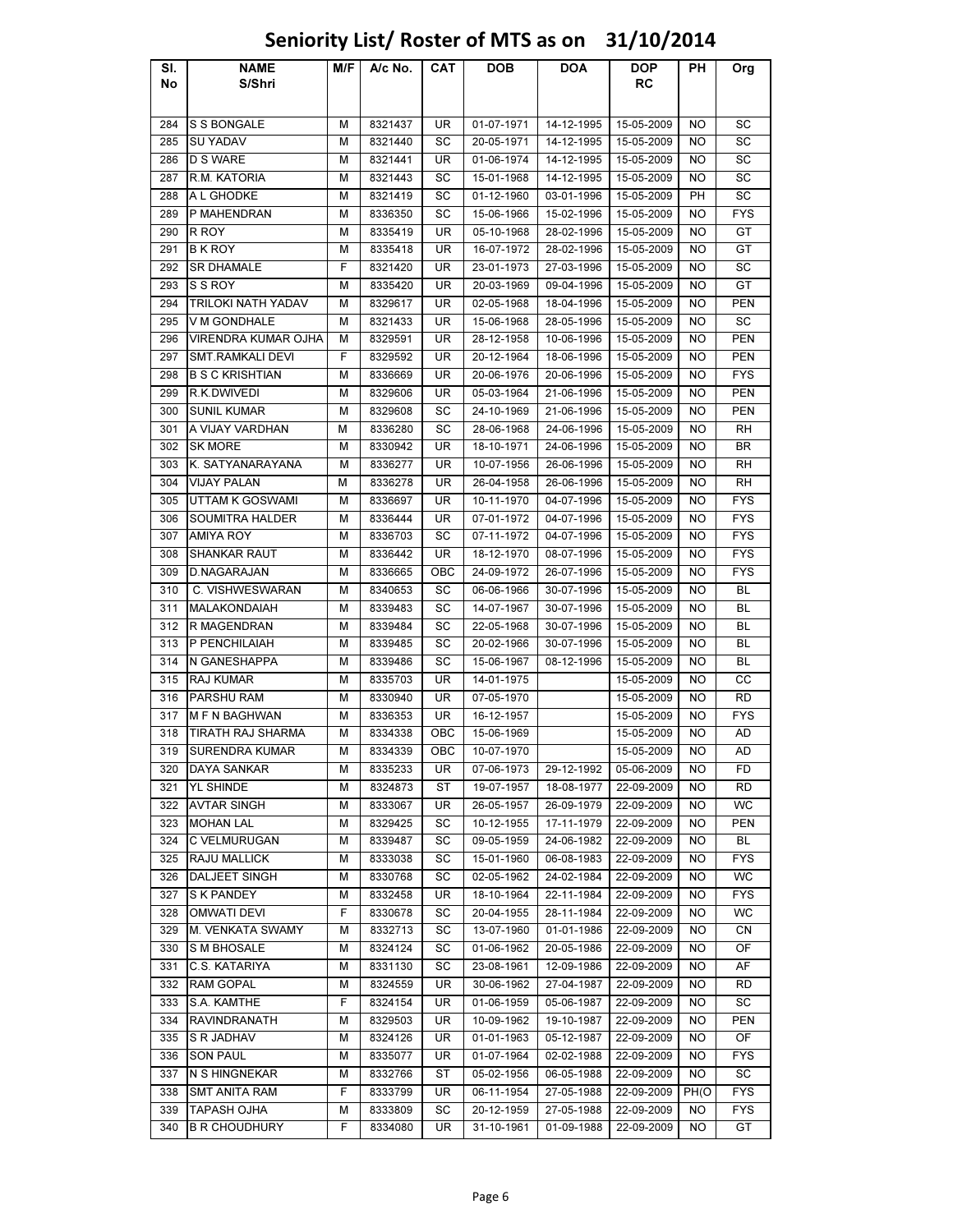### Sl. No NAME S/Shri M/F A/c No. CAT DOB DOA DOP RC PH Org 341 |AMAL C DAS | M | 8333820 | UR | 03-08-1964 | 03-10-1988 | 22-09-2009 | NO | FYS 342 |L.SHREEDEVI F | 8332771 | SC | 25-05-1965 | 17-01-1989 | 22-09-2009 | NO | RB 343 B N YEWALE M 8324136 UR 01-06-1960 19-04-1989 22-09-2009 NO OF 344 |M NAGARAJ | M | 8339488 | SC | 02-09-1958 | 28-06-1989 | 22-09-2009 | NO | BL 345 SMT JYOTI UBNARE F 8324546 SC 10-01-1960 06-12-1989 22-09-2009 NO JB 346 GOVIND PRASAD M 8333075 UR 28-03-1962 17-07-1990 22-09-2009 NO WC 347 C ASHOK KUMAR M 8335489 SC 08-08-1959 14-09-1990 22-09-2009 NO SB 348 ARJUN PRASAD M 8320023 UR 30-10-1962 21-09-1990 22-09-2009 NO PT 349 RAM CHARAN M 8335231 SC 08-01-1967 06-03-1992 22-09-2009 NO AR 350 S.P. DAMSE | M | 8321159 | ST | 26-12-1972 | 21-04-1992 | 22-09-2009 | NO | SC 351 |DALIP SINGH | M | 8330063 | SC | 20-10-1961 | 26-10-1992 | 22-09-2009 | NO | PD 352 |VIJAY KUMAR | M | 8320055 | UR | 12-02-1964 | 18-11-1992 | 22-09-2009 | NO | PT 353 SHAMBHU PRASAD M 8320056 UR 02-05-1965 24-11-1992 22-09-2009 NO PT 354 SARDARI LAL M 8330067 SC 05-04-1963 30-11-1992 22-09-2009 NO PD 355 JALESHWAR PRASAD M 8320059 UR 20-12-1968 04-12-1992 22-09-2009 NO PT 356 RAJBIR SINGH M 8330118 SC 19-04-1966 01-01-1993 22-09-2009 NO PD 357 |WAKIL RAY | M | 8320053 | UR | 08-07-1968 | 15-02-1993 | 22-09-2009 | NO | PT 358 T. P. RAVINDRAN M 8332003 UR 10-10-1957 01-07-1993 22-09-2009 NO NY 359 SHEO PRASAD M 8320050 UR 04-07-1967 12-03-1993 22-09-2009 NO PT 360 A S BHOSALE M 8337124 SC 14-07-1974 09-12-1993 22-09-2009 NO FYS 361 S.L. SATHE | M | 8321191 | SC | 11-09-1963 | 29-12-1993 | 22-09-2009 | NO | SC 362 GANESHWER MAHALI M 8320397 ST 04-01-1968 22-09-2009 NO PT 363 U.R. BONDHATE F 8333991 SC 10-04-1957 28-12-1994 22-09-2009 NO SC 364 R. G. LIMAYE | M | 8332046 | UR | 01-06-1971 | 18-01-1995 | 22-09-2009 | NO | NY 365 BALACHANNAIAH M 8339489 SC 15-03-1966 06-02-1995 22-09-2009 NO BL 366 HUKUM CHAND M 8331044 UR 01-01-1957 20-06-1978 22-09-2009 NO JB 367 RAMESH PRASAD M 8333066 SC 26-11-1958 20-09-1979 22-09-2009 NO WC 368 SUDARSHAN SINGH M 8329541 UR 11-01-1959 21-10-1987 22-09-2009 NO PEN 369 P. RADHAN | M | 8332658 | UR | 05-05-1960 | 08-02-1989 | 22-09-2009 | NO | CN 370 P.K. KUMAR | M | 8332664 | SC | 14-11-1960 | 03-06-1991 | 22-09-2009 | NO | CN 371 S. MURALI | M | 8332673 | ST | 11-01-1969 | 06-01-1992 | 22-09-2009 | NO | CN 372 D. HARIGOVINDAN | M | 8332710 | SC | 16-03-1970 | 01-07-1992 | 22-09-2009 | NO | CN 373 BABU RAM M 8330097 SC 20-12-1962 23-10-1992 22-09-2009 NO PD 374 RASHPAL SINGH M 8330134 SC 28-02-1959 05-11-1992 22-09-2009 NO WC 375 MANJIT SINGH M 8330091 UR 10-07-1961 19-11-1992 22-09-2009 NO WC 376 RAJINDER KUMAR M 8330082 UR 03-03-1969 27-11-1992 22-09-2009 NO NC 377 |JIT SINGH | M | 8330070 | SC | 30-03-1960 | 24-02-1993 | 22-09-2009 | NO | WC 378 |CHAIN SINGH | M | 8328164 | UR | 10-11-1969 | 01-07-1994 | 22-09-2009 | NO | NC 379 BALESHWAR PRASAD | M | 8313681 | UR | 15-05-1955 | 15-05-1975 | 23-09-2009 | NO | PT 380 |KAMRUDDIN | M | 8332780 | UR | 10-07-1964 | 16-03-1989 | 24-09-2009 | NO | JB 381 KAMLENDU GHOSH F 8320028 UR 21-01-1962 24-09-2009 NO PT 382 S.N.MALI | M | 8320485 | UR | 15-12-1958 | 22-08-1978 | 24-09-2009 | NO | PT 383 S.J CHAUDHARY M 8320054 SC 31-12-1966 23-11-1992 25-09-2009 NO PT 384 JASBIR SINGH M 8330083 SC 05-02-1969 23-11-1992 25-09-2009 NO WC 385 G.C. KELWADKAR M 8331048 ST 09-05-1989 30-11-1981 29-09-2009 NO AF 386 D MANJHI M 8320398 ST 19-04-1967 30-09-2009 NO PT 387 B N BORATE M 8321278 OBC 12-09-1969 07-03-1995 23-12-2009 NO SC 388 V D YELWANDE M 8321279 UR 15-01-1970 13-03-1995 23-12-2009 NO SC 389 R. K. PAREEK | M | 8330178 | G | 11-11-1964 | 08-05-1995 | 23-12-2009 | NO | PD 390 VELU KIZHAKKEKARA | M | 8332048 | SC | 30-05-1966 | 31-05-1995 | 23-12-2009 | NO | NY 391 |H.S.SANGADE | M | 8336352 | ST | 01-09-1971 | 03-08-1995 | 23-12-2009 | NO | FYS 392 |HARI RAM | M | 8307428 | UR | 07-02-1963 | 11-07-1979 | 23-12-2009 | NO | RD 393 G.M.SHARMA F 8320071 UR 15-12-1973 29-05-1995 23-12-2009 NO PT 394 GHOT NATH RAWAT M 8305189 SC 07-06-1955 27-03-1974 NA NO PEN 395 |JAGDISH | M | 8305207 | SC | 29-08-1956 | 08-08-1974 | NA | NO | PEN

# Seniority List/ Roster of MTS as on 31/10/2014

396 |MOHAN LAL | M | 8305203 | SC | 08-04-1956 | 26-03-1977 | NA | NO | PEN 397 KAMLESH KUMAR M 8329413 UR 10-05-1957 13-07-1977 NA NO PEN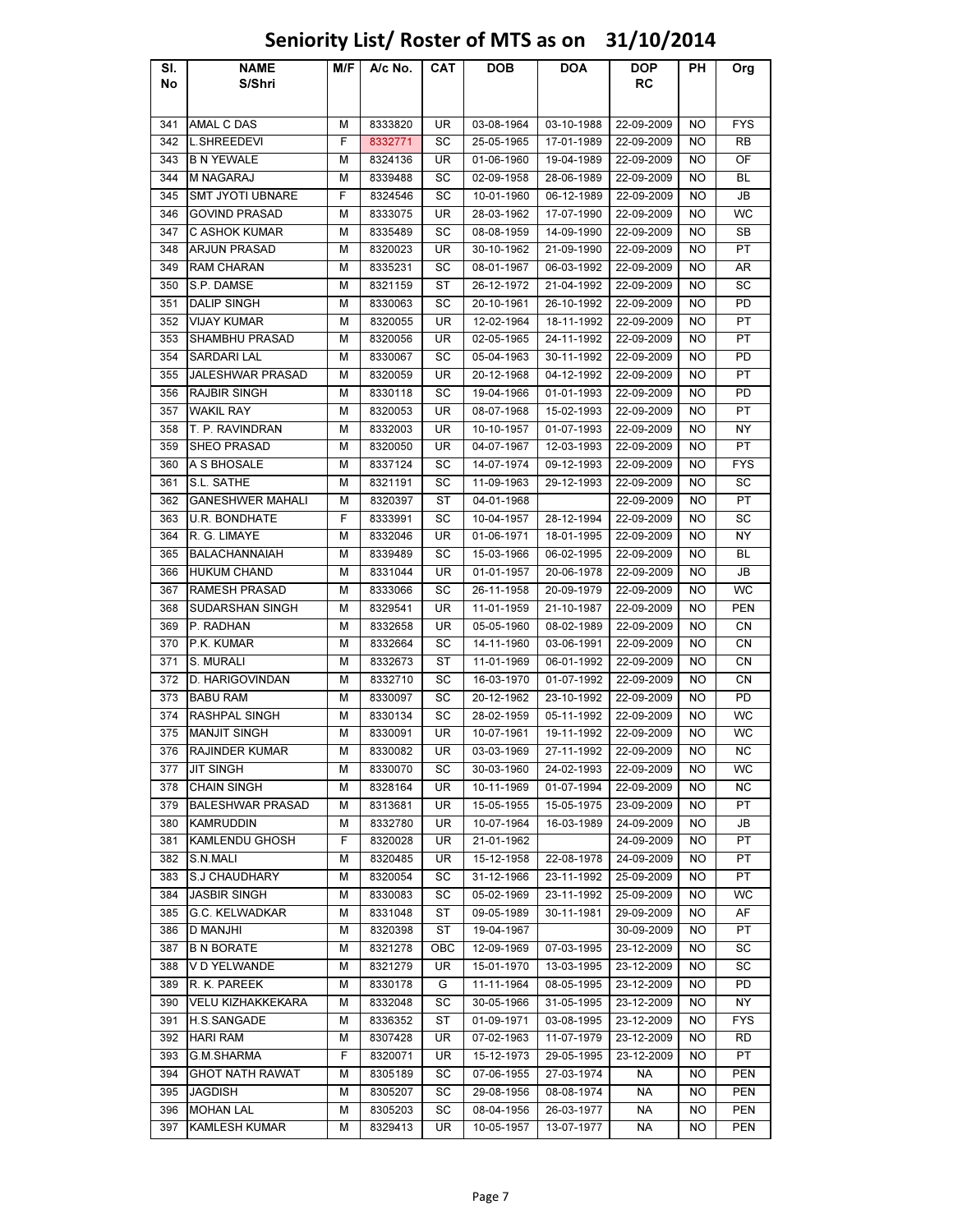### Sl. No NAME S/Shri M/F | A/c No. | CAT | DOB | DOA | DOP RC PH Org 398 VIJAY KUMAR M | M | 8305221 | SC | 08-04-1959 | 06-09-1979 | NA | NO | PEN 399 RAMESH CHANDRA M 8329420 SC 15-07-1961 25-10-1979 NA NO PEN 400 RAM SARAN YADAV | M | 8329433 | UR | 22-07-1959 | 10-07-1980 | NA | NO | PEN 401 KAILASH KUMAR M 8305244 UR 08-05-1956 15-10-1980 NA NO PEN 402 GOVIND PRASAD M 8329459 SC 09-12-1956 03-01-1981 NA NO PEN 403 KAMLESH KR.CHANDRA | M | 8305246 | SC | 22-08-1960 | 16-03-1982 | NA | NO | PEN 404 BAL KRISHAN | M | 8305247 | UR | 01-02-1958 | 09-06-1982 | NA | NO | PEN 405 SMT SHYAMA DEVI F 8329461 SC 17-02-1955 17-07-1982 NA NO PEN 406 SUDHIR KUMAR M 8329637 UR 25-08-1960 07-06-1982 NA NO PEN 407 |SHOHAN LAL | M | 8329462 | SC | 08-09-1958 | 19-07-1982 | NA | NO | PEN 408 KAILASH NATH M 8338149 SC 07-05-1964 03-10-1983 NA NO PEN 409 KISHAN LAL M 8338147 SC 03-07-1959 03-10-1983 NA NO PEN 410 RAM PRAVESH SINGH M 8329554 UR 01-09-1956 04-10-1983 NA NO PEN 411 |HERO | M | 8305248 | SC | 10-02-1961 | 06-10-1983 | NA | NO | PEN 412 AJAY KUMAR BARI M 8330016 UR 05-03-1963 07-10-1983 NA NO PEN 413 RAMESH CHANDRA M 8305249 SC 16-03-1965 03-11-1983 NA NO PEN 414 JAGDISH KUMAR M 8329475 SC 03-06-1956 19-10-1987 NA NO PEN 415 |CHANDRABHAN | M | 8329482 | SC | 08-07-1958 | 19-10-1987 | NA | NO | PEN 416 SITA RAM | M | 8329516 | UR | 12-03-1960 | 19-10-1987 | NA | NO | PEN 417 RAJ KUMAR M | M | 8330154 SC 01-10-1960 | 19-10-1987 | NA | NO | PEN 418 |SUNDER LAL | M | 8329520 | SC | 10-11-1960 | 19-10-1987 | NA | NO | PEN 419 BHIM SINGH | M | 8329496 | UR | 01-01-1961 | 19-10-1987 | NA | NO | PEN 420 |ASHOK KUMAR | M | 8329499 | SC | 01-07-1961 | 19-10-1987 | NA | NO | PEN 421 SUSHIL KR. GANDHI M 8329501 SC 02-03-1962 19-10-1987 NA NO PEN 422 BABLOO M 8329502 SC 12-05-1962 19-10-1987 NA NO PEN 423 |RAM BAHADUR | M | 8329538 | UR | 10-12-1962 | 19-10-1987 | NA | NO | PEN 424 BHULLU M 8329505 UR 31-12-1962 19-10-1987 NA NO PEN 425 NAZIR AHMAD N | 8329526 | UR | 15-09-1964 | 19-10-1987 | NA | NO | PEN 426 RAJESH M 8329539 SC 05-07-1966 19-10-1987 NA NO PEN 427 |LADDU LAL | M | 8329695 | SC | 04-06-1963 | 25-03-1988 | NA | NO | PEN 428 |RAJA RAM | M | 8329536 | SC | 02-07-1967 | 05-05-1988 | NA | NO | PEN 429 SMT.SUNDAR DEVI F 8329542 SC 30-08-1959 23-08-1989 NA NO PEN 430 MUNNA LAL M 8329543 UR 22-03-1970 12-07-1990 NA NO PEN 431 |A S SONKAR | M | 8329546 | SC | 07-11-1967 | 17-09-1990 | NA | NO | PEN 432 SMT. VANDANA DEVI F 8329544 SC 10-01-1970 10-08-1990 NA NO PEN 433 PRADEEP KUMAR M 8335070 SC 05-01-1967 15-02-1982 NA NO PEN 434 OM PRAKASH SINGH M 8335668 UR 02-02-1965 14-02-1991 NA NO PEN 435 BUDHAI M 8335071 UR 13-10-1964 19-02-1991 NA NO PEN 436 D R SRIVASTAVA | M | 8329561 | UR | 10-10-1963 | 22-02-1991 | NA | NO | PEN 437 BHECHAN PRASAD M 8335072 SC 20-12-1958 04-06-1991 NA NO PEN 438 RAMLAL SAH M 8329562 UR 01-02-1959 30-07-1991 NA VH PEN 439 BRAHMA KUMAR M 8329575 SC 22-11-1970 08-10-1991 NA NO PEN 440 RAM TIRATH TIWARI | M | 8331556 | UR | 10-01-1972 | 24-02-1992 | NA | NO | PEN 441 SMT.ASHA DEVI F 8329567 SC 12-04-1965 15-10-1980 NA NO PEN 442 SURESH CHAND M 8329576 SC 11-05-1958 04-11-1992 NA NO PEN 443 |RAMASHISH | M | 8329570 | SC | 27-04-1968 | 23-11-1992 | NA | NO | PEN 444 D K SONKAR M 8331558 SC 24-05-1965 18-01-1993 NA NO PEN 445 MAHESH KUMAR M 8329578 SC 15-07-1963 31-03-1993 NA PH PEN 446 SMT.KAMALA DEVI F 8329580 SC 05-11-1958 29-06-1994 NA NO PEN 447 SMT.BHUNUMATI F 8329581 UR 15-08-1968 29-06-1994 NA NO PEN 448 SMT.SHEELA NARAINAN | F | 8329587 | SC | 11-05-1957 | 09-09-1994 | NA | NO | PEN 449 SMT.KUM KUM F 8329588 SC 18-03-1965 01-02-1995 NA NO PEN 450 SUSHIL KR.DUBEY M 8335344 G 05-06-1975 12-02-1996 NA NO PEN 451 SMT. PHOOLMATI DEVI | F | 8329589 | SC | 20-04-1961 | 29-03-1996 | NA | NO | PEN 452 ASHISH KR. SINGH M 8329590 UR 11-01-1977 22-05-1996 NA PH PEN

### Seniority List/ Roster of MTS as on 31/10/2014

453 SUNIL KUMAR | M | 8329618 | SC | 03-05-1964 | 30-07-1996 | NA | NO | PEN 454 SKPRASAD | M | 8329610 | SC | 08-09-1969 | 01-08-1996 | NA | NO | PEN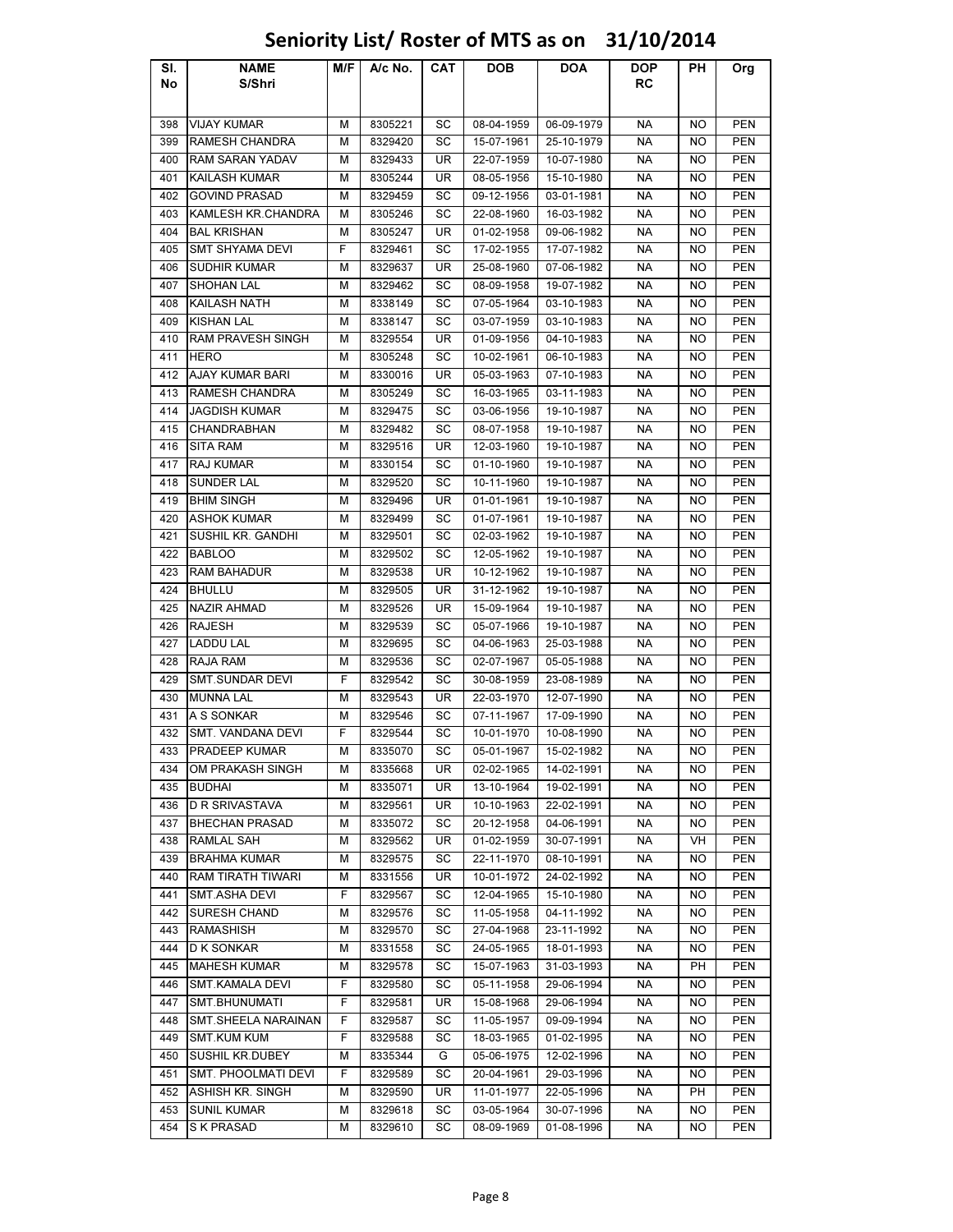### Sl. No NAME S/Shri M/F | A/c No. | CAT | DOB | DOA | DOP RC PH Org 455 VIJAY KUMAR M | M | 8338148 | SC | 01-04-1967 | 06-08-1996 | NA | NO | PEN 456 ADITYA KUMAR M 8329614 SC 07-08-1963 08-07-1997 NA NO PEN 457 RAJENDRA KUMAR | M | 8329607 | UR | 30-06-1967 | 08-07-1997 | NA | NO | PEN 458 SUDHIR KUMAR M 8329605 SC 04-01-1969 08-07-1997 NA NO PEN 459 PAPPU DHARIA M 8329615 SC 01-05-1963 15-07-1988 NA NO PEN 460 MANOJ KUMAR M | M | 8329613 | SC | 10-02-1970 | 15-07-1988 | NA | NO | PEN 461 VIJAY KUMAR ARYA M 8329609 SC 15-07-1973 04-02-1998 NA NO PEN 462 |KALU | M | 8329633 | SC | 05-07-1976 | 06-04-1999 | NA | NO | PEN 463 SMT. MUNNI DEVI F 8329620 SC 19-09-1958 26-05-1999 NA NO PEN 464 RAJENDRA PRASAD M 8329634 SC 04-03-1966 03-04-2000 NA NO PEN 465 PHOOL CHANDRA M 8329623 UR 01-01-1968 03-04-2000 NA NO PEN 466 TRIBHUVAN KUMAR M M 8329625 SC 30-06-1968 03-04-2000 NA NO PEN 467 SANT LAL KUSHWAHA M 8329627 UR 09-10-1969 03-04-2000 NA NO PEN 468 ASHISH KUMAR M 8329628 SC 13-03-1970 03-04-2000 NA NO PEN 469 RAJESH KUMAR M 8329629 SC 14-03-1970 03-04-2000 NA NO PEN 470 |SHAUKAT ALI | M | 8329635 | UR | 31-03-1970 | 03-04-2000 | NA | NO | PEN 471 SHRI DEO YADAV M 8329630 UR 01-12-1970 03-04-2000 NA NO PEN 472 R N YADAV | M | 8329636 | OBC | 20-10-1971 | 03-04-2000 | NA | NO | PEN 473 GYAN CHANDRA M 8329631 UR 01-09-1973 03-04-2000 NA NO PEN 474 BANWARI LAL M 8329638 SC 01-01-1962 03-07-2000 NA NO PEN 475 SURESH KUMAR M 8329654 UR 02-03-1962 03-07-2000 NA NO PEN 476 VINOD KUMAR M 8329639 SC 05-07-1962 03-07-2000 NA NO PEN 477 RAJA RAM | M | 8329641 | UR | 25-09-1964 | 03-07-2000 | NA | NO | PEN 478 PRADEEP KUMAR M 8329657 SC 02-05-1965 03-07-2000 NA NO PEN 479 MANGALA PRASAD | M | 8329655 | UR | 01-07-1966 | 03-07-2000 | NA | NO | PEN 480 MUKESH KUMAR M 8329658 SC 01-08-1968 03-07-2000 NA NO PEN 481 AWDESH KUMAR M 8329656 SC 14-11-1969 03-07-2000 NA NO PEN 482 RAJU KUMAR M | M | 8329659 SC | 21-02-1970 | 03-07-2000 | NA | NO | PEN 483 ANIL M 8329646 SC 05-03-1970 03-07-2000 NA NO PEN 484 KHIM SINGH BHAKUNI | M | 8329648 | UR | 28-07-1970 | 03-07-2000 | NA | NO | PEN 485 TRIBHUVAN SINGH M 8329649 UR 02-10-1970 03-07-2000 NA NO PEN 486 |RAJ KUMAR | M | 8329650 | SC | 07-04-1971 | 03-07-2000 | NA | NO | PEN 487 KAMLESH KUMAR M 8329651 SC 11-06-1971 03-07-2000 NA NO PEN 488 RAJ KUMAR M 8329660 SC 15-06-1972 03-07-2000 NA NO PEN 489 MAHESH PRASAD M 8329653 SC 01-07-1972 03-07-2000 NA NO PEN 490 SHIV SHANKAR M | M | 8326246 | UR | 03-11-1959 | 03-04-2001 | NA | NO | PEN 491 SURESH CHANDRA M 8338199 SC 30-11-1969 22-01-1999 NA NO 492 JAGLAL M 8338150 UR 05-07-1957 22-01-2009 NA PH PEN 493 NARESH KUMAR M 8338151 SC 01-01-1961 22-01-2009 NA NO PEN 494 SMT. USHA DEVI F 8338152 SC 04-06-1962 22-01-2009 NA NO PEN 495 SMT. DHANNO DEVI | F | 8338153 | SC | 20-06-1962 | 22-01-2009 | NA | NO | PEN 496 SMT. PAMMI DEVI F 8338154 SC 03-08-1962 22-01-2009 NA NO PEN 497 AMAR NATH M 8338155 SC 02-05-1963 22-01-2009 NA NO PEN 498 NARESH CHANDRA PAL M 8338156 UR 30-06-1963 22-01-2009 NA NO PEN 499 RAM JI M 8338157 SC 01-05-1964 22-01-2009 NA NO PEN 500 |ANIL KUMAR | M | 8338158 | SC | 09-07-1964 | 22-01-2009 | NA | NO | PEN 501 SMT. LALTI DEVI F 8338159 SC 17-07-1964 22-01-2009 NA NO PEN 502 SMT. MOHANI DEVI F 8338160 SC 28-12-1964 22-01-2009 NA NO PEN 503 SMT. KIRAN DEVI F 8338161 SC 31-07-1965 22-01-2009 NA NO PEN 504 KARAM CHANDRA M 8338162 UR 02-10-1965 22-01-2009 NA NO PEN 505 SMT. NIRMLA DEVI F 8338163 SC 11-10-1965 22-01-2009 NA NO PEN 506 MAHESH KUMAR M 8338164 SC 20-10-1965 22-01-2009 NA NO PEN 507 LALATA PRASAD M 8338165 UR 20-01-1966 22-01-2009 NA NO PEN 508 PRADEEP KUMAR M 8338166 SC 06-03-1966 22-01-2009 NA NO PEN 509 SMT. NIRMLA DEVI F 8338167 SC 29-03-1966 22-01-2009 NA NO PEN 510 DINESH CHANDRA M 8338168 UR 05-06-1966 22-01-2009 NA NO PEN

### Seniority List/ Roster of MTS as on 31/10/2014

511 CHANDRA PRAKASH M 8338169 SC 01-08-1966 22-01-2009 NA NO PEN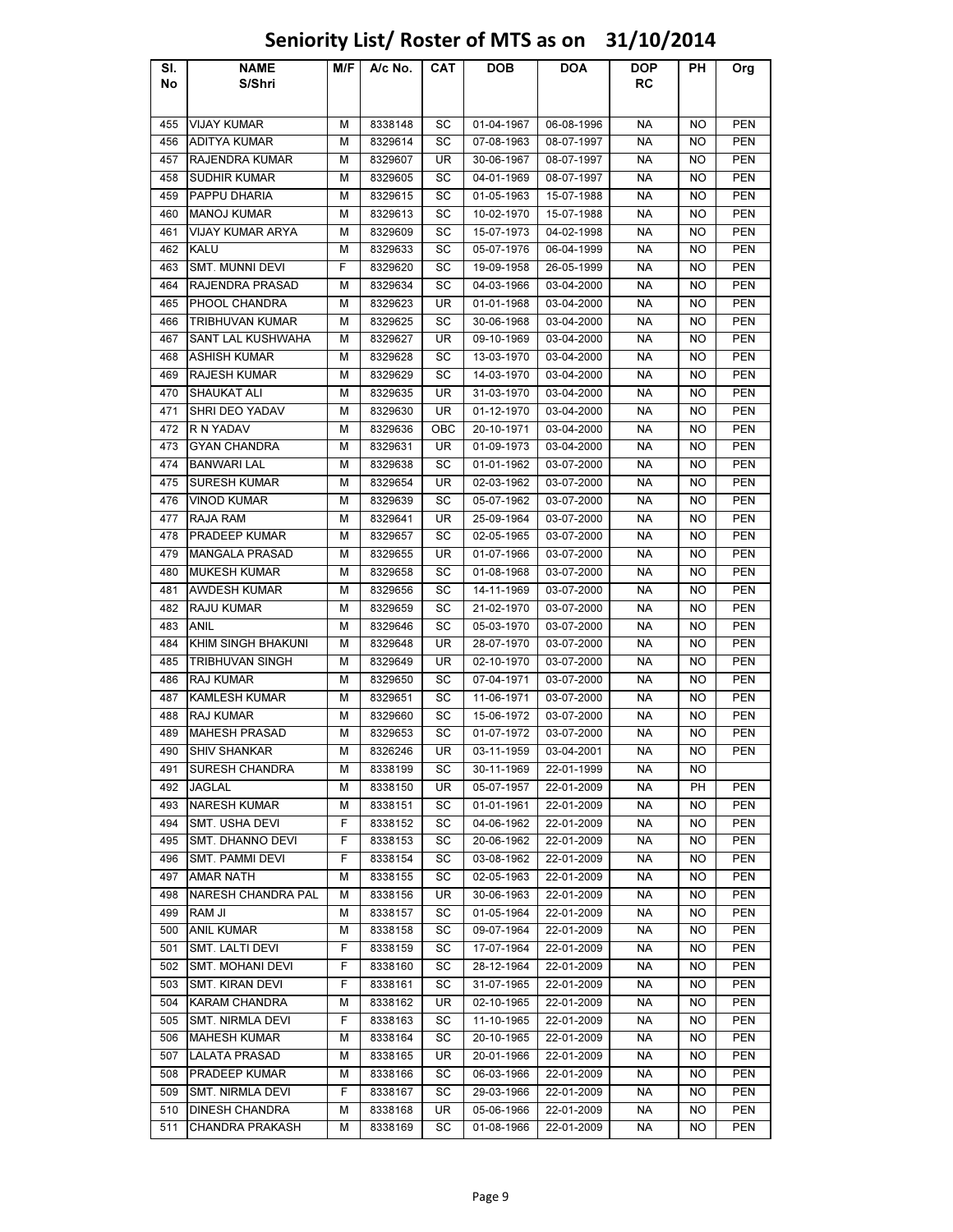### Sl. No NAME S/Shri M/F | A/c No. | CAT | DOB | DOA | DOP RC PH Org 512 |KANDHAI LAL | M | 8338170 | UR | 01-11-1966 | 22-01-2009 | NA | NO | PEN 513 |KRISHNA KANT | M | 8338171 | OBC | 30-12-1966 | 22-01-2009 | NA | NO | PEN 514 RAM CHANDRA MOURYA M 8338172 UR 15-03-1967 22-01-2009 NA NO PEN 515 RAM SAJIVAN M 8338173 UR 05-11-1967 22-01-2009 NA NO PEN 516 SHAR AFGAN M 8338174 UR 03-01-1968 22-01-2009 NA NO PEN 517 SUNIL KUMAR M | M | 8338175 | SC | 01-02-1968 | 22-01-2009 | NA | NO | PEN 518 MUKESH KUMAR M 8338176 SC 03-02-1968 22-01-2009 NA NO PEN 519 ANGAD SINGH M 8338177 UR 12-02-1968 22-01-2009 NA NO PEN 520 SUSHIL KUMAR M | M | 8338178 | SC | 01-07-1968 | 22-01-2009 | NA | NO | PEN 521 HANS LAL RAM M 8338179 SC 07-07-1968 22-01-2009 NA NO PEN 522 SMT. NIRMLA DEVI | F | 8338180 | SC | 17-07-1968 | 22-01-2009 | NA | NO | PEN 523 SHIVKOTI YADAV M 8338181 UR 15-08-1968 22-01-2009 NA NO PEN 524 |AMRIT LAL | M | 8338182 | SC | 31-08-1968 | 22-01-2009 | NA | NO | PEN 525 |RAM BABU | M | 8338183 | SC | 17-10-1968 | 22-01-2009 | NA | NO | PEN 526 NAND LAL M 8338184 UR 20-10-1968 22-01-2009 NA NO PEN 527 ANIL KUMAR M 8338185 SC 20-05-1969 22-01-2009 NA NO PEN 528 BHISAM DEO SINGH | M | 8338186 | UR | 01-06-1969 | 22-01-2009 | NA | NO | PEN 529 JITENDRA KUMAR M 8338187 SC 13-06-1969 22-01-2009 NA NO PEN 530 RAKESH KUMAR M 8338188 SC 20-06-1969 22-01-2009 NA NO PEN 531 BINDA PRASAD M 8338189 SC 03-07-1969 22-01-2009 NA NO PEN 532 NOOR AHMAD M 8338190 UR 08-07-1969 22-01-2009 NA NO PEN 533 SANJAY KUMAR M | M | 8338191 | SC | 12-07-1969 | 22-01-2009 | NA | NO | PEN 534 |MANOJ KUMAR | M | 8338192 | SC | 17-07-1969 | 22-01-2009 | NA | NO | PEN 535 RAM SINGH | M | 8338193 | SC | 01-08-1969 | 22-01-2009 | NA | NO | PEN 536 ASHOK KUMAR M 8338194 SC 29-08-1969 22-01-2009 NA NO PEN 537 RAM NARESH PAL M 8338195 UR 13-09-1969 22-01-2009 NA NO PEN 538 GIRISH CHAND M 8338196 UR 14-09-1969 22-01-2009 NA NO PEN 539 SANJESH KUMAR M 8338197 SC 21-10-1969 22-01-2009 NA NO PEN 540 SUNIL KUMAR | M | 8338198 | SC | 29-11-1969 | 22-01-2009 | NA | NO | PEN 541 MANOJ KUMAR M | M | 8338200 | SC | 01-12-1969 | 22-01-2009 | NA | NO | PEN 542 MUKESH KUMAR M | M | 8338201 | SC | 01-12-1969 | 22-01-2009 | NA | NO | PEN 543 VIJAI KUMAR YADAV M 8338202 UR 03-03-1970 22-01-2009 NA NO PEN 544 BRIJ LAL | M | 8338203 | SC | 04-03-1970 | 22-01-2009 | NA | NO | PEN 545 RAJU M 8338204 SC 17-06-1970 22-01-2009 NA NO PEN 546 SATISH CHAND M 8338205 SC 01-07-1970 22-01-2009 NA NO PEN 547 SANTOSH KUMAR M 8338206 | UR 02-07-1970 | 22-01-2009 | NA NO | PEN 548 NARENDER KUMAR | M | 8338207 | UR | 05-07-1970 | 22-01-2009 | NA | NO | PEN 549 SATISH KUMAR M | M | 8338208 | UR | 23-07-1970 | 22-01-2009 | NA | NO | PEN 550 RAKESH KUMAR M 8338209 SC 06-08-1970 22-01-2009 NA NO PEN 551 |JAI PRAKASH | M | 8338210 | SC | 17-10-1970 | 22-01-2009 | NA | NO | PEN 552 DEEP CHAND M 8338211 UR 12-12-1970 22-01-2009 NA NO PEN 553 SMT. RAJU DEVI F 8338212 SC 28-12-1970 22-01-2009 NA NO PEN 554 AMAR KUMAR M N 8338214 SC 07-01-1971 22-01-2009 NA NO PEN 555 NAWAL KISHORE M 8338215 UR 05-03-1971 22-01-2009 NA NO PEN 556 BISHUN KUMAR M | 8338216 | SC | 13-03-1971 | 22-01-2009 | NA NO PEN 557 VINOD KUMAR SONKAR | M | 8338217 | SC | 18-03-1971 | 22-01-2009 | NA | NO | PEN 558 GOVIND NARAYAN M 8338218 UR 01-05-1971 22-01-2009 NA NO PEN 559 MURARI LAL YADAV M 8338219 UR 02-05-1971 22-01-2009 NA NO PEN 560 SANJAY KUMAR M | M | 8338221 | SC | 10-05-1971 | 22-01-2009 | NA | NO | PEN 561 PRABHU NARAIN YADAV | M | 8338222 | UR | 20-05-1971 | 22-01-2009 | NA | NO | PEN 562 JAI PRAKASH M 8338223 UR 01-07-1971 22-01-2009 NA NO PEN 563 SUSHIL KUMAR M 8338224 SC 14-08-1971 22-01-2009 NA NO PEN 564 PREM KUMAR SHARMA | M | 8338225 | UR | 07-12-1971 | 22-01-2009 | NA | NO | PEN 565 RAMESH KUMAR M 8338226 UR 28-02-1972 22-01-2009 NA PH PEN 566 SANJAY KUMAR MISHRA M 8338227 UR 20-06-1972 22-01-2009 NA NO PEN 567 RAJESH KUMAR M 8338228 SC 01-07-1972 22-01-2009 NA NO PEN 568 RANJIT KUMAR M 8338230 SC 15-10-1972 22-01-2009 NA NO PEN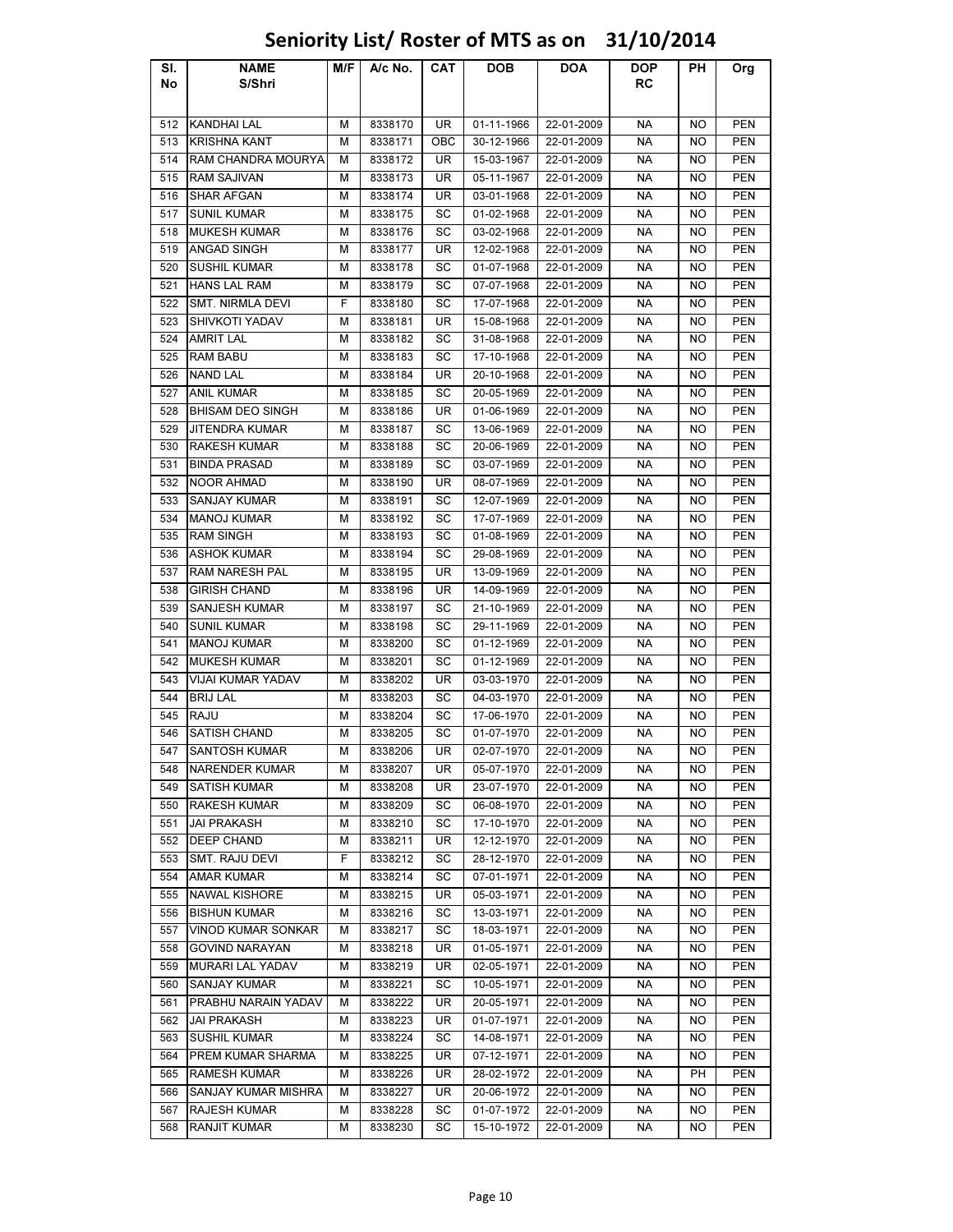### Sl. No NAME S/Shri M/F | A/c No. | CAT | DOB | DOA | DOP RC PH Org 569 |ASHOK | M | 8338231 | SC | 14-11-1972 | 22-01-2009 | NA | NO | PEN 570 VIJAY PRAKASH M 8338232 SC 27-12-1972 22-01-2009 NA NO PEN 571 RANVIR KUMAR M 8338234 UR 02-02-1973 22-01-2009 NA NO PEN 572 PREM CHANDRA M 8338235 SC 15-07-1973 22-01-2009 NA NO PEN 573 SHYAM BAHADUR M 8338236 UR 01-08-1973 22-01-2009 NA NO PEN 574 PREM SINGH M 8338237 UR 10-08-1973 22-01-2009 NA NO PEN 575 SUNIL KUMAR PASWAN M 8338238 SC 01-10-1973 22-01-2009 NA NO PEN 576 SURESH KUMAR M 8338239 SC 09-10-1973 22-01-2009 NA NO PEN 577 LAL CHANDRA M 8338240 SC 27-12-1973 22-01-2009 NA NO PEN 578 VIRENDRA KUMAR M 8338241 SC 25-03-1974 22-01-2009 NA NO PEN 579 UDAI NARAIN DUBEY | M | 8338242 | UR | 30-07-1974 | 22-01-2009 | NA | NO | PEN 580 DINESH YADAV | M | 8338243 | UR | 25-12-1975 | 22-01-2009 | NA | NO | PEN 581 VIRENDRA KUMAR M 8338244 UR 03-10-1976 22-01-2009 NA NO PEN 582 RAKESH KUMAR M 8338245 SC 21-03-1977 22-01-2009 NA NO PEN 583 SUNIL KUMAR MISHRA M 8338246 UR 21-05-1977 22-01-2009 NA NO PEN 584 PAPPU YADAV M 8338247 UR 23-08-1977 22-01-2009 NA NO PEN 585 MOHD. ARSAD M 8338248 UR 15-01-1978 22-01-2009 NA NO PEN 586 SMT LALITHA SEKAR F F 8342518 LUR 15-07-1962 17-06-2010 NA NO OF 587 ARUN KUMAR M 8342495 OBC 08-03-1983 21-03-2012 NA NO OF 588 VINAY KUMAR GUPTA | M | 8342494 | OBC | 05-06-1994 | 19-03-2012 | NA | NO | OF 589 SANJIV KUMAR M | 8342496 | UR | 04-01-1987 | 26-03-2012 | NA | NO | OF 590 |DINANATH | M | 8342499 | OBC | 02-05-1986 | 03-04-2012 | NA | NO | OF 591 |JUGAL KISHOR | M | 8342500 | OBC | 26-04-1984 | 11-04-2012 | NA | NO | OF 592 RAVI PRAKASH M 8342502 OBC 10-01-1988 17-04-2012 NA NO OF 593 SARGAR RAHUL | M | 8442503 | OBC | 07-08-1986 | 23-04-2012 | NA | NO | OF 594 C R VARULE | M | 8342505 | SC | 01-06-1984 | 14-05-2012 | NA | NO | OF 595 GANGA PRASAD YADAV | M | 8342509 | OBC | 10-10-1986 | 14-06-2012 | NA | NO | OF 596 MANOJ KUMAR M 8342508 OBC 15-12-1988 11-06-2012 NA NO OF 597 RAVIRANJAN KUMAR M 8342512 UR 15-02-1986 13-07-2012 NA NO OF 598 SUMAN KUMAR SAURAV | M | 8342511 | OBC | 01-03-1988 | 06-07-2012 | NA | NO | OF 599 CHANDAN KUMAR M 8342515 OBC 02-10-1987 20-07-2012 NA NO OF 600 AMIT KUMAR SINGH M N 8342520 OBC 10-02-1987 08-11-2012 NA NO OF 601 |MOHAN LAL | M | 8329463 | SC | 28-04-1962 | 04-08-1982 | NA | NO | PEN 602 SMT. KITKI DEVI F 8329564 SC 15-03-1956 17-01-1992 NA NO PEN 603 R P SINGH | M | 8322064 | UR | 03-02-1955 | 13-05-1974 | NA | NO | FYS 604 M.K. MAZUMDAR M 8322066 SC 31-10-1954 16-05-1974 NA NO FYS 605 |LEELA RAM | M | 8322836 | SC | 01-06-1957 | 23-03-1976 | NA | NO | WC 606 S. RAJAN M 8324866 SC 02-02-1958 17-05-1976 NA NO CN 607 RAJ P BALMIKI | M | 8327496 | SC | 15-01-1955 | 16-02-1977 | NA | NO | FYS 608 MISS G R SODE F 8323849 SC 15-05-1955 15-02-1978 NA NO OF 609 G B TAMANG M 8337529 | UR | 15-03-1960 | 06-03-1978 | NA | NO | GT 610 |A N KAMBLE | M | 8323847 | UR | 06-06-1958 | 04-08-1978 | NA | NO | OF 611 |GARIB DASS | M | 8328275 | SC | 25-10-1957 | 19-09-1978 | NA | NO | WC 612 V V KANDULA M 8324149 UR 15-04-1956 08-09-1978 NA NO OF 613 NARUGOPAL GHOSH M 8333021 UR 30-01-1955 06-12-1978 NA NO FYS 614 |DILIP K RAM | M | 8333027 | SC | 01-01-1957 | 13-12-1978 | NA | NO | FYS 615 |SUKH LAL | M | 8324439 | UR | 04-12-1957 | 16-12-1978 | NA | NO | JB 616 SMT. MIRA DEVI HELA F 8333033 SC 02-02-1956 27-02-1979 NA NO FYS 617 |P RAJAK | M | 8320458 | SC | 31-10-1959 | 24-02-1979 | NA | NO | GT 618 D S TAMBE | M | 8320903 | UR | 08-06-1959 | 09-05-1979 | NA | NO | SC 619 S S BHAVE M 8321063 UR 11-05-1955 21-01-1980 NA NO SC 620 DIGAMBER | M | 8329743 | UR | 02-12-1958 | 06-04-1980 | NA | NO | CG 621 S. SUGUKUMAR MIR 3332641 | UR | 18-01-1955 | 20-03-1980 | NA | NO | CN 622 K V ANJAIAH | M | 8335463 | UR | 08-04-1955 | 15-04-1980 | NA | NO | SB 623 SMT. SARADA DEVI F 8332430 UR 05-11-1959 24-05-1980 NA NO FYS 624 |RAJU HELA | M | 8333036 | SC | 12-05-1962 | 21-06-1983 | NA | NO | FYS

### Seniority List/ Roster of MTS as on 31/10/2014

625 B DAKHAR | F | 8337528 | ST | 15-07-1958 | 11-08-1980 | NA | NO | GT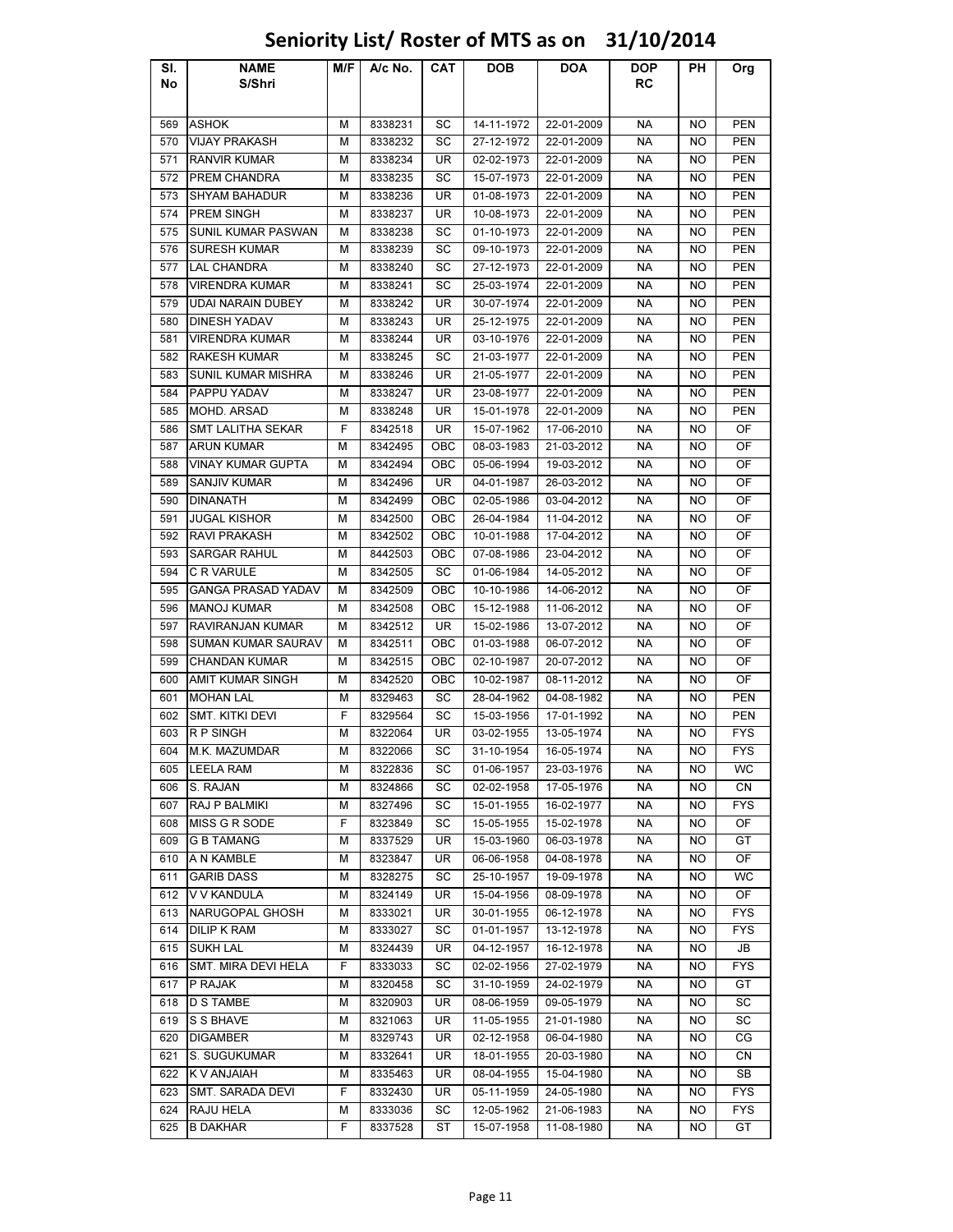### Sl. No NAME S/Shri M/F | A/c No. | CAT | DOB | DOA | DOP RC PH Org 626 CHANDER NATH M 8329728 UR 01-03-1958 01-11-1980 NA NO RD 627 |D.C.DEY | M | 8320466 | UR | 08-05-1959 | 18-11-1980 | NA | NO | PT 628 SMT KANTA DEVI F 8288583 | UR | 05-10-1955 | 24-11-1980 | NA | NO | AD 629 |N B BHUJBAL | M | 8324103 | UR | 23-08-1959 | 02-01-1981 | NA | NO | OF 630 J L JAMBHULKAR | M 8324104 | UR | 18-04-1957 | 03-03-1981 | NA | NO | OF 631 D D CHAVAN M | 8323996 | SC | 12-04-1956 | 30-04-1981 | NA | NO | OF 632 A D JAMBULKAR M 8321091 SC 01-06-1958 19-05-1981 NA NO SC 633 R S LONARE | M | 8321085 | SC | 02-10-1960 | 20-05-1981 | NA | NO | SC 634 SUMITRA DEVI | F | 8320470 | SC | 01-01-1960 | 28-07-1981 | NA | NO | PT 635 OM PRAKASH M 8288585 SC 01-02-1956 14-05-1981 NA NO CG 636 P YERAKALAYYA | M | 8323998 | ST | 22-11-1958 | 06-11-1981 | NA | NO | SB 637 |SHOUKAT ALI | M | 8335467 | UR | 15-10-1956 | 07-09-1981 | NA | NO | SB 638 D PARAMESHWAR M M 8335466 SC 03-05-1960 05-09-1981 NA OH SB 639 DAL BAHADUR | M | 8343968 | UR | 02-07-1963 | 16-10-1981 | NA | NO | RD 640 |D L JADHAV | M | 8323299 | OBC | 09-09-1958 | 03-06-1982 | NA | NO | OF 641 V D MAHAPURE M 8333870 SC 21-06-1957 01-06-1982 NA NO FYS 642 SHIV SHANKAR RAM | M | 8335259 | UR | 15-06-1961 | 29-03-1982 | NA | NO | FYS 643 |U S PRASAD | M | 8337530 | UR | 02-02-1961 | 13-04-1982 | NA | NO | GT 644 RAMESH CHAND M 8332443 UR 11-12-1954 01-04-1982 NA NO FYS 645 K. NARAYANAN | M | 8332646 | ST | 01-06-1961 | 31-07-1982 | NA | NO | CN 646 P K OSWE | M | 8324110 | UR | 03-06-1958 | 05-08-1982 | NA | NO | OF 647 SSU SAKPAL M M UR 03-03-1963 20-05-1983 NA NO NY 648 K P BHANGE | M | 8324003 | ST | 07-10-1958 | 29-06-1983 | NA | NO | OF 649 |J D MORE | M | 8321087 | UR | 01-06-1959 | 01-01-1983 | NA | NO | SC 650 B N AHIRE | M | 8324001 | SC | 10-07-1957 | 25-03-1983 | NA | NO | OF 651 B L GADVE | M | 8324002 | UR | 01-07-1960 | 03-05-1983 | NA | NO | OF 652 |U V SHINGTE | M | 8324150 | UR | 01-10-1961 | 08-08-1983 | NA | NO | OF 653 |C S RAJU | M | 8331043 |UR/EX | 20-11-1955 | 04-04-1983 | NA | NO | SC 654 |P M BALMIKI | M | 8331109 | SC | 03-02-1958 | 06-06-1983 | NA | NO | SC 655 JAGDISH CHANDER | M | 8333115 | UR | 03-02-1960 | 12-07-1983 | NA | NO | CG 656 |TJSANGMA | M | 8331611 | ST | 21-06-1963 | 02-08-1983 | NA | NO | GT 657 |ROSHAN LAL | M | 8330786 | UR | 25-11-1960 | 26-08-1983 | NA | NO | WC 658 KHIYALI RAM MIRI 8330769 SC 01-01-1955 09-12-1983 NA NO WC 659 LAKSHMAN SINGH M 8330770 SC 15-05-1956 09-12-1983 NA NO WC 660 S S JOSHI M 8324004 ST 01-06-1958 29-03-1984 NA NO OF 661 V N GALPHADE M 8324144 SC 01-06-1962 29-03-1984 NA NO OF 662 |JASBIR SINGH | M | 8330788 | UR | 16-01-1961 | 09-02-1984 | NA | NO | WC 663 MAKAN SINGH M 8330787 SC 05-01-1962 09-02-1984 NA NO WC 664 |NAND LAL | M | 8330796 | SC | 05-05-1965 | 10-02-1984 | NA | NO | WC 665 SAMME SINGH M 8330797 SC 02-03-1963 13-02-1984 NA NO WC 666 R.P.RAVIDAS | M 8320481 SC 09-01-1958 06-03-1984 | NA NO PT 667 |D.P.RAY | M | 8320399 | UR | 25-10-1963 | 06-03-1984 | NA | NO | PT 668 B.C.PAL | M | 8320483 | UR | 25-11-1960 | 12-03-1984 | NA | NO | PT 669 PREM SINGH M 8330791 UR 02-04-1959 04-05-1984 NA NO WC 670 SHAYAM LAL | M | 8330782 | UR | 12-07-1962 | 08-05-1984 | NA | NO | WC 671 CHARAN SINGH M N 8324428 ST 05-07-1957 23-05-1984 NA NO JB 672 GANESH PRASAD M 8320489 UR 12-08-1956 NA NO PT 673 MD. SADARE ALAM M 8332963 UR 01-02-1964 30-09-1985 NA NO FYS 674 R C HELA M 8320493 SC 12-09-1962 NA NO PT 675 R R INDALA | M | 8324151 | SC | 06-05-1965 | 01-12-1986 | NA | NO | OF 676 |LGSANGMA | M | 8335406 | ST | 18-08-1971 | 11-04-1996 | NA | NO | GT 677 BASANTI DEVI | F | 8320043 | UR | 21-12-1957 | 29-04-1986 | NA | NO | PT 678 |JOHN MASIH | M | 8329680 | UR | 26-09-1957 | 05-09-1986 | NA | NO | WC 679 NAVAL SINGH M 8328699 UR 05-12-1963 05-09-1986 NA NO WC 680 BABLU RAO | M | 8332403 | UR | 20-02-1964 | 23-09-1986 | NA | NO | FYS 681 CHANDER PRAKASH M 8329681 UR 15-08-1955 06-10-1986 NA NO RD 682 |PHOOLWATI | F | 8335885 | SC | 10-01-1967 | 13-10-1986 | NA | NO | WC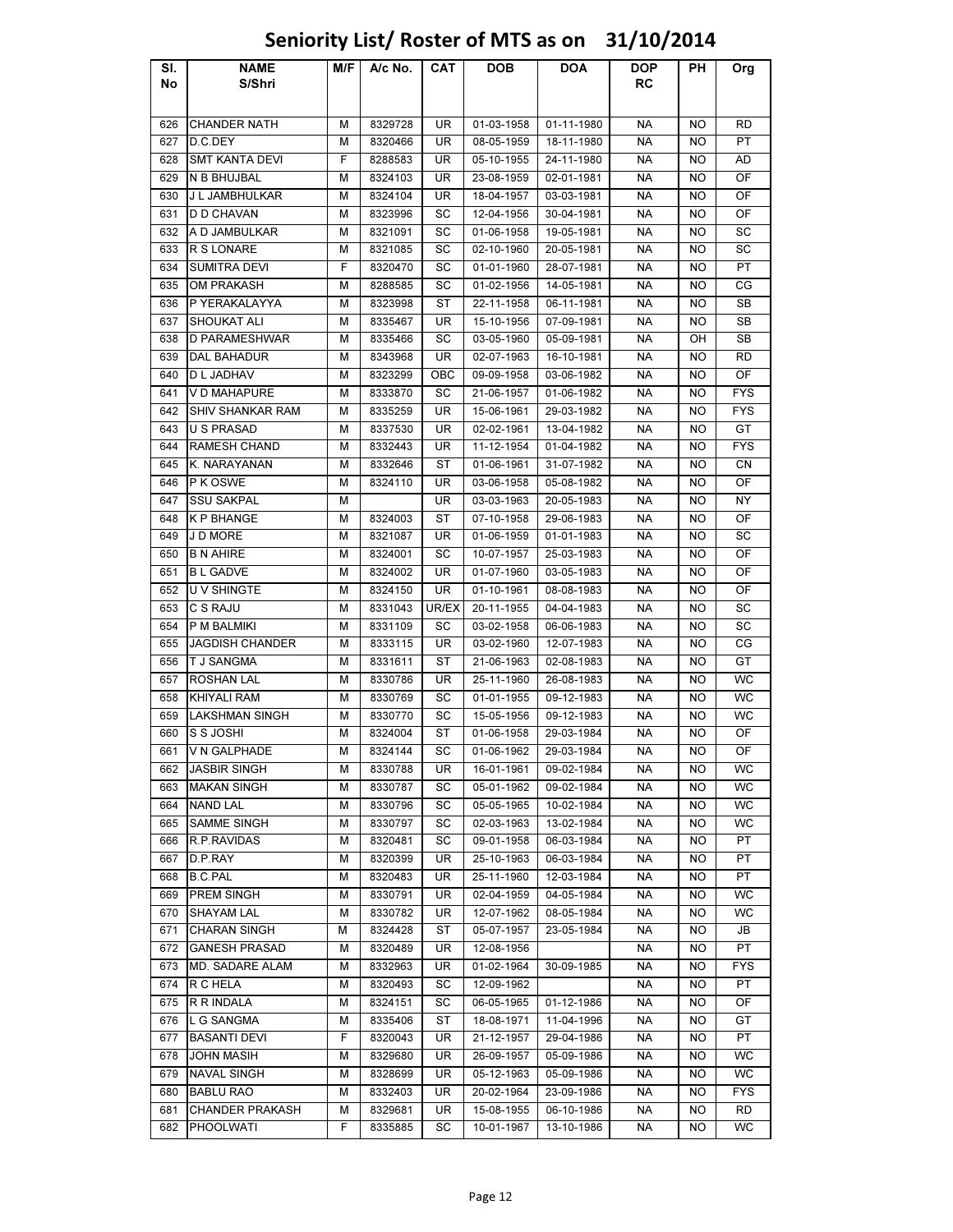### Sl. No NAME S/Shri M/F | A/c No. | CAT | DOB | DOA | DOP RC PH Org 683 |C S KAMBLE | M | 8324153 | SC | 21-05-1966 | 01-01-1987 | NA | NO | OF 684 B AYODHYA RAM M 8335473 SC 14-04-1959 11-03-1987 NA NO SB 685 ABDUL SAMAD M 8335478 | UR 26-02-1958 | 23-06-1987 | NA | NO | SB 686 |HARIDAS | M | 8333814 | UR | 05-07-1960 | 30-03-1987 | NA | NO | FYS 687 B APPALA RAJU M 8332597 UR 13-02-1964 04-05-1987 NA NO SB 688 SMT SAVITRI DEVI F | 8334332 | SC | 11-04-1959 | 12-05-1987 | NA | NO | AD 689 B JAYA (SMT) F 8335477 SC 01-07-1953 25-06-1987 NA OH SB 690 VIJAY KUMAR M 8334330 SC 28-12-1966 22-07-1987 NA NO AD 691 MANGAL TUTI M 8331658 ST 09-06-1959 17-09-1987 NA NO GT 692 |V R JADHAV | M | 8331110 | SC | 01-06-1958 | 07-10-1987 | NA | NO | SC 693 RAM NARESH RAM | M | 8332412 | UR | 08-10-1962 | 02-11-1987 | NA | NO | FYS 694 SUBHASH CHANDER M 8330792 UR 30-05-1966 21-10-1987 NA NO WC 695 SMT S S WAGH F 8333826 SC 20-05-1960 16-08-1988 NA NO FYS 696 CHANDRA SHEKHAR | M | 8332413 | UR | 05-01-1963 | 26-11-1987 | NA | NO | FYS 697 SCDEB | M | 8331660 | UR | 21-01-1962 | 07-12-1987 | NA | NO | GT 698 MUNAPARTHI RAMANA | M | 8343089 | SC | 20-03-1960 | 12-01-1988 | NA | NO | NY 699 A S DALVI | M | 8324162 | UR | 10-06-1956 | 11-03-1988 | NA | NO | OF 700 KISHANLAL JHARIYA M 8332764 SC 01-02-1958 10-02-1988 NA NO JB 701 PREM HELA M 8333824 SC 21-02-1967 28-07-1988 NA NO FYS 702 KARTIK HELA M 8333821 SC 02-02-1970 29-07-1988 NA NO FYS 703 |DIL CH. DAS | M | 8333822 | SC | 17-12-1965 | 22-02-1989 | NA | NO | FYS 704 HARNEK SINGH M 8333070 SC 01-06-1959 05-05-1988 NA NO WC 705 RAJINDER SINGH M 8330772 SC 26-04-1962 06-05-1988 NA NO WC 706 S P PAWAR M 8321220 UR 30-01-1969 09-05-1988 NA NO SC 707 S K MAITY M 8333802 ST 25-08-1964 12-12-1988 NA NO FYS 708 UTTAM KR.DAS M A 8333805 SC 04-01-1962 05-09-1988 NA NO FYS 709 SMT. BIVA BISWAS F 8333807 24-03-1962 24-04-1989 NA OH FYS 710 GURNAM SINGH M 8330779 UR 15-02-1955 01-07-1988 NA PH WC 711 ROMESH CHANDRAN M 8337243 UR 21-08-1966 30-06-1988 NA NO CN 712 T K DEKA M 8331661 UR 01-03-1964 12-08-1988 NA NO GT 713 B K DEB | M | 8331664 | UR | 22-09-1961 | 19-08-1988 | NA | NO | GT 714 ANITA BANERJEE | | | 06-11-1954 05-09-1988 | NA NO FYS 715 |NABA K DAS | M | 8333819 | UR | 06-01-1963 | 24-01-1989 | NA | NO | FYS 716 SHANKAR DAS | M | 8333818 | SC | 27-06-1959 | 19-04-1989 | NA | NO | FYS 717 DILBAR MOHHAMAD M 8330777 UR 02-08-1963 27-10-1988 NA NO WC 718 |RAM LAL | M | 8330801 | SC | 01-06-1959 | 02-11-1988 | NA | NO | WC 719 BALWANT SINGH M 8330793 SC 30-05-1963 02-11-1988 NA NO WC 720 |RAJ KUMAR | M | 8330802 | SC | 10-06-1965 | 04-11-1988 | NA | NO | WC 721 PIARA SINGH M 8330794 SC 03-06-1960 30-12-1988 NA NO WC 722 SUDESH KUMAR M 8329701 SC 13-01-1969 08-01-1989 NA NO CG 723 S B LONDHE F 8321098 SC 25-05-1966 12-09-1989 NA NO SC 724 RR SASANE M | 8331940 UR | 24-07-1965 | 20-01-1989 NA | NO | OF 725 K M NIKAM | M | 8321136 | UR | 01-09-1964 |20-02-1989 | NA | NO | SC 726 SMT CHOTI BAI F 8324545 SC 20-12-1956 12-03-1990 NA NO FYS 727 D R KAPSE | M | 8324148 | SC | 19-01-1963 | 01-09-1989 | NA | NO | OF 728 |L D MORE | M | 8324138 | UR | 17-09-1954 | 20-07-1989 | NA | NO | OF 729 |SHYAM LAL | M | 8332811 | SC | 18-09-1957 | 15-06-1989 | NA | NO | SC 730 |JAI PAL | M | 8333072 | SC | 15-03-1962 | 15-06-1989 | NA | NO | WC 731 BHUPEN CH DAS MINICS 8331669 NSC 01-03-1961 21-06-1989 NA NO GT 732 |KUSUM DEVI | F | 8335565 | SC | 15-06-1954 | 20-12-1991 | NA | NO | JB 733 RAMNATH M 8324586 OBC 01-01-1968 29-07-1991 NA NO SC 734 SDBASFORE M | 8334072 | SC | 05-01-1969 | 08-08-1989 | NA | NO | GT 735 |H R WAGH | F | 8332810 | SC | 01-06-1957 | 15-09-1989 | NA | NO | SC 736 B N SUTAR | M | 8321185 | SC | 01-06-1962 | 29-09-1989 | NA | NO | SC 737 |T K SALVE | F | 8332815 | SC | 03-05-1959 | 19-09-1989 | NA | NO | SC 738 C K UGHADE F 8332809 SC 03-12-1956 15-09-1989 NA NO SC 739 KARAN SINGH M 8330909 SC 19-03-1968 15-12-1989 NA NO RD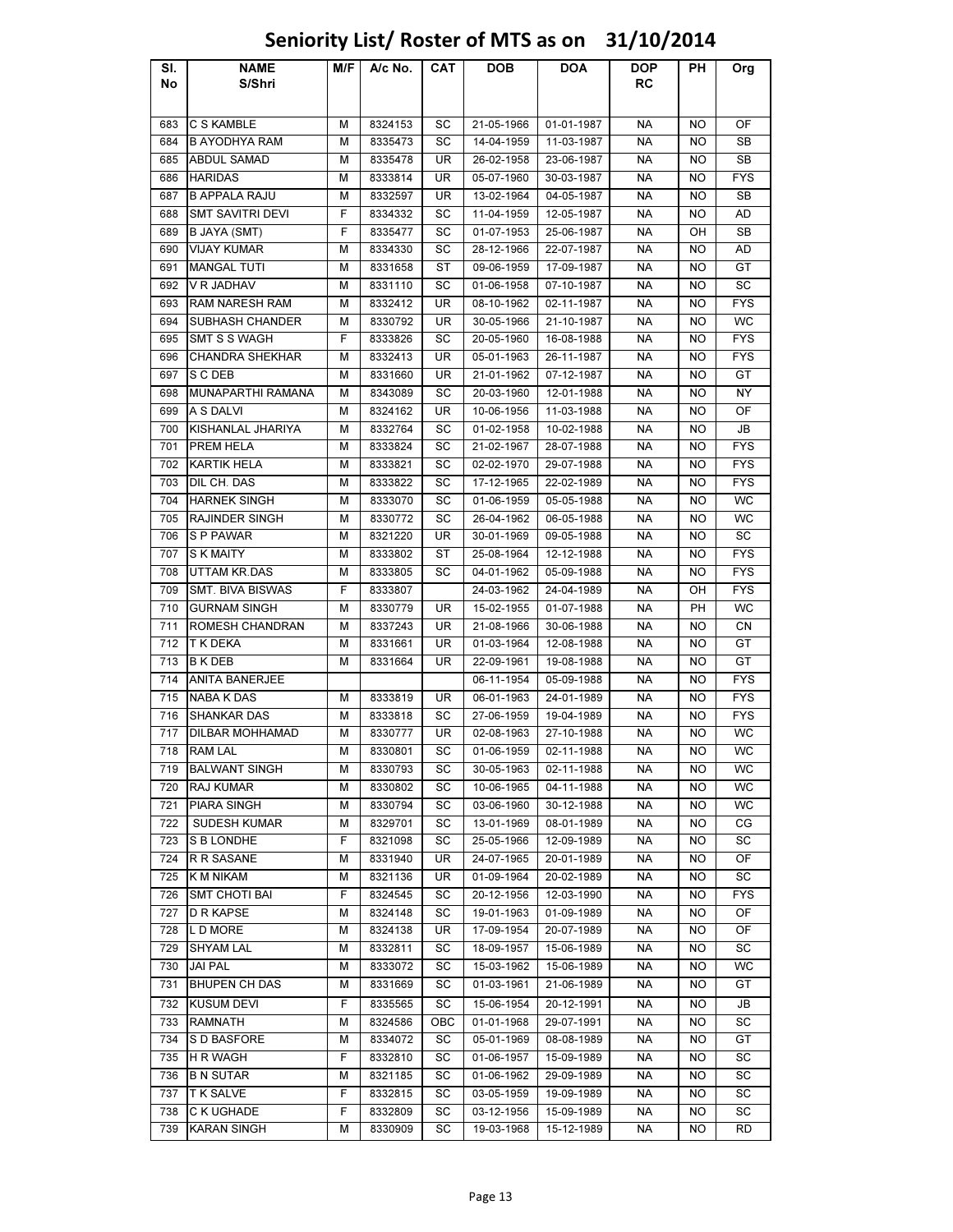### Sl. No NAME S/Shri M/F | A/c No. | CAT | DOB | DOA | DOP RC PH Org 740 |TIKKA RAM | M | 8330913 | SC | 21-06-1969 | 15-12-1989 | NA | NO | RD 741 |NARESH | M | 8333121 | SC | 15-01-1966 | 01-11-1989 | NA | NO | WC 742 S S METKAR F 8321120 | UR 02-07-1961 | 07-12-1989 | NA NO | SC 743 SMT KIRAN TANTUBAY F 8338051 SC 02-07-1962 19-07-1990 NA NO JB 744 KUNTI DEVI F 8332914 SC 17-06-1958 06-11-1990 NA NO PT 745 AMAR NATH M 8332870 UR 05-11-1968 01-02-1990 NA NO WC 746 S. BARMAN M 8331670 UR 16-02-1967 13-02-1990 NA NO GT 747 JOGESWAR DAS | M 8331673 | OBC | 31-12-1966 | 24-02-1990 | NA | NO | GT 748 OM PRAKASH M 8332857 SC 01-12-1968 20-03-1990 NA NO JB 749 |RAM NARESH | M | 8330910 | UR | 04-06-1967 | 16-05-1990 | NA | NO | RD 750 BABY S WAGH F 8332839 SC 25-04-1963 08-06-1990 NA NO SC 751 PSRAMRAJE | F | 8332840 | SC | 09-12-1960 | 02-07-1990 | NA | NO | SC 752 RAJESH NAMDEO M 8332858 UR 30-05-1966 13-09-1990 NA NO JB 753 P K DEY | M | 8331677 | UR | 31-01-1965 | 01-08-1990 | NA | NO | GT 754 |M.C. NATH | M. | 8334077 | UR | 19-03-1970 | 08-04-1991 | NA | NO | GT 755 JOGINDER PAL M 8328162 SC 13-10-1956 03-05-1991 NA NO WC 756 JAMALUDDIN KHAN | M | 8334335 | UR | 04-04-1969 | 03-05-1991 | NA | NO | AD 757 |K K SARWAN | M | 8324178 | SC | 07-09-1966 | 28-06-1991 | NA | NO | OF 758 HARI SINGH M 8335883 SC 20-04-1972 16-05-1991 NA NO WC 759 B M CHETRI M 8335387 UR 03-05-1960 01-10-1991 NA NO GT 760 |JODH SINGH | M | 8330258 | SC | 17-04-1969 | 30-10-1991 | NA | NO | WC 761 JASPAL KAUR F 8333119 SC 22-10-1963 29-10-1991 NA NO WC 762 |TAK CHAND | M | 8333127 | UR | 11-06-1956 | 05-12-1991 | NA | NO | WC 763 SUBHASH CHANDER M 8333122 SC 03-05-1963 09-12-1991 NA NO WC 764 SMKHARADE M 8324179 UR 01-06-1956 06-12-1991 NA NO OF 765 KV SUBBAIAH | M | 8324180 | UR | 10-07-1960 | 06-12-1991 | NA | NO | OF 766 SUNITA RANI F 8335884 SC 20-05-1964 24-12-1991 NA NO WC 767 MUKESH CHAND M 8321154 SC 10-07-1968 23-12-1991 NA NO SWC 768 SMT S S BHOSALE F 8324181 SC 12-09-1963 18-03-1992 NA NO OF 769 J N THAKUR F 8321158 UR 01-06-1965 11-05-1992 NA NO SC 770 | ZAMIR KHAN | M | 8335230 | UR | 06-12-1967 | 31-07-1992 | NA | NO | CG 771 KAVINDER SINGH M 8333937 UR 15-10-1973 01-06-1992 NA NO FYS 772 |PAPPU | M | 8333125 | SC | 21-11-1969 | 21-09-1992 | NA | NO | SWC 773 BIMLA DEVI F 8333124 SC 26-01-1960 28-08-1992 NA NO WC 774 U P JADHAV F 8321187 SC 27-11-1955 07-01-1993 NA NO SC 775 NARASIMAIAH M 8339518 SC 05-06-1962 08-09-1992 NA NO BL 776 |A.K.SHARMA | M | 8320061 | UR | 15-01-1965 | 11-05-1993 | NA | NO | PT 777 |K.GIRI | M | 8320063 | UR | 05-01-1965 | 14-05-1993 | NA | NO | PT 778 SURESH RAM M 8320062 SC 10-01-1969 25-05-1993 NA NO PT 779 |RAJ KUMAR | M | 8338513 | SC | 15-07-1972 | 15-11-1992 | NA | NO | BR 780 SUSHIL KUMAR M 8320058 | UR 06-04-1963 | 23-11-1992 | NA NO | PT 781 Y V GAIKWAD M 8324222 SC 26-02-1967 04-02-1993 NA NO OF 782 JJWALA PRASAD | M | 8320048 | UR | 23-03-1965 | 15-02-1993 | NA | NO | PT 783 N N SHENDGE M 8324237 SC 21-07-1972 28-10-1993 NA NO OF 784 RAM JEEVAN SINGH M 8320069 UR 31-12-1966 29-03-1993 NA NO PT 785 SUNIL KUMAR M 8343568 UR 09-08-1972 30-03-1993 NA NO PT 786 AMIT KUMAR SHARMA M 8333574 UR 20-09-1972 15-05-1993 NA NO WC 787 |ANJU THAPA | F | 8335392 | G | 01-01-1970 | 23-06-1993 | NA | NO | GT 788 M B WAGHMARE M 8324243 SC 01-06-1965 21-06-1993 NA NO NADFM 789 P PRABHAVATI F 8335501 SC 25-05-1962 22-11-1993 NA NO SB 790 C K SALUNKE | M | 8321197 | SC | 25-12-1966 | 10-12-1993 | NA | NO | SC 791 SHARVAN SINGH M 8321205 UR 14-12-1953 07-01-1994 NA NO SWC 792 A V CLEMENT F 8321184 UR 20-01-1960 03-02-1994 NA NO SC 793 BRAHMA CHAWARIA | M | 8321202 | SC | 10-05-1969 | 04-02-1994 | NA | NO | SWC 794 OM PRAKASH M 8321200 SC 01-07-1957 05-02-1994 NA NO SC 795 |MIN RAJPUT | F | 8321188 | SC | 27-03-1967 | 10-03-1994 | NA | NO | SC 796 SMT KAMALA DEVI F 8334337 UR 11-05-1955 13-07-1994 NA NO AD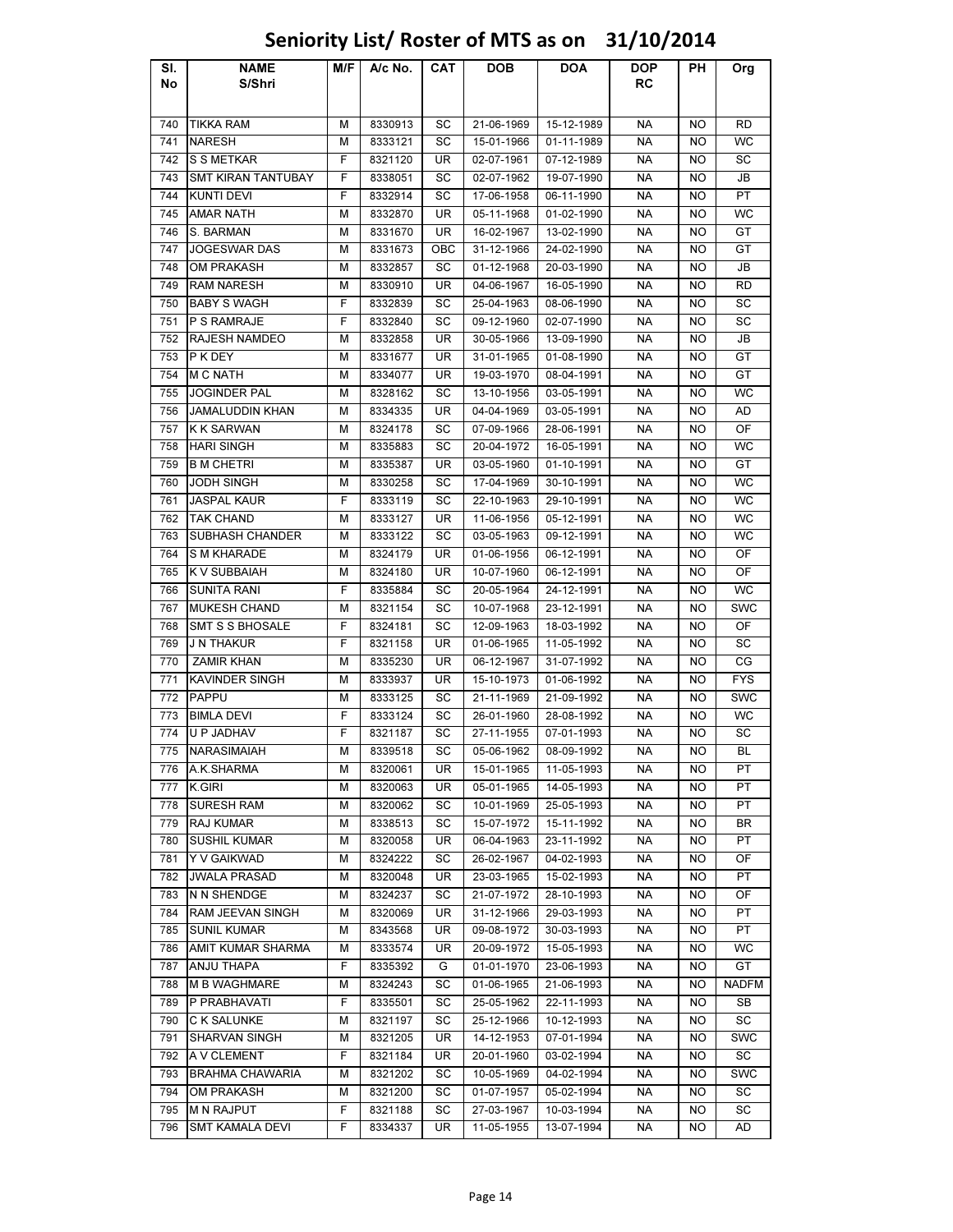| SI. | <b>NAME</b>                | M/F | A/c No. | CAT       | <b>DOB</b> | <b>DOA</b> | DOP.      | PH         | Org        |
|-----|----------------------------|-----|---------|-----------|------------|------------|-----------|------------|------------|
| No  | S/Shri                     |     |         |           |            |            | RC        |            |            |
|     |                            |     |         |           |            |            |           |            |            |
| 797 | <b>SMT. PUSHPA DAHAT</b>   | F   | 8336677 | SC        | 01-01-1966 | 06-05-1994 | <b>NA</b> | NO         | <b>FYS</b> |
| 798 | S N BORO                   | М   | 8335381 | SТ        | 31-03-1967 | 06-06-1994 | NA        | NO         | GT         |
| 799 | <b>B C SWARGIARY</b>       | м   | 8335382 | ST        | 29-03-1971 | 06-06-1994 | NА        | NO.        | GT         |
| 800 | <b>ARUN BORO</b>           | М   | 8335385 | ST        | 30-08-1972 | 06-06-1994 | <b>NA</b> | NO         | GT         |
| 801 | <b>G K NARZARY</b>         | М   | 8337480 | ST        | 28-02-1969 | 08-06-1994 | NА        | NO.        | GT         |
| 802 | <b>SATISH K AMIN</b>       | М   | 8332058 | UR        | 04-12-1971 | 16-06-1994 | NА        | ΝO         | NΥ         |
| 803 | U C KALITA                 | м   | 8335378 | UR        | 30-09-1970 | 01-07-1994 | NА        | ΝO         | GT         |
| 804 | RAJENDRA D SHINDE          | м   | 8332019 | SC        | 13-12-1966 | 19-07-1994 | <b>NA</b> | <b>YES</b> | NY         |
| 805 | <b>HP SHARMA</b>           | М   | 8335377 | <b>UR</b> | 29-08-1970 | 10-08-1994 | <b>NA</b> | NO         | GT         |
| 806 | A BARMAN                   | М   | 8335379 | UR        | 31-10-1973 | 10-08-1994 | <b>NA</b> | NO         | GT         |
| 807 | <b>MARY REGINA</b>         | F   | 8332705 | OBC       | 13-07-1954 | 30-11-1994 | NА        | NO         | CN         |
| 808 | SAKHARAM A KADAM           | М   | 8332047 | SC        | 01-06-1964 | 21-10-1994 | NA        | NO         | <b>NY</b>  |
| 809 | A P MORE                   | М   | 8321271 | UR        | 26-08-1966 | 20-01-1995 | NА        | ΝO         | SC         |
| 810 | R Y KAMBLE                 | М   | 8321416 | SC        | 13-10-1967 | 16-02-1995 | NA        | ΝO         | SC         |
| 811 | <b>S B SANGALE</b>         | м   | 8321273 | ST        | 06-06-1967 | 17-02-1995 | <b>NA</b> | NO         | SC         |
| 812 | <b>NASIMLU PATHI PATI</b>  | м   | 8321276 | OBC       | 08-05-1970 | 20-02-1995 | NА        | ΝO         | SC         |
| 813 | <b>KALPANA DEB</b>         | F   | 8335393 | UR        | 01-01-1966 | 20-03-1995 | NA        | NO         | GT         |
| 814 | <b>SHYAM J BORICHA</b>     | м   | 8332290 | SC        | 30-11-1969 | 01-06-1995 | NA        | ΝO         | CSD        |
| 815 | A G SHILIMKAR              | м   | 8333340 | UR        | 31-01-1975 | 01-02-1996 | NA        | ΝO         | OF         |
| 816 | <b>G LAXMI</b>             | F   | 8335503 | SC        | 04-04-1965 | 01-06-1995 | NА        | NO         | SB         |
| 817 | S U PANDAV                 | F   | 8321422 | SC        | 02-06-1973 | 23-11-1995 | NA        | ΝO         | SC         |
| 818 | <b>RS SHINDE</b>           | м   | 8321426 | OBC       | 25-10-1969 | 21-07-1995 | NA        | NO         | RD         |
| 819 | R B DHEBE                  | М   | 8321427 | OBC       | 07-05-1970 | 21-07-1995 | NА        | NO         | SC         |
| 820 | JAGDISH SHANKAR            | М   | 8336434 | UR        | 22-11-1962 | 05-02-1996 | NA        | OН         | <b>FYS</b> |
| 821 | C ANDALU (SMT)             | F   | 8335505 | SC        | 10-05-1954 | 05-10-1995 | NA        | NO         | SB         |
| 822 | <b>G VIJAY LAKSHMI</b>     | F   | 8335506 | OBC       | 18-05-1969 | 13-10-1995 | NА        | NO         | SB         |
| 823 | KANCHAN BHOWMIK            | м   | 8336348 | UR        | 02-01-1966 | 18-10-1995 | NA        | ΝO         | <b>FYS</b> |
| 824 | T D TALPE                  | м   | 8321434 | ST        | 17-06-1966 | 28-11-1995 | NA        | ΝO         | SC         |
| 825 | SMT. PUSHPA SHUKLA         | F   | 8336435 | UR        | 10-07-1954 | 15-05-1996 | <b>NA</b> | ΝO         | <b>FYS</b> |
| 826 | S.R.JADAV                  | М   | 8336664 | SC        | 03-06-1975 | 21-12-1995 | NА        | ΝO         | <b>FYS</b> |
| 827 | <b>BHUNESHWAR DAS</b>      | м   | 8336657 | SC        | 25-11-1971 | 20-12-1995 | NA        | ΝO         | <b>FYS</b> |
| 828 | R A CHANDANSHIVE           | м   | 8321436 | SC/EX     | 23-11-1954 | 30-01-1996 | NА        | NO         | SC         |
| 829 | <b>D B MORE</b>            | М   | 8321439 | UR/EX     | 02-09-1953 | 23-02-1996 | NA        | ΝO         | SC         |
| 830 | N C ROY                    | М   | 8335403 | UR        | 30-01-1960 | 01-03-1996 | NA        | NO         | GT         |
| 831 | TAPAN CH. DAS              | М   | 8335396 | SC        | 25-05-1968 | 01-03-1996 | <b>NA</b> | NO         | GT         |
|     | 832   DIPAK KUMAR DEY      | м   | 8335395 | UR        | 31-10-1970 | 01-03-1996 | NA        | NO         | GT         |
| 833 | <b>JAKIR HUSSAIN</b>       | М   | 8337481 | UR        | 31-03-1971 | 01-03-1996 | NA        | NO         | GT         |
| 834 | <b>BISWAJIT DEY</b>        | м   | 8335400 | UR        | 31-12-1971 | 01-03-1996 | NА        | NO         | GT         |
| 835 | SMT. RANJU SHARMA          | F   | 8336437 | UR        | 12-04-1973 | 01-03-1996 | NA        | NO         | <b>FYS</b> |
| 836 | SANKAR MUNDA TUTI          | М   | 8335402 | OBC       | 04-06-1977 | 01-03-1996 | NА        | ΝO         | GT         |
| 837 | G B LIMBO                  | М   | 8335405 | ST        | 29-07-1957 | 19-03-1996 | NА        | ΝO         | GT         |
| 838 | S MADHAN KUMAR             | м   | 8336668 | SC        | 15-03-1966 | 18-03-1996 | NА        | ΝO         | FYS        |
| 839 | <b>DIPAK LYNGDOH</b>       | М   | 8335404 | ST        | 15-09-1967 | 16-03-1996 | NA        | NO         | GT         |
| 840 | <b>AJAY SINGH</b>          | м   | 8335421 | UR        | 21-10-1968 | 16-04-1996 | NA        | NO         | GT         |
| 841 | KANWAR LAL MEENA           | М   | 8321444 | ST        | 08-09-1959 | 23-09-1996 | NА        | NO         | <b>SWC</b> |
| 842 | W SESHAM RAJU              | М   | 8335509 | UR        | 05-12-1971 | 09-09-1996 | NA        | NO         | SB         |
| 843 | PREMA AHIRWAR              | F.  | 8335586 | SC        | 01-08-1971 | 02-09-1996 | NA        | NO         | JB         |
| 844 | A S KACHI                  | м   | 8321428 | OBC       | 18-03-1969 | 26-07-1996 | <b>NA</b> | NO         | SC         |
| 845 | N A RAMTEKE                | М   | 8336663 | SC        | 21-08-1965 | 11-11-1996 | NА        | ΝO         | <b>FYS</b> |
| 846 | K P BAGADE                 | М   | 8321429 | SC        | 04-06-1966 | 02-09-1996 | NА        | ΝO         | SC         |
| 847 | A A SANGARE                | F   | 8321430 | UR        | 15-07-1955 | 23-07-1996 | NА        | ΝO         | SC         |
| 848 | KARAM NASIR                | М   | 8335714 | UR        | 01-07-1971 | 14-07-1997 | NA        | NO.        | BL.        |
| 849 | <b>B C MEDHI</b>           | М   | 8335407 | OBC       | 30-06-1972 | 04-06-1996 | NA        | ΝO         | GT         |
| 850 | <b>NANDKUMAR P</b>         | М   | 8332059 | ST        | 25-08-1971 | 04-06-1996 | NА        | ΝO         | NΥ         |
| 851 | <b>SMT KIRAN SANMORIYA</b> | F   | 8335587 | SC        | 20-06-1955 | 27-09-1996 | NA        | ΝO         | JB         |
| 852 | S S DHOKE                  | F   | 8338079 | OBC       | 27-09-1968 | 13-01-1997 | NA        | ΝO         | SC         |
| 853 | <b>SMT PREM BAI DUBEY</b>  | F.  |         | UR        | 19-08-1963 |            | NA        | NO         | JB         |
|     |                            |     | 8335585 |           |            | 28-08-1996 |           |            |            |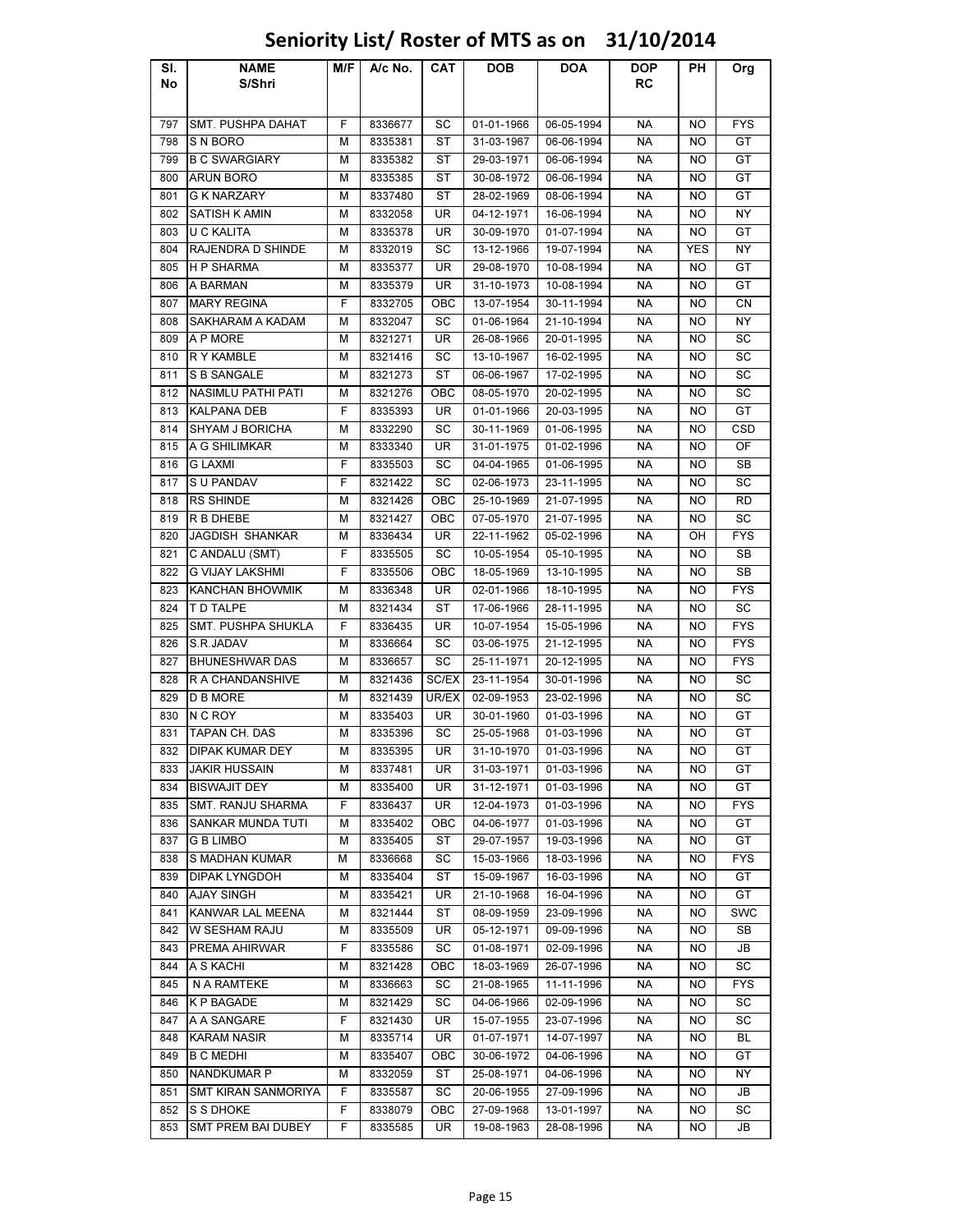| SI.        | <b>NAME</b>               | M/F    | A/c No.            | CAT        | DOB                      | <b>DOA</b>               | <b>DOP</b> | PН        | Org              |
|------------|---------------------------|--------|--------------------|------------|--------------------------|--------------------------|------------|-----------|------------------|
| No         | S/Shri                    |        |                    |            |                          |                          | RC         |           |                  |
|            |                           |        |                    |            |                          |                          |            |           |                  |
| 854        | KHARGESHWER DEKA          | м      | 8335408            | UR         | 30-10-1971               | 14-06-1996               | <b>NA</b>  | NO        | GT               |
| 855        | <b>ASHOK B SHIRVANKAR</b> | М      | 8332032            | OBC        | 09-03-1969               | 26-06-1996               | <b>NA</b>  | NO        | <b>NY</b>        |
| 856        | <b>PRAKASH B MORE</b>     | М      | 8330944            | UR         | 15-11-1955               | 28-06-1996               | NA         | NO.       | <b>RD</b>        |
| 857        | <b>MS BORKAR</b>          | М      | 8330943            | UR         | 06-01-1960               | 28-06-1996               | NA         | NO        | RD               |
| 858        | RAJESH RAMAGIRI           | М      | 8336279            | SC         | 13-05-1966               | 28-06-1996               | NA         | NO        | RH               |
| 859        | <b>SUSANTA DAS</b>        | М      | 8336656            | UR         | 11-05-1975               | 08-07-1996               | NA         | NO        | <b>FYS</b>       |
| 860        | <b>ARNAB K GHOSH</b>      | М      | 8336438            | UR         | 10-12-1976               | 08-07-1996               | <b>NA</b>  | NO        | <b>FYS</b>       |
| 861        | SMT ASHIMA DHAR           | F      | 8336439            | UR         | 30-09-1970               | 09-07-1996               | <b>NA</b>  | NO        | <b>FYS</b>       |
| 862        | SOMNATH BARUA             | М      | <b>NYA</b>         | UR         | 11-11-1976               | 09-07-1996               | <b>NA</b>  | NO        | <b>FYS</b>       |
| 863        | PRANAB K ROY              | М      | 8336654            | UR         | 11-12-1969               | 14-02-1997               | NA         | OН        | <b>FYS</b>       |
| 864        | SURYAKANT M BOBADE        | М      | 8335947            | SC         | 10-02-1967               | 08-07-1996               | NА         | NO        | NY               |
| 865        | DHANANJAY HANSDA          | м      | 8336649            | ST         | 01-01-1969               | 01-08-1996               | NA.        | NO        | <b>FYS</b>       |
| 866        | S K SAMADDAR              | М      | 8336696            | SC         | 01-08-1967               | 02-08-1996               | <b>NA</b>  | NO.       | <b>FYS</b>       |
| 867        | KISAN H KAMBLI            | М      | 8335951            | OBC        | 12-11-1968               | 05-08-1996               | NA         | NO        | NY               |
| 868        | R. NAGARAJAN              | М      | 8332718            | SC         | 10-07-1996               | 27-11-1996               | NA         | NO        | CN               |
| 869        | <b>V VENKATESH</b>        | М      | 8339528            | SC         | 01-06-1967               | 19-08-1996               | NA         | NO        | BL               |
| 870        | <b>S K MURMU</b>          | М      | 8336651            | ST         | 25-01-1972               | 09-09-1996               | NА         | NO        | <b>FYS</b>       |
| 871        | <b>BASUDEV MITRA</b>      | М      | 8336704            | OBC        | 08-01-1974               | 02-09-1996               | NA         | NO        | <b>FYS</b>       |
| 872        | <b>K M BURDE</b>          | М      | 8321445            | OBC        | 16-06-1969               | 30-08-1996               | <b>NA</b>  | NO.       | SC               |
| 873        | <b>B G ALGHARE</b>        | М      | 8333270            | OBC        | 01-11-1968               | 31-10-1996               | NA         | NO.       | OF               |
| 874        | E VERRAPAN                | М      | 8336667            | OBC        | 07-09-1970               | 20-09-1996               | NA         | NO        | <b>FYS</b>       |
| 875        | <b>K C GANESH</b>         | М      | 8339529            | SC         | 02-10-1966               | 23-09-1996               | NA         | <b>NO</b> | <b>BL</b>        |
| 876        | SUREKHA N MAHAMUNI        | М      | 8335949            | SC         | 27-10-1968               | 07-10-1996               | NA         | NO        | ΝY               |
| 877        | <b>PANDURANG M</b>        | М      | 8335952            | OBC        | 19-08-1971               | 11-10-1996               | <b>NA</b>  | NO        | ΝY               |
| 878        | <b>S K SHIRKE</b>         | М      | 8321481            | SC         | 06-03-1977               | 16-10-1996               | <b>NA</b>  | NO.       | SC               |
| 879        | RAJ KUMAR                 | М      | 8330244            | SC         | 10-10-1967               | 30-06-1997               | <b>NA</b>  | NO        | WC               |
| 880        | <b>GOPAL DASS</b>         | М      | 8330245            |            | 21-10-1958               | 07-07-1997               | <b>NA</b>  | NO        | <b>WC</b>        |
| 881        | L. SAGAYAKUMAR            | М      | 8332719            | <b>UR</b>  | 24-09-1969               | 27-11-1996               | NA         | NO        | СN               |
| 882        | <b>MAHENDRA R SURVE</b>   | М      | 8335953            | OBC        | 28-01-1969               | 12-12-1996               | NA         | NO        | ΝY               |
| 883        | <b>MANGESH S MORE</b>     | М      | 8335954            | UR         | 22-02-1973               | 04-12-1996               | NA         | NO        | ΝY               |
| 884        | <b>B RAMACHANDRAN</b>     | М      | 8339057            | SC         | 20-10-1971               | 27-01-1997               | NA         | NO        | RD               |
| 885        | <b>HEMANTA MONDAL</b>     | М      | 8336653            | SC         | 08-09-1970               | 19-12-1996               | NA         | NO        | <b>FYS</b>       |
| 886        | <b>SMT NANDA POL</b>      | F      | 8333271            | SC         | 01-06-1963               | 24-02-1997               | <b>NA</b>  | NO        | OF               |
| 887        | NUTAN PRAKASH             | М      | 8333177            | SC         | 20-11-1969               | 30-01-1997               | NA         | NO        | BR               |
| 888        | <b>DINESH KUMAR</b>       | М      | 8333178            | ST         | 15-10-1972               | 05-02-1997               | NA         | NO        | <b>BR</b>        |
| 889        | <b>GOPAL MONDAL</b>       | М      | 8336655            | SC         | 02-07-1965               | 27-02-1997               | <b>NA</b>  | NO        | <b>FYS</b>       |
| 890        | <b>ML RAJAK</b>           | м      | 8336678            | OBC        | 22-08-1975               | 12-03-1997               | NA         | NO.       | <b>FYS</b>       |
| 891        | S BHARANIDHARAN           | М      | 8334256            | SC         | 22-08-1973               | 17-04-1997               | NA         | NO.       | RB               |
| 892        | <b>H.KOTE GOWDA</b>       | М      | 8334257            | OBC        | 25-04-1969               | 25-04-1997               | NA         | NO        | RB               |
| 893        | <b>SMT M V CHAVARIA</b>   | F      | 8333272            | SC         | 25-07-1970               | 26-05-1997               | NA         | NO.       | OF               |
| 894        | SMT K I MALKONDAYYA       | F      | 8333273            | SC         | 12-05-1971               | 27-05-1997               | NA         | NO        | OF               |
| 895        | LAL DEV BHANDARI          | М      | 8329748            | UR         | 19-07-1969               | 14-08-1997               | NA         | NO        | СG               |
| 896        | DASHRATH PRASAD           | М      | 8329747            | OBC        | 05-01-1971               | 14-08-1997               | NА         | NO.       | СG               |
| 897        | <b>BHOOP SINGH</b>        | м      | 8329751            | SC         | 30-07-1972               | 14-08-1997               | <b>NA</b>  | NO        | CG               |
| 898        | <b>BIJAY SINGH</b>        | м      | 8329745            | <b>OBC</b> | 15-10-1972               | 14-08-1997               | <b>NA</b>  | NO.       | CG               |
| 899        | <b>SUNDER MOHAN</b>       | М      | 8329750            | SC         | 03-04-1974               | 14-08-1997               | NА         | NO        | СG               |
| 900        | S JAYABALAN               | М      | 8334203            | SC         | 14-04-1965               | 16-06-1997               | NA         | NO        | <b>RB</b>        |
| 901        | SMT. GIRIJA BAI KACHHI    | F      | 8337130            | ОВС        | 01-07-1957               | 30-06-1998               | NA         | NO        | <b>FYS</b>       |
| 902        | V MANAIAH                 | М      | 8336706            | SC         | 04-02-1973               | 07-08-1997               | NA         | NO        | <b>FYS</b>       |
| 903        | RAMESH CHAND              | м      | 8333180            | UR         | 01-05-1973               | 11-08-1997               | NA         | NO        | BR               |
| 904        | SHAKEEL AHMAD             | м      | 8333179            | UR         | 15-04-1979               | 11-08-1997               | NA         | NO.       | BR               |
| 905        | <b>BALRAM KURWA</b>       | М      | 8330949            | OBC        | 08-03-1973               | 15-09-1997               | NA         | NO.       | <b>RD</b>        |
| 906        | R R GOTAL                 | F      | 8321498            | OBC        | 10-05-1964               | 23-09-1997               | NA         | NO        | SC               |
| 907        | V. JAYARAJ                | м      | 8332757            | UR         | 24-02-1960               | 07-01-1998               | NA         | NO        | СN               |
| 908<br>909 | S. RAVI<br>S S MUNDA      | м<br>М | 8329724            | SC<br>ST   | 06-10-1972               | 13-01-1997               | NA<br>NA   | NO        | СG<br><b>FYS</b> |
| 910        | <b>M S PAWAR</b>          | М      | 8336711<br>8333279 | OBC        | 10-11-1955<br>08-11-1969 | 29-10-1997<br>01-12-1997 | <b>NA</b>  | NO.<br>NO | OF               |
|            |                           |        |                    |            |                          |                          |            |           |                  |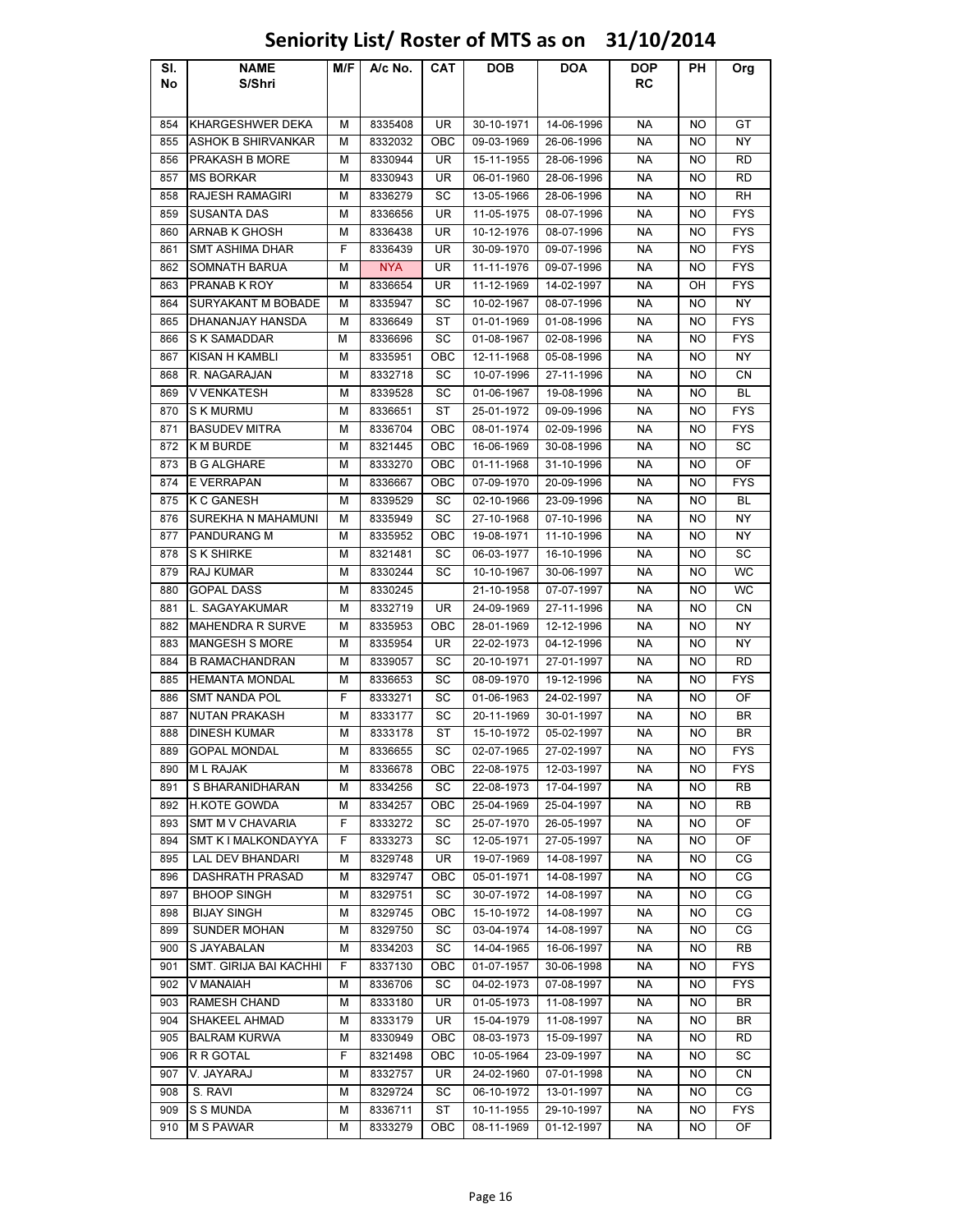### Sl. No NAME S/Shri M/F | A/c No. | CAT | DOB | DOA | DOP RC PH Org 911 SANJEEV KUMAR M A 8335866 UR 02-04-1976 10-11-1997 NA NO WC 912 HARILAL HEMBRAM M 8336709 ST 01-05-1969 09-12-1997 NA NO FYS 913 SMT. SITA V BENDE | F | 8336712 | ST | 05-10-1970 | 21-11-1997 | NA | NO | FYS 914 R M KAMIL M 8321499 OBC 23-01-1971 22-01-1998 NA NO SC 915 RAKESH KUMAR M 8335868 UR 18-12-1976 02-01-1998 NA NO WC 916 JASPAL SINGH M 8335871 UR 08-10-1976 21-01-1998 NA NO WC 917 SSDHIWAR | M | 8321494 | SC | 28-11-1968 | 22-01-1998 | NA | NO | SC 918 B B GAWANDE M 8321485 UR/EX 06-11-1972 13-02-1998 NA NO SC 919 R D TATHE M 8321486 OBC 07-11-1969 16-02-1998 NA NO SC 920 SC SHIRKE | M | 8321487 | UR | 27-03-1973 | 17-02-1998 | NA | NO | SC 921 **INDIRA SARKAR** F 8337482 UR 01-01-1960 19-02-1998 NA NO GT 922 SMT V B PAWAR F F 8333323 LUR 28-06-1972 23-03-1998 LABEL NA LADIOF 923 SG AROTE | M | 8321489 |UR/EX | 12-06-1962 | 27-02-1998 | NA | NO | SC 924 |SULEMAN | M | 8335875 | OBC | 15-09-1971 | 03-04-1998 | NA | NO | WC 925 |AMAR CHAND | M | 8335876 | SC | 15-01-1959 | 22-04-1998 | NA | NO | WC 926 RAJ KUMAR | M | 8335882 | SC | 10-05-1966 | 12-08-1998 | NA | NO | WC 927 JASWANT SINGH M 8335877 SC 16-08-1959 25-05-1998 NA NO WC 928 |P A KELUSKAR | M | 8321491 | UR | 13-04-1973 | 17-04-1998 | NA | NO | SC 929 SEDAMALE M 8321496 ST 01-06-1973 31-03-1998 NA NO SC 930 VIKASH AMAR MI 8336805 SC 17-09-1977 06-04-1998 NA NO FYS 931 R H AMBAVANE M 8321493 ST 01-05-1976 29-05-1998 NA NO SC 932 |A G KHARAT | M | 8321490 | SC | 10-02-1973 | 16-04-1998 | NA | NO | SC 933 P VIJAY KUMAR M ASS33188 GEN 07-05-1978 13-04-1998 NA NO BR 934 |PADAMARE | M | 8334572 | OBC | 01-03-1973 | 05-05-1998 | NA | NO | SC 935 R B PAWAR M 8321492 ST 13-05-1968 27-04-1998 NA NO SC 936 DIPANKAR GHOSH M 8336778 UR 25-03-1968 05-05-1998 NA NO FYS 937 VIRENDER MAHTO M 8330950 OBC 05-07-1972 01-04-1998 NA NO RD 938 | RAJESH | M | 8334484 | SC | 19-03-1975 | 03-08-1998 | NA | NO | ND 939 | VIJENDER | M | 8334487 | SC | 01-04-1969 | 13-08-1998 | NA | NO | ND 940 YAMUNA PRASAD M 8334486 OBC 13-07-1976 13-08-1998 NA NO ND 941 RAMESH CHAND M 8334496 SC 10-11-1975 08-10-1998 NA NO ND 942 SATISH KUMAR M 8334495 SC 12-04-1977 08-10-1998 NA NO ND 943 ASHEEM SINHA M 8336840 UR 27-01-1980 19-08-1998 NA NO FYS 944 | RAMESH RAM | M | 8329753 | SC | 14-04-1968 | 26-08-1998 | NA | NO | CG 945 | KISHORE | M | 8329752 | SC | 26-07-1978 | 26-08-1998 | NA | NO | CG 946 ANUP K UIKEY M 8336804 ST 29-12-1977 28-09-1998 NA NO FYS 947 SMT SHANTI MULLICK F 8333034 SC 02-02-1956 18-07-1978 NA NO FYS 948 GHANSHYAM SAW M 8330951 OBC 07-05-1969 01-04-1998 NA NO RD 949 P P MAHALE M 8334576 ST 19-06-1968 28-10-1998 NA NO SC 950 SMT.RUPA DEY F 8336779 UR 12-11-1958 23-11-1998 NA NO FYS 951 U P SAHU M 8336839 OBC 01-12-1973 21-12-1998 NA NO FYS 952 SMT. P M POWER F 8338781 UR 01-05-1953 11-02-1999 NA NO FYS 953 |K. VIJAYA | F | 8337158 | SC | 16-02-1964 | 02-08-1999 | NA | NO | CN 954 VENKATA SUBHAIAH | M | 8334258 | SC | 28-08-1974 | 16-09-1999 | NA | NO | RB 955 N V GAWARE | F | 8334636 | ST | 01-06-1978 | 22-11-1999 | NA | NO | SC 956 SMT J S CHANDNE F R333291 F SC 12-08-1962 F 03-12-1999 F NA F NO F OF 957 S S NEWASE M 8333293 OBC 01-06-1958 14-02-2000 NA NO OF 958 SD YADAV | M | 8333295 | UR | 05-09-1969 | 06-03-2000 | NA | NO | OF 959 RD PAWAR | M | 8333296 | SC | 03-05-1970 | 06-06-2000 | NA | NO | OF 960 SPRAUT | M | 8333294 | OBC | 30-09-1971 | 06-06-2000 | NA | NO | OF 961 |KIRPAL | M | 8330281 | SC | 01-07-1969 | 22-08-2000 | NA | NO | OF 962 CHANDER BHAN M 8330291 UR 10-01-1970 28-08-2000 NA NO WC 963 JAGTAR SINGH M 8330283 UR 10-03-1966 29-08-2000 NA NO WC 964 GURMEET SINGH M 8330290 OBC 10-03-1955 30-08-2000 NA NO WC 965 RAUNKI | M | 8330296 | SC | 01-01-1961 | 31-08-2000 | NA | NO | WC 966 ASHWINI KUMAR M | M | 8330305 | UR | 30-03-1968 | 01-09-2000 | NA | NO | WC 967 KAMLESH KUMAR M 8338083 ST 28-06-1977 14-09-2000 NA NO JB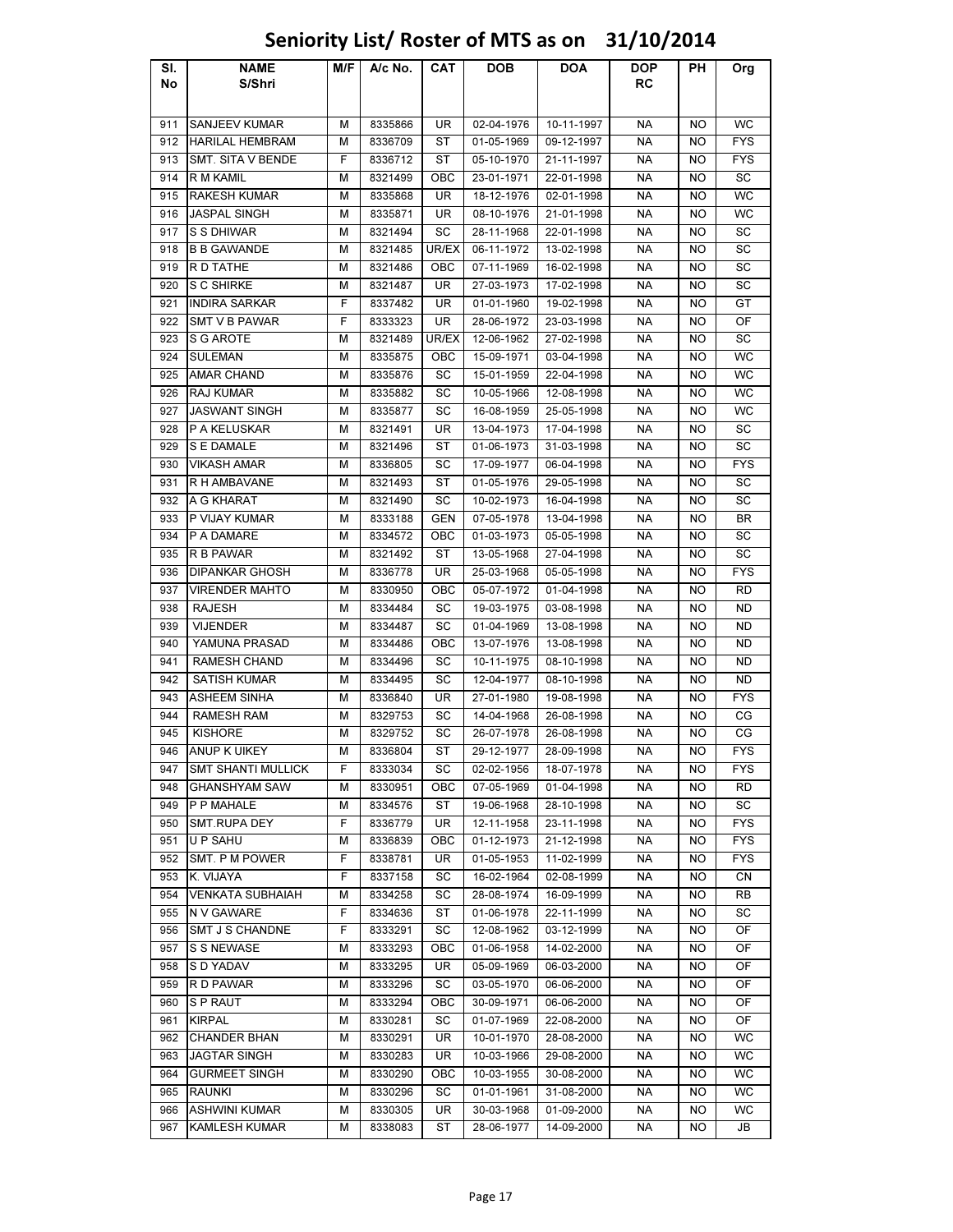### Sl. No NAME S/Shri M/F | A/c No. | CAT | DOB | DOA | DOP RC PH Org 968 P CHANDRA MOULI M 8337333 OBC 14-05-1975 28-02-2002 NA NO SB 969 B VENKATRAMANA M A 8337334 UR 09-05-1980 08-04-2002 NA NO SB 970 DEEPAK CHAUHAN M 8336959 UR 01-06-1980 06-01-2000 NA NO FYS 971 SANTOSH KUMAR M 8336843 SC 12-06-1971 10-01-2000 NA NO FYS 972 SUNIL K PATEL | M 8336961 | OBC | 03-06-1972 | 10-01-2000 | NA | NO | FYS 973 RAMESH KUMAR M 8336844 SC 02-06-1970 11-01-2000 NA NO FYS 974 |A C HUCHE | M | 8334637 | OBC | 02-11-1980 | 16-03-2000 | NA | NO | SC 975 R GAJENDRAN M 8344280 SC 07-04-1970 30-04-2001 NA NO BL 976 SPARTHIBAN | M 8344279 SC 23-03-1971 30-04-2001 | NA NO BL 977 |H PRAKASH | M | 8344281 | SC | 20-06-1975 | 21-05-2001 | NA | NO | BL 978 H LAXMAIAH M | 8344282 | SC | 05-11-1974 | 01-06-2001 | NA | NO | BL 979 |HSMUNIRAJU | M | 8344283 | UR | 04-05-1975 | 01-06-2001 | NA | NO | BL 980 K DURGA PRASAD M 8344286 | UR | 02-07-1975 | 11-01-2002 | NA | YES | BL 981 FATHIMA CHANDRAN | F | 8337201 | UR | 17-01-1962 | 01-05-2000 | NA | NO | CN 982 B SRIDHAR M | M | 8344249 | SC | 12-05-1971 | 16-06-2000 | NA | NO | BL 983 |M PALANI | M | 8344250 | SC | 17-01-1973 | 16-06-2000 | NA | NO | BL 984 C SHIVA M 8344251 SC 02-03-1974 16-06-2000 NA NO BL 985 R VENKATESH | M | 8344252 | UR | 08-06-1974 | 16-06-2000 | NA | NO | BL 986 K VENKATESH M 8344253 SC 10-03-1975 16-06-2000 NA NO BL 987 JOSEPH ANAND M 8344254 UR 01-01-1978 16-06-2000 NA NO BL 988 V SRINIVASA RAO | M | 8344255 | UR | 07-03-1979 | 16-06-2000 | NA | NO | BL 989 N GUNAVATHI F 8344256 ST 30-03-1973 22-06-2000 NA NO BL 990 |V MOHAN | M | 8344257 | SC | 24-09-1976 | 26-06-2000 | NA | YES | BL 991 M PREMKUMAR M M 8344262 UR 22-07-1976 10-07-2000 NA NO BL 992 SRINIVASA M M 8344263 UR 03-01-1979 14-07-2000 NA NO BL 993 |NANJE GOWDA | M | 8344265 | UR | 17-01-1972 | 20-07-2000 | NA | NO | BL 994 | I MOHAMMED AKMAL | M | 8344266 | UR | 25-12-1980 | 31-07-2000 | NA | NO | BL 995 B K LAMANI M 8344267 SC 01-06-1975 02-08-2000 NA NO BL 996 B K DODMANI M 8344271 SC 03-02-1958 25-08-2000 NA NO BL 997 DAITARI KULDIP | M | 8344276 | SC | 04-02-1971 | 06-10-2000 | NA | NO | BL 998 BHAWANI PRASAD | M | 8329758 | SC | 05-04-1979 | 12-06-2000 | NA | NO | RD 999 SURESH KUMAR M | M | OBC 01-07-1977 | 13-06-2000 | NA | NO 1000 |DEV KUMAR | M | 8337654 | SC | 01-08-1976 | 14-06-2000 | NA | NO | ND 1001 G SUDHAKAR M 8336495 UR 22-10-1981 16-11-2000 NA NO SB 1002 B M BHAVSAR M 8332292 UR 18-08-1975 28-09-2000 NA NO CSD 1003 R B KHANDALE M 8330953 SC 03-12-1963 23-10-2000 NA NO SC 1004 M B MISHRIKOTI M 8344274 UR 03-07-1975 18-09-2000 NA NO BL 1005 | AJAY KUMAR | M | 8330319 | SC | 12-12-1970 | 23-05-2001 | NA | NO | CG 1006 B RUKMANI F 8344275 UR 20-05-1965 27-09-2000 NA NO BL 1007 |G SIDDESHA | M | 8344270 | SC | 06-01-1974 | 24-08-2000 | NA | NO | BL 1008 L MUNIRATHNAMMA F 8344272 | OBC | 29-01-1974 | 13-09-2000 | NA | NO | BL 1009 B R SHIVA KUMAR M | 8344273 | UR | 09-02-1975 | 18-09-2000 | NA | NO | BL 1010 |T GANESH | M | 8336480 | ST | 25-06-1971 | 21-08-2000 | NA | NO | SB 1011 JAGJIWAN SINGH M 8330308 SC 20-08-1963 16-02-2001 NA NO WC 1012 S LAWRENCE | M | 8344278 | UR | 23-03-1975 | 13-10-2000 | NA | NO | BL 1013 |HARI KISHAN | M | 8330297 | SC | 11-09-1968 | 01-09-2000 | NA | NO | RD 1014 MADAN SINGH M 8333197 OBC 15-09-1975 04-09-2000 NA NO BR 1015 PROMOD KUMAR M 8333195 SC 13-05-1980 04-09-2000 NA NO BR 1016 M. GAJENDRAN | M 8337239 | OBC | 05-02-1972 | 06-11-2000 | NA NO | CN 1017 R. VIJAYAKUMAR | M 8337238 | OBC | 20-07-1977 | 06-11-2000 | NA | NO | CN 1018 S.K.MURIYA M 8337652 SC 01-07-1977 13-06-2000 NA NO CG 1019 JAGGU SINGH M 8337655 SC 08-05-1971 06-12-2000 NA NO CG 1020 SURESH KUMAR M 8337647 | OBC | 17-12-1973 | 06-12-2000 | NA NO | CG 1021 NARAYAN DUTT H M R329760 OBC 20-12-1973 1 06-12-2000 NA NO CG 1022 JASWANT SINGH M 8329759 UR 22-12-1974 06-12-2000 NA NO CG 1023 | VIJAY KUMAR | M | 8337653 | UR | 27-04-1976 | 06-12-2000 | NA | NO | CG 1024 G V BAGHADE M 8336960 UR 09-07-1971 15-09-2000 NA NO FYS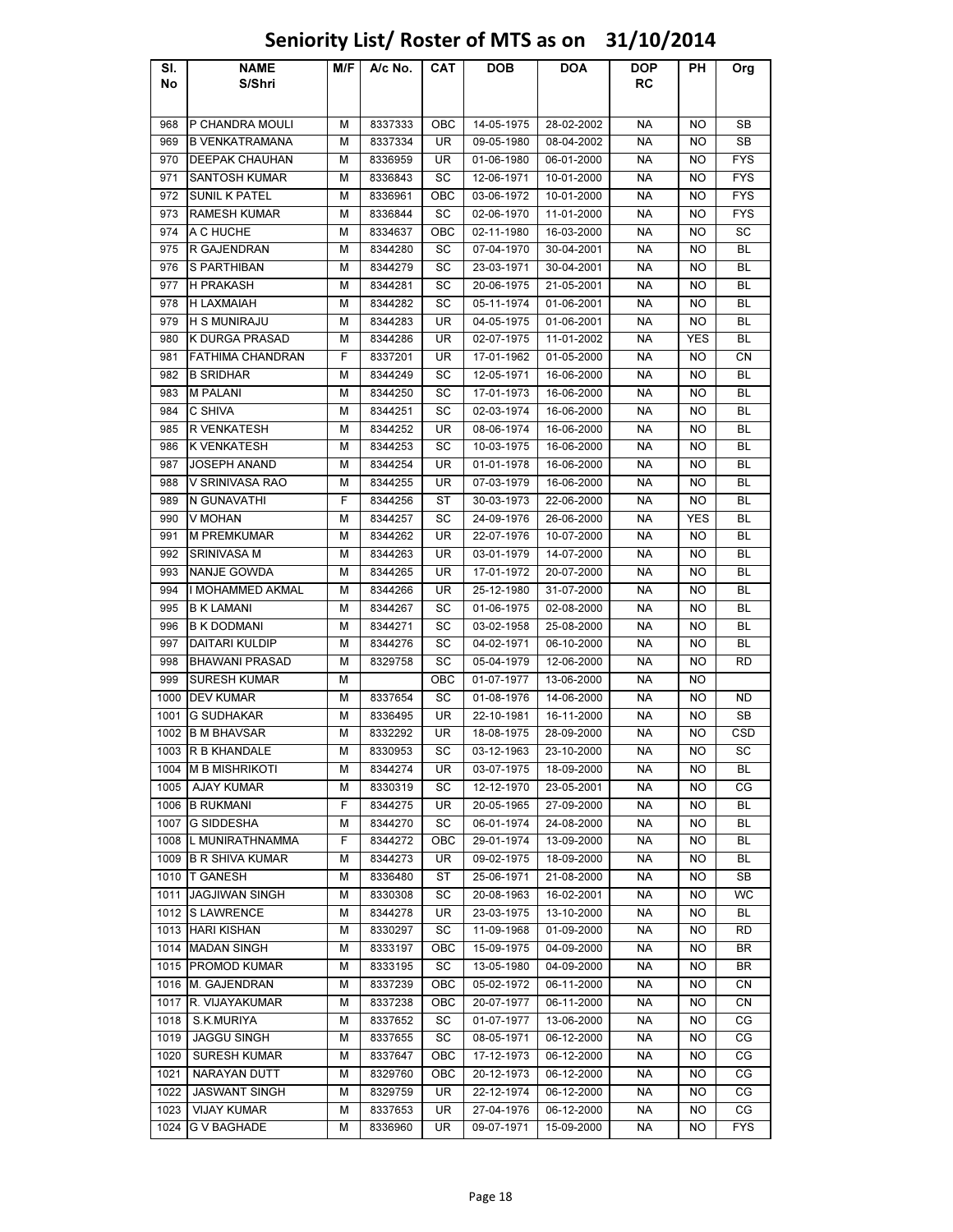| SI.  | <b>NAME</b>               | M/F | A/c No. | CAT       | <b>DOB</b> | <b>DOA</b> | <b>DOP</b> | PH.       | Org        |
|------|---------------------------|-----|---------|-----------|------------|------------|------------|-----------|------------|
| No   | S/Shri                    |     |         |           |            |            | RC         |           |            |
|      |                           |     |         |           |            |            |            |           |            |
| 1025 | <b>JAGIR SINGH</b>        | м   | 8337780 | UR        | 18-04-1959 | 26-09-2000 | <b>NA</b>  | <b>NO</b> | <b>WC</b>  |
| 1026 | <b>K NARASINGA RAO</b>    | М   | 8336481 | OBC       | 25-05-1972 | 25-09-2000 | NA         | NO        | SB         |
| 1027 | S. NARAYANAN              | М   | 8337240 | SC        | 16-04-1978 | 01-01-2001 | <b>NA</b>  | NO        | CN         |
| 1028 | M. PRABHU                 | М   | 8337241 | SC        | 22-05-1981 | 08-01-2001 | <b>NA</b>  | NO        | CN         |
| 1029 | <b>B. RANI</b>            | F   | 8337242 | OBC       | 10-02-1971 | 01-02-2001 | <b>NA</b>  | NO        | CN         |
| 1030 | <b>DA JAGTAP</b>          | м   | 8333320 | SC        | 14-06-1961 | 29-01-2001 | <b>NA</b>  | NO        | OF         |
| 1031 | <b>V B VAIRAT</b>         | М   | 8333317 | SC        | 24-01-1974 | 25-10-2000 | NA         | NO        | OF         |
| 1032 | <b>KD TALPE</b>           | М   | 8333318 | ST        | 18-05-1972 | 21-11-2000 | NA         | NO        | OF         |
| 1033 | <b>B G SHINDE</b>         | м   | 8333322 | OBC       | 12-07-1973 | 24-11-2000 | <b>NA</b>  | NO        | OF         |
| 1034 | R S CHAVAN                | М   | 8333321 | SC        | 22-01-1977 | 08-12-2000 | <b>NA</b>  | <b>NO</b> | OF         |
| 1035 |                           |     | 8333319 | OBC       | 23-05-1973 |            | NA         | NO        | OF         |
|      | A A TAMBOLI<br>P K GHAGAT | м   |         | SC        |            | 11-12-2000 | <b>NA</b>  |           | OF         |
| 1036 |                           | М   | 8333352 |           | 15-07-1978 | 01-01-2001 |            | NO        |            |
| 1037 | <b>JAIPAL SINGH</b>       | М   | 8334527 | UR        | 10-10-1975 | 30-10-2000 | NA         | NO        | ND         |
| 1038 | <b>KUNDAN SINGH</b>       | М   | 8330955 | UR        | 15-02-1967 | 23-10-2000 | NА         | NO        | <b>RD</b>  |
| 1039 | <b>BALBIR SINGH</b>       | М   | 8330314 | SC        | 02-07-1969 | 21-05-2001 | NA         | NO        | WC         |
| 1040 | <b>DALJIT SINGH</b>       | М   | 8330315 | UR        | 04-10-1966 | 01-06-2001 | NА         | NO        | WC         |
| 1041 | ROSHAN SAHANI             | М   | 8337484 | UR        | 04-09-1975 | 14-11-2000 | NA         | NO        | GT         |
| 1042 | <b>D MEDHI</b>            | М   | 8337486 | OBC       | 31-05-1976 | 20-11-2000 | <b>NA</b>  | NO        | GT         |
| 1043 | <b>NARAYAN DAS</b>        | М   | 8337488 | OBC       | 26-06-1976 | 20-11-2000 | NA         | NO        | GT         |
| 1044 | <b>PROMOD DAS</b>         | м   | 8337487 | <b>UR</b> | 30-04-1977 | 20-11-2000 | NA         | NO        | GT         |
| 1045 | <b>B RAMARAO</b>          | М   | 8337489 | SC        | 26-05-1977 | 22-11-2000 | NA         | NO        | GT         |
| 1046 | <b>PROSENJIT BISWAS</b>   | М   | 8337485 | UR        | 20-01-1975 | #REF!      | NA.        | NO        | GT         |
| 1047 | <b>M NARASING RAO</b>     | М   | 8337311 | SC        | 03-04-1976 | 21-03-2001 | <b>NA</b>  | NO        | RD         |
| 1048 | <b>T ARUNA</b>            | F   | 8337316 | UR        | 29-04-1971 | 02-04-2001 | NA         | VH        | SB         |
| 1049 | V DARIA SINGH             | М   | 8337317 | ST        | 24-01-1970 | 18-04-2001 | NA         | NO        | SB         |
| 1050 | <b>B SHYAM KUMAR</b>      | м   | 8337318 | SC        | 17-03-1980 | 18-04-2001 | NA         | NO        | SB         |
| 1051 | S SURYA PRAKASH           | М   | 8337319 | OBC       | 15-02-1974 | 23-04-2001 | NA         | NO        | SB         |
| 1052 | <b>G KRISHNA</b>          | М   | 8337323 | UR        | 17-11-1980 | 10-05-2001 | <b>NA</b>  | NO        | SВ         |
| 1053 | P ANIL KUMAR              | М   | 8337324 | OBC       | 02-06-1972 | 24-05-2001 | <b>NA</b>  | NO        | SB         |
| 1054 | J PARTHA SARADHI          | М   | 8337325 | UR        | 01-08-1978 | 24-05-2001 | NA         | NO        | SB         |
| 1055 | <b>G VEERABADRAIAH</b>    | М   | 8337326 | OBC       | 03-02-1972 | 25-05-2001 | <b>NA</b>  | NO        | SB         |
| 1056 | <b>G YADAGIRI</b>         | м   | 8337327 | OBC       | 04-03-1972 | 25-05-2001 | NA         | <b>NO</b> | SB         |
| 1057 | <b>K RAVINDER REDDY</b>   | М   | 8337328 | UR        | 10-06-1981 | 01-06-2001 | NA         | NO        | SB         |
| 1058 | Y NAGAMANI                | F   | 8337329 | UR        | 11-11-1979 | 29-06-2001 | NA         | NO        | SB         |
| 1059 | <b>B VANAJA</b>           | F   | 8337331 | UR        | 24-04-1976 | 27-09-2001 | NA         | NO        | SB         |
| 1060 | <b>B RAJESHWAR RAO</b>    | м   | 8337330 | UR        | 16-11-1975 | 27-09-2001 | <b>NA</b>  | NO        | SB         |
|      | 1061 V S PADALE           | М   | 8330957 | SC        | 03-11-1961 | 23-10-2000 | NА         | NO.       | RD         |
| 1062 | SMT. GURPREET KAUR        | F   | 8334534 | UR        | 23-08-1972 | 16-01-2001 | NА         | PH(D/D    | ND         |
| 1063 | <b>D M SHEKER</b>         | М   | 8337321 | SC        | 06-01-1968 | 26-04-2001 | NА         | ΝO        | SB         |
| 1064 | <b>K RAJASEKHAR</b>       | М   | 8337322 | SC        | 10-04-1968 | 09-05-2001 | NА         | NO        | SB         |
| 1065 | P JAYAYRAJU               | М   | 8337132 | SC        | 01-08-1954 | 23-04-2001 | NA         | NO.       | SB         |
| 1066 | <b>HITENDRA KUMAR</b>     | м   | 8330309 | G         | 14-06-1971 | 08-02-2001 | NA         | NO        | BR         |
| 1067 | <b>CHANDER BOSE</b>       | М   | 8337513 | UR        | 10-12-1974 | 09-02-2001 | <b>NA</b>  | NO        | GT         |
| 1068 | <b>NARESH KUMAR</b>       | М   | 8337753 | UR        | 14-05-1974 | 30-05-2001 | NА         | NO        | WC         |
| 1069 | <b>RAMESH CHAND</b>       | М   | 8337754 | OBC       | 04-06-1976 | 21-06-2001 | NА         | NO        | <b>WC</b>  |
| 1070 | <b>SUKHDEEP PAL SINGH</b> | м   | 8337757 | OBC       | 24-08-1976 | 22-06-2001 | NА         | NO        | WC         |
|      |                           |     | 8337786 |           | 13-09-1976 |            |            |           |            |
| 1071 | <b>RAJINDER KUMAR</b>     | м   |         | UR        |            | 22-06-2001 | NA         | NO.       | WC         |
| 1072 | <b>HARMINDER SINGH</b>    | М   | 8337760 | UR        | 15-08-1978 | 25-06-2001 | NA         | NO        | WC         |
| 1073 | <b>RAJESH CHAND</b>       | м   | 8337775 | OBC       | 15-06-1976 | 04-07-2001 | NА         | NO        | WC         |
| 1074 | <b>RAKESH KUMAR</b>       | М   | 8337763 | SC        | 29-05-1974 | 16-07-2001 | NА         | NO        | WC         |
| 1075 | <b>SURESH KUMAR</b>       | М   | 8337764 | UR        | 05-03-1979 | 16-07-2001 | NА         | PH        | WC         |
| 1076 | <b>NAND KISHORE</b>       | М   | 8337765 | SC        | 02-09-1975 | 17-07-2001 | NA         | NO        | WC         |
| 1077 | <b>RAJINDER KUMAR</b>     | М   | 8337785 | UR        | 10-01-1976 | 17-07-2001 | NA         | NO.       | WC         |
| 1078 | RAJESH KUMAR              | М   | 8337766 | OBC       | 18-04-1978 | 18-07-2001 | NA         | NO        | WC         |
| 1079 | <b>DHARAM PRAKASH</b>     | м   | 8337767 | SC        | 16-01-1975 | 19-07-2001 | NA         | NO.       | <b>IDS</b> |
| 1080 | <b>ASHOK MAHALI</b>       | М   | 8334545 | ST        | 05-10-1973 | 11-04-2001 | <b>NA</b>  | NO        | ND         |
| 1081 | <b>DULI CHAND</b>         | М   | 8334544 | SC        | 15-02-1975 | 11-04-2001 | NА         | NO        | ND         |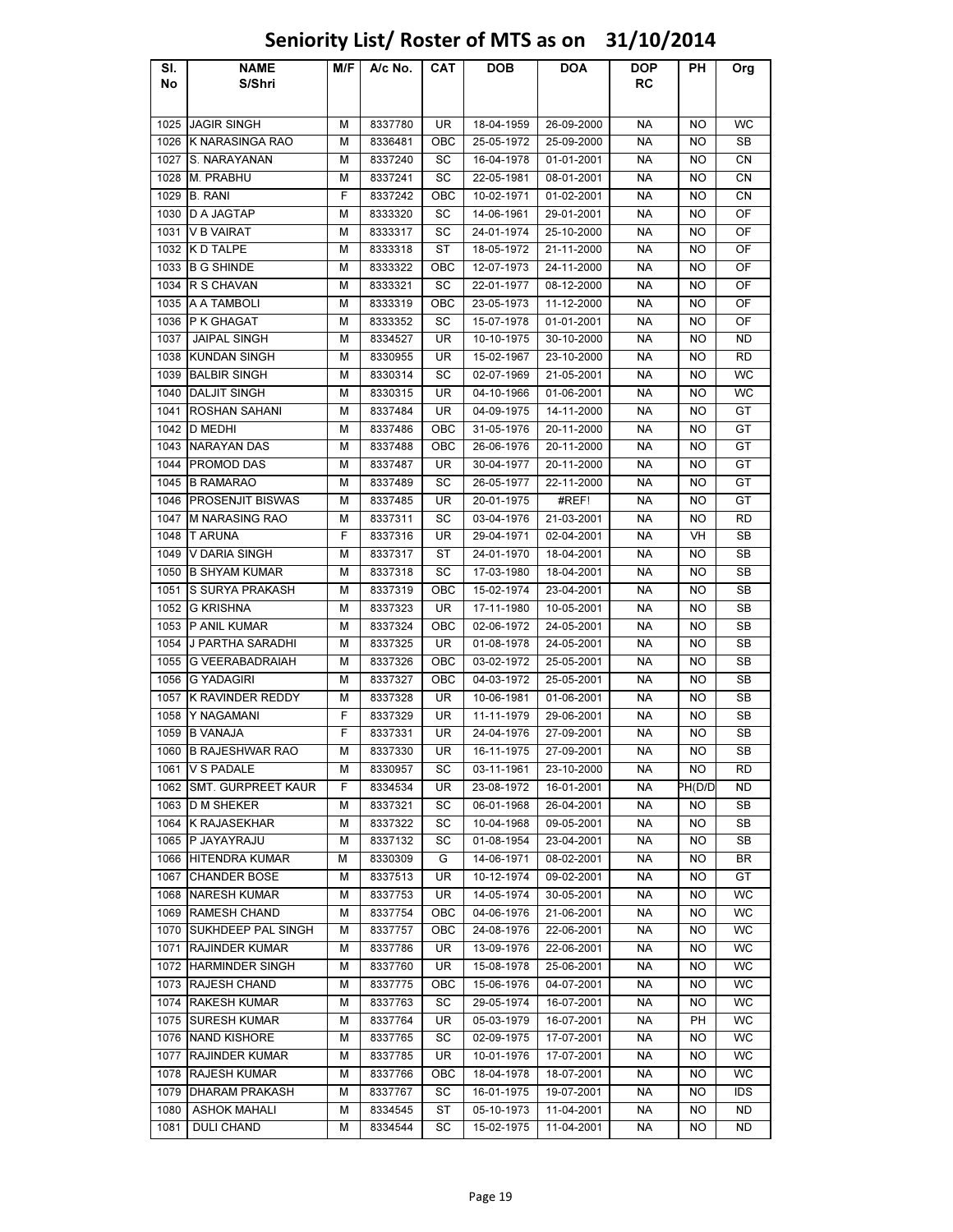### Sl. No NAME S/Shri M/F | A/c No. | CAT | DOB | DOA | DOP RC PH Org 1082 KOTRA RUKMA REDDY M 8337320 UR 02-01-1976 26-04-2001 NA NO RH 1083 |RAJ KUMAR | M | 8337778 | SC | 15-02-1972 | 17-07-2001 | NA | NO | WC 1084 KOMAL SINGH M 8337776 UR 01-01-1979 27-07-2001 NA NO WC 1085 DHANPAT S BADACHI M 8344285 UR 22-06-1974 31-08-2001 NA NO BL 1086 JITENDRA KHOPADE M 8338679 UR 16-11-1974 29-06-2001 NA NO NY 1087 PRADEEP S SANGLE | M | 8338680 | OBC | 12-01-1972 | 02-07-2001 | NA | NO | NY 1088 GOPAL G TURBADKAR M 8338681 ST 06-06-1974 13-07-2001 NA NO NY 1089 PRADEEP J CHAVAN | M | 8338682 | SC | 06-02-1969 | 16-07-2001 | NA | NO | NY 1090 |N S NALE | M | 8333337 | OBC | 01-06-1954 | 03-12-2001 | NA | NO | OF 1091 D M LENDGHARE M 8333336 OBC 21-07-1974 04-10-2001 NA NO OF 1092 |U R WAHILE | M | 8333333 | UR | 22-06-1976 | 09-10-2001 | NA | NO | OF 1093 |SATISH V NAIK | M | 8338685 | UR | 02-02-1975 | 15-10-2001 | NA | NO | NY 1094 A RAM PRASAD M 8337131 ST 16-05-1979 29-10-2001 NA NO FYS 1095 ANAND SURTI | M | 8338686 | UR | 13-10-1975 | 19-10-2001 | NA | NO | NY 1096 TAPAN K BARAI MIS338792 ISC 18-03-1971 13-11-2001 INA NO FYS 1097 APURBALAL ADHIKARI | M | 8337135 | SC | 20-01-1976 | 13-11-2001 | NA | NO | FYS 1098 CHANCHAL KARMAKAR | M | 8337134 | OBC | 10-01-1977 | 15-11-2001 | NA | NO | FYS 1099 KHOKAN MAHATO M 8338793 ST 05-01-1976 28-11-2001 NA NO FYS 1100 A SRINIVASA RAO  $\parallel M \parallel 8338688 \parallel OBC \parallel 01-09-1972 \parallel 19-02-2002 \parallel N$ A  $\parallel NO \parallel NY$ 1101 NIRDEV CHAND M 8338954 SC 06-01-1972 24-04-2002 NA NO WC 1102 P BHAGYAMMA (SMT) F 8339183 | OBC | 06-08-1977 | 17-06-2005 | NA NO SB 1103 SUBHASH SARKAR M 8338882 SC 23-04-1975 06-02-2006 NA NO FYS 1104 HEMANTA PRAMANIK M 8338880 SC 12-10-1975 13-02-2006 NA NO FYS 1105 DIPAK K BARUI M 8338881 SC 30-12-1972 14-02-2006 NA NO FYS 1106 |RABI ROY | M | 8338883 | SC | 13-10-1971 | 22-02-2006 | NA | NO | FYS 1107 |BALVIR KUMAR | M | 8339877 | SC | 10-04-1971 | 28-07-2006 | NA | NO | WC 1108 SANTOSH | F | 8339894 | SC | 19-03-1972 | 31-10-2006 | NA | NO | WC 1109 SANJAY KUMAR M 8339649 UR 04-01-1982 26-02-2007 NA NO SWC 1110 RAJESH KUMAR M NYA SC 04-07-1968 16-06-2008 NA NO WC 1111 NAGENDER SINGH M NYA SC 14-08-1964 24-06-2008 NA NO WC 1112 ANIL KUMAR M NYA UR 12-06-1973 30-06-2008 NA NO WC 1113 SUBHASH CHAND M NYA SC 17-03-1967 05-08-2008 NA NO WC 1114 HARKHU KARMALI | M | 8343569 | ST | 08-12-1959 | 22-05-2008 | NA | NO | PT 1115 MANOJ KUMAR M | M | 8346456 | OBC | 29-12-1986 | 29-05-2008 | NA NO | WC 1116 RAVINDER SINGH M NYA UR 01-05-1963 13-06-2008 NA NO FYS 1117 DAULAT PRASAD M NYA SC 14-12-1964 13-06-2008 NA NO FYS 1118 KAMAL KUMAR RAJAK M NYA UR 15-01-1967 13-06-2008 NA NO FYS 1119 SUKH RAM PATEL M NYA UR 21-07-1967 | 13-06-2008 | NA NO FYS 1120 B P YADAV M 8343570 OBC 09-05-1970 07-02-2008 NA NO PT 1121 BISWANATH BAIDYA | M | 8343571 | UR | 14-02-1970 | 08-12-2008 | NA | NO | PT 1122 |AMAL PAL | M | 8343572 | UR | 06-03-1970 | 08-12-2008 | NA | NO | PT 1123 |HARI RAM | M | NYA | UR | 03-01-1958 | 03-06-2009 | NA | NO | PD 1124 JAI CHAND DAVERY M 8340451 SC 06-07-1974 09-03-2009 NA NO AD 1125 VIMAL SINGH M 8340453 UR 30-06-1975 31-03-2009 NA NO AD 1126 JITENDER KUMAR M 8340454 SC 02-09-1975 31-03-2009 NA NO AD 1127 SHRIVARIT KUMAR NA NA 18340452 NA SC 102-01-1976 131-03-2009 NA NO NA AD 1128 AMAR SINGH M 8340455 SC 12-01-1976 31-03-2009 NA NO AD 1129 AZAD SINGH M 8340457 UR 15-08-1974 09-04-2009 NA NO AD 1130 CHHEDI LAL M | 8340458 | OBC | 19-03-1975 | 09-04-2009 | NA NO | AD 1131 ASHOK KUMAR YOGI | M | 8340459 | UR | 15-11-1970 | 24-06-2009 | NA | NO | AD 1132 F NONGKHLAW F R 8339796 ST 12-01-1972 15-01-2009 NA NO GT 1133 F. NONGKHLAW F NYA ST 01-12-1972 | 15-01-2009 NA NO GT 1134 PHANIDHAR DAS M NYA SC 03-03-1979 15-01-2009 NA NO GT 1135 |P DAS | M | 8339794 | UR | 03-03-1979 | 15-01-2009 | NA | NO | GT 1136 P MAJUMDAR M | M | 8339795 | UR | 10-05-1979 | 15-01-2009 | NA | NO | GT 1137 |P MAJUMDER | M | NYA | G | 05-10-1979 | 15-01-2009 | NA | NO | GT 1138 DHARMENDER M 8346535 SC 02-12-1973 06-07-2009 NA NO WC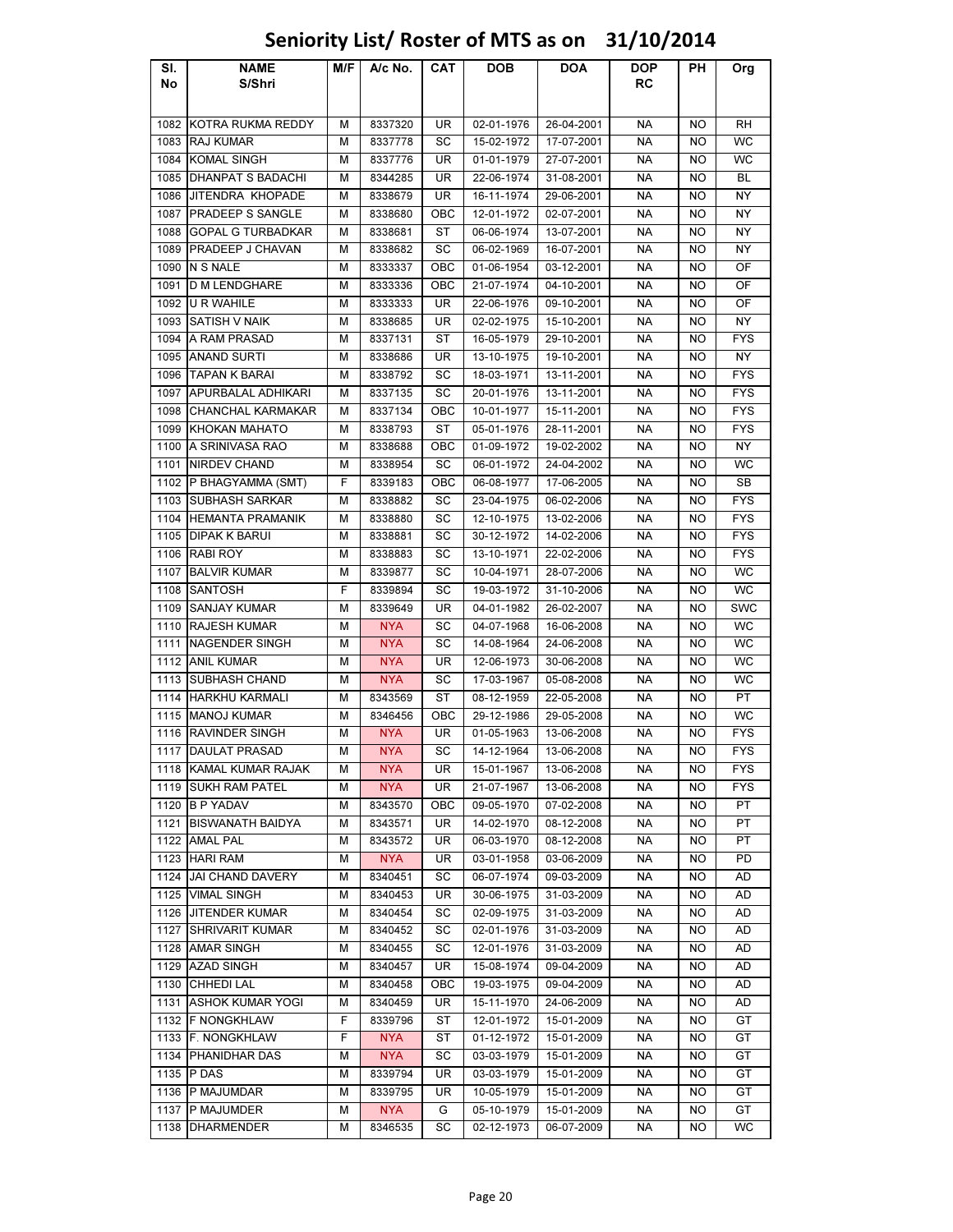### Sl. No NAME S/Shri M/F | A/c No. | CAT | DOB | DOA | DOP RC PH Org 1139 |TILAK RAJ | | NYA UR | 25-06-1971 | 22-01-2009 | NA | NO | PEN 1140 SURESH CHANDRA M NYA UR 31-12-1972 22-01-2009 NA NO PEN 1141 DULARCHAND M 8343573 SC 12-01-1964 29-01-2009 NA NO PT 1142 JATTU MOCHI M 8343574 SC 06-05-1965 29-01-2009 NA NO PT 1143 MAHAVIR PRASAD M 8343575 SC 07-06-1966 29-01-2009 NA NO PT 1144 FEKHAN RAM M 8343576 SC 03-08-1966 29-01-2009 NA NO PT 1145 SHANKAR MAHTO M 8343577 OBC 03-01-1970 29-01-2009 NA NO PT 1146 NARAYAN THAKUR M 8343578 UR 03-01-1972 29-01-2009 NA NO PT 1147 RAM PADARATH KUMAR | M | 8343579 | OBC | 16-01-1972 | 29-01-2009 | NA | NO | PT 1148 RAJESH KUMAR M 8343580 SC 30-11-1972 29-01-2009 NA NO PT 1149 ASHOK KUMAR LAL | M | 8343581 | UR | 20-02-1975 | 29-01-2009 | NA | NO | PT 1150 SATYENDRA KUMAR M M 8343582 OBC 04-06-1975 29-01-2009 NA NO PT 1151 SHREE BHAGWAN M 8343583 OBC 10-01-1976 29-01-2009 NA NO PT 1152 SANJAY KUMAR M | 8343584 SC 05-04-1976 29-01-2009 | NA NO PT 1153 HARENDRA KUMAR M 8343585 UR 06-05-1976 29-01-2009 NA NO PT 1154 MUNNA KUMAR M 8343586 SC 20-06-1976 29-01-2009 NA NO PT 1155 |PANKAJ | M | 8346460 | SC | 03-10-1988 | 06-03-2009 | NA | NO | WC 1156 SMT SUREKHA M KALE F 8340058 SC 17-06-1974 04-03-2009 NA NO OF 1157 B R SONARA F 8334911 SC 27-09-1971 26-05-2009 NA NO SC 1158 SUNEET KUMAR M 8337696 UR 10-05-1974 31-07-2009 NA NO CG 1159 | RAKESH | M | 8337700 | SC | 20-06-1974 | 31-07-2009 | NA | NO | CG 1160 DEBASIS MONDAL M 8337702 UR 06-03-1976 31-07-2009 NA NO CG 1161 RAVI KANT BALWARA M R 8337698 UR 08-06-1976 31-07-2009 NA NO CG 1162 PAYARE LAL DABRAL M 8337705 UR 26-06-1976 31-07-2009 NA NO CG 1163 RAJENDER NATH M 8337697 UR 02-10-1976 31-07-2009 NA NO CG 1164 RAJEEV SINGH M 8337704 SC 07-01-1978 31-07-2009 NA NO CG 1165 SANJAY SHARMA M 8337699 UR 28-04-1978 31-07-2009 NA NO CG 1166 KHEM SINGH M 8337703 UR 05-12-1978 31-07-2009 NA NO CG 1167 NEERAJ KUMAR M 8337707 SC 02-01-1980 31-07-2009 NA NO CG 1168 |D L SAILO | M | 8339761 | ST | 23-02-1985 | 30-08-2010 | NA | NO | GT 1169 INDIRA F 8340484 SC 01-12-1968 07-09-2010 NA NO AD 1170 HARI RAM M | M | 8339896 | UR | 01-01-1955 | 07-12-2010 | NA | NO | WC 1171 VIMLA DEVI F 8347515 SC 20-03-1973 27-09-2010 NA NO FYS 1172 P Y RAIKAR M AS340064 OBC 01-06-1959 01-11-2010 NA NO OF 1173 S P MORE | M | 8340067 | UR | 31-07-1963 | 08-11-2010 | NA | NO | OF 1174 PAWAN KUMAR M 8339895 | UR 01-04-1955 | 07-12-2010 | NA NO | WC 1175 A SHAKUNTALA F 8347426 SC 22-02-1970 23-11-2010 NA NO FYS 1176 M VENKATAIAH | M | 8339242 | OBC | 15-07-1956 | 28-02-2011 | NA | NO | SB 1177 A BUCHAIAH M 8339244 SC 16-01-1958 28-02-2011 NA NO SB 1178 GOUSIA BEE (SMT) F 8345549 UR 12-07-1959 28-02-2011 NA NO SB 1179 K SAMBASIVA RAO M 8339243 | OBC | 15-06-1960 | 28-02-2011 | NA NO | SB 1180 L SARADA (SMT) F 8345548 OBC 11-02-1964 28-02-2011 NA NO SB 1181 KHAJA BEGUM (SMT) F | 8345547 | UR | 05-11-1964 | 28-02-2011 | NA | NO | SB 1182 J BALARAJU M 8339241 SC 06-02-1965 28-02-2011 NA NO SB 1183 M PADMA (SMT) F 8345546 OBC 14-03-1966 28-02-2011 NA NO SB 1184 D VIJAYALAKSHMI (SMT) F | 8339245 | OBC | 12-08-1970 | 28-02-2011 | NA | NO | SB 1185 R K CHALKE M 8345552 UR 18-02-1965 02-03-2011 NA NO SB 1186 R VENU GOPALA RAO M 8345550 UR 19-08-1967 02-03-2011 NA NO SB 1187 C V SIVA SHANKAR | M | 8345551 | UR | 01-06-1969 | 02-03-2011 | NA | NO | SB 1188 AMAR PAL SINGH M 8346075 UR 07-03-1975 14-01-2011 NA NO CG 1189 JITENDER M 8346076 SC 02-04-1978 14-01-2011 NA NO CG

# Seniority List/ Roster of MTS as on 31/10/2014

1190 KHYALI DATT M 8346074 UR 01-05-1982 | 14-01-2011 | NA NO CG 1191 BABAJJI CHARAN ROUT | 8347199 | UR | 03-03-1953 | 01-03-2011 | NA | NO | FYS 1192 DILIP KUMAR MONDAL | M | 8347200 | SC | 27-03-1964 | 01-03-2011 | NA | NO | FYS 1193 SUBASH SARKAR M | M | 8347198 | UR | 12-01-1971 | 01-03-2011 | NA | NO | FYS 1194 NARAYAN KUMAR M M 8343964 UR 22-08-1958 06-05-2011 NA NO AF 1195 RAJENDRA SINGH M 8343979 UR 31-07-1960 09-05-2011 NA NO AF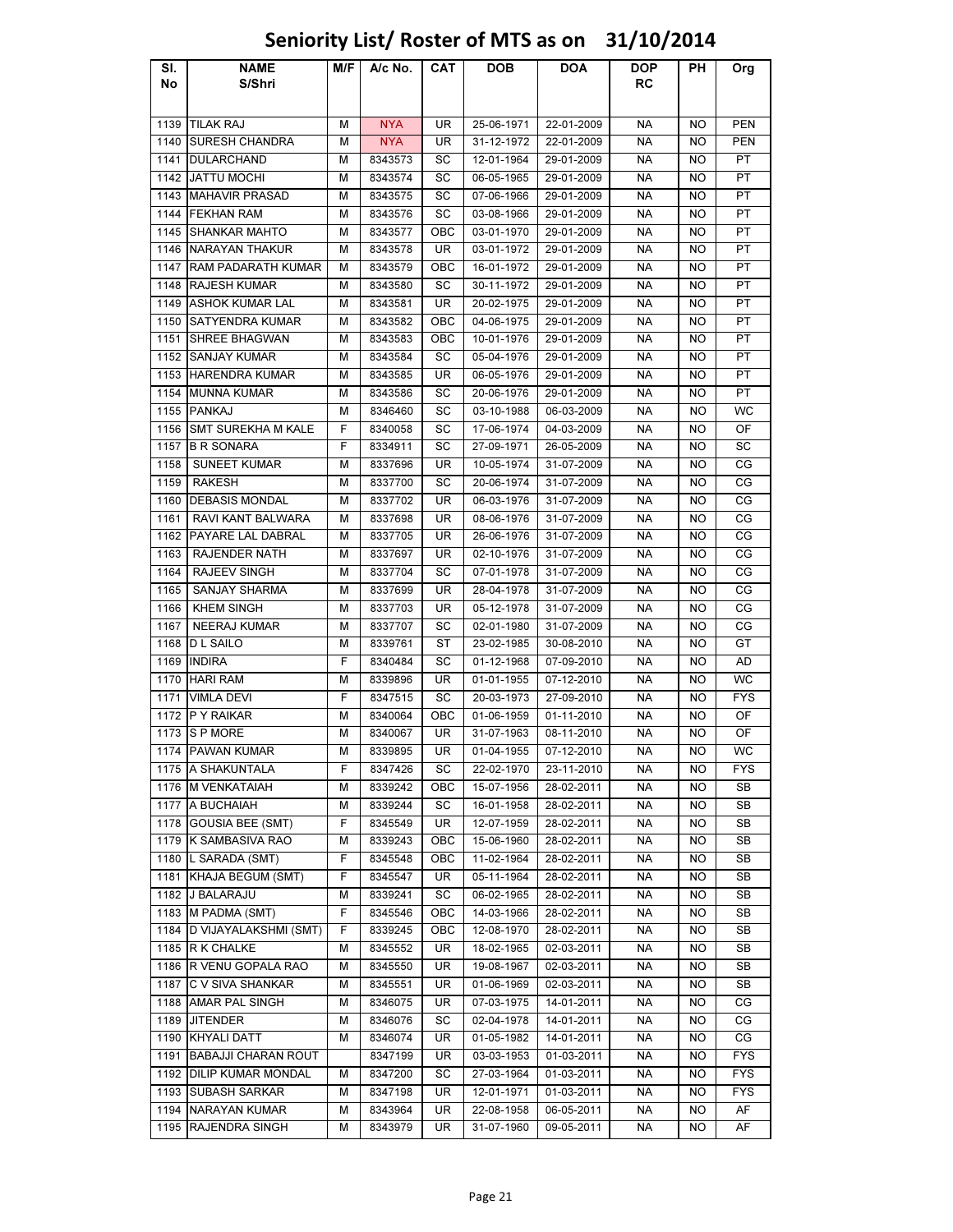### Sl. No NAME S/Shri M/F | A/c No. | CAT | DOB | DOA | DOP RC PH Org 1196 BINDA DEVI RIJAL F 8346866 OBC 13-07-1977 22-06-2011 NA NO BR 1197 P.APPALA RAJU M | 8343021 | SC | 30-08-1977 | 01-08-2011 | NA | NO | NY 1198 ANIMA SONOWAL F 8339839 ST 30-07-1977 27-07-2011 NA NO GT 1199 |MAHADEV DAS | M | 8348598 | SC | 05-02-1981 | 03-10-2011 | NA | NO | GT 1200 RATAN MAZUMDAR M 8348601 OBC 31-10-1979 14-10-2011 NA NO GT 1201 AKHIL KR DAS | M | 8348600 | OBC | 01-02-1981 | 14-10-2011 | NA | NO | GT 1202 SONALI SHEKH F 8348604 UR 01-01-1980 14-10-2011 NA NO GT 1203 |MANOJ DAS | M | 8348602 | UR | 04-06-1980 | 14-10-2011 | NA | NO | GT 1204 PINKU KALITA M 8348603 UR 01-03-1982 14-10-2011 NA NO GT 1205 BHUPEN DAS M 8348605 OBC 01-09-1982 17-10-2011 NA NO GT 1206 SANJAY RAY | M | 8348607 | UR | 05-01-1979 | 01-11-2011 | NA | NO | GT 1207 ARVIND KR RAY H M 8348606 LUR 20-06-1981 L01-11-2011 L NA NO L GT 1208 ONJU KHARAWPHLANG F | 8348610 ST | 15-06-1976 | 29-11-2011 | NA | NO | GT 1209 UDHAB RAVA M 8348616 ST 10-11-1979 25-01-2012 NA NO GT 1210 |JAI KISHAN | M | 8339106 | UR | 01-02-1972 | 16-12-2011 | NA | NO | RD 1211 |DIKAN DEKA | M | 8348611 | UR | 01-01-1979 | 09-12-2011 | NA | NO | GT 1212 AMIT KUMAR M | M | 8344787 | UR | 01-05-1987 | 28-12-2012 | NA | NO | SC 1213 RAKESH RANJAN M 8347287 OBC 19-11-1988 27-01-2012 NA NO FYS 1214 SANJAY M 8346910 OBC 06-03-1992 31-01-2012 NA NO BR 1215 RAMANT GUPTA M 8347320 UR 13-02-1989 27-02-2012 NA NO FYS 1216 VINOD KUMAR M | 8344715 | OBC | 30-05-1984 | 28-02-2012 | NA NO | SC 1217 |AJITPAL | M | 8346127 | UR | 08-01-1988 | 27-02-2012 | NA | NO | CG 1218 RENJITH RAJ P | M | 8340858 | OBC | 30-05-1986 | 15-02-2012 | NA | NO | RB 1219 SIBIN KOSHY M 8340859 UR 06-02-1987 08-03-2012 NA NO RB 1220 HARJIT SINGH M 8339115 SC 24-03-1989 17-02-2012 NA NO RD 1221 MONIKA DEVI F 8346124 UR 05-03-1991 21-02-2012 NA NO CG 1222 |P C BAISHYA | M | 8348617 | UR | 18-01-1976 | 10-02-2012 | NA | NO | GT 1223 MD NAUSHAD ALAM | M | 8347329 | OBC | 28-12-1983 | 23-02-2012 | NA | NO | FYS 1224 VISHAL HANSDA M 8347306 ST 12-01-1987 01-03-2012 NA NO FYS 1225 MANOJ KUMAR YADAV | M | 8347311 | OBC | 05-12-1986 | 12-03-2012 | NA | NO | FYS 1226 RAHUL KUMAR SEXANA | M | 8347312 | OBC | 12-06-1987 | 12-03-2012 | NA | NO | FYS 1227 VIKRAM SINGH M 8344724 UR 11-08-1987 13-03-2012 NA NO SC 1228 RAHUL KUMAR M | M | 8346126 | SC | 15-12-1992 | 27-02-2012 | NA | NO | CG 1229 ABHISHEK KUMAR M 8332312 UR 05-01-1992 05-03-2012 NA NO CSD 1230 SUBHASH SINGH M 8347315 UR 16-09-1990 15-03-2012 NA NO FYS 1231 DEEPAK AJEET TIWARI | M | 8345217 | UR | 24-05-1987 | 14-03-2012 | NA | NO | AR 1232 MUSTAQ AHMED M 8340860 UR 16-06-1986 26-03-2012 NA NO RB 1233 M D EKLAQUE | M | 8340863 | UR | 03-01-1972 | 09-08-2012 | NA | NO | RB 1234 AMIT KUMAR JAKHAR | M | 8346128 | UR | 12-05-1989 | 29-02-2012 | NA | NO | CG 1235 SATISH KUMAR M M 8346129 OBC 02-01-1990 19-03-2012 NA NO CG 1236 SANDEEP KUMAR M 8347349 ST 29-05-1988 02-04-2012 NA NO FYS 1237 GAUTAM KUMAR M 8347326 OBC 02-10-1983 26-03-2012 NA NO FYS 1238 NIRBHAY SHARMA H M R345221 H UR 1 06-03-1988 1 21-03-2012 H NA H NO H AR 1239 JITENDRA M 8345222 OBC 01-12-1986 23-03-2012 NA NO AR 1240 KAMLESH YADAV M 8345226 OBC 17-03-1990 02-04-2012 NA NO AR 1241 KAITHWAS SHITAL NII 8345225 NSC 01-06-1988 1 09-04-2012 NA NO LAR 1242 PRADEEP KUMAR M 8345223 SC 10-07-1990 09-04-2012 NA NO AR 1243 PANKAJ KUMAR YADAV M 8345229 OBC 16-12-1991 09-04-2012 NA NO AR 1244 MOHAN ACHARJEE | M | 8344424 | UR | 25-04-1975 | 09-08-2012 | NA | NO | BL 1245 RAJESH KESHERWANI | M | 8346131 | UR | 12-02-1986 | 22-03-2012 | NA | NO | CG 1246 PAWAN KUMAR M 8346133 DBC(HH 05-01-1983 26-03-2012 NA NO CG 1247 AJEET KUMAR SAH M 8346136 UR 22-06-1986 30-03-2012 NA NO CG 1248 MANJUR ALAM M 8344726 OBC 12-11-1987 02-04-2012 NA NO SC 1249 RISHI KUMAR M | M | 8346137 | ST | 10-10-1990 | 02-04-2012 | NA | NO | CG 1250 KUMAR PRASHANT M 8344727 OBC 10-08-1986 04-04-2012 NA NO SC 1251 CHANDAN KUMAR M 8345219 SC 13-06-1990 28-03-2012 NA NO AR 1252 GYAN PRAKASH M 8345224 OBC 08-01-1992 10-04-2012 NA NO AR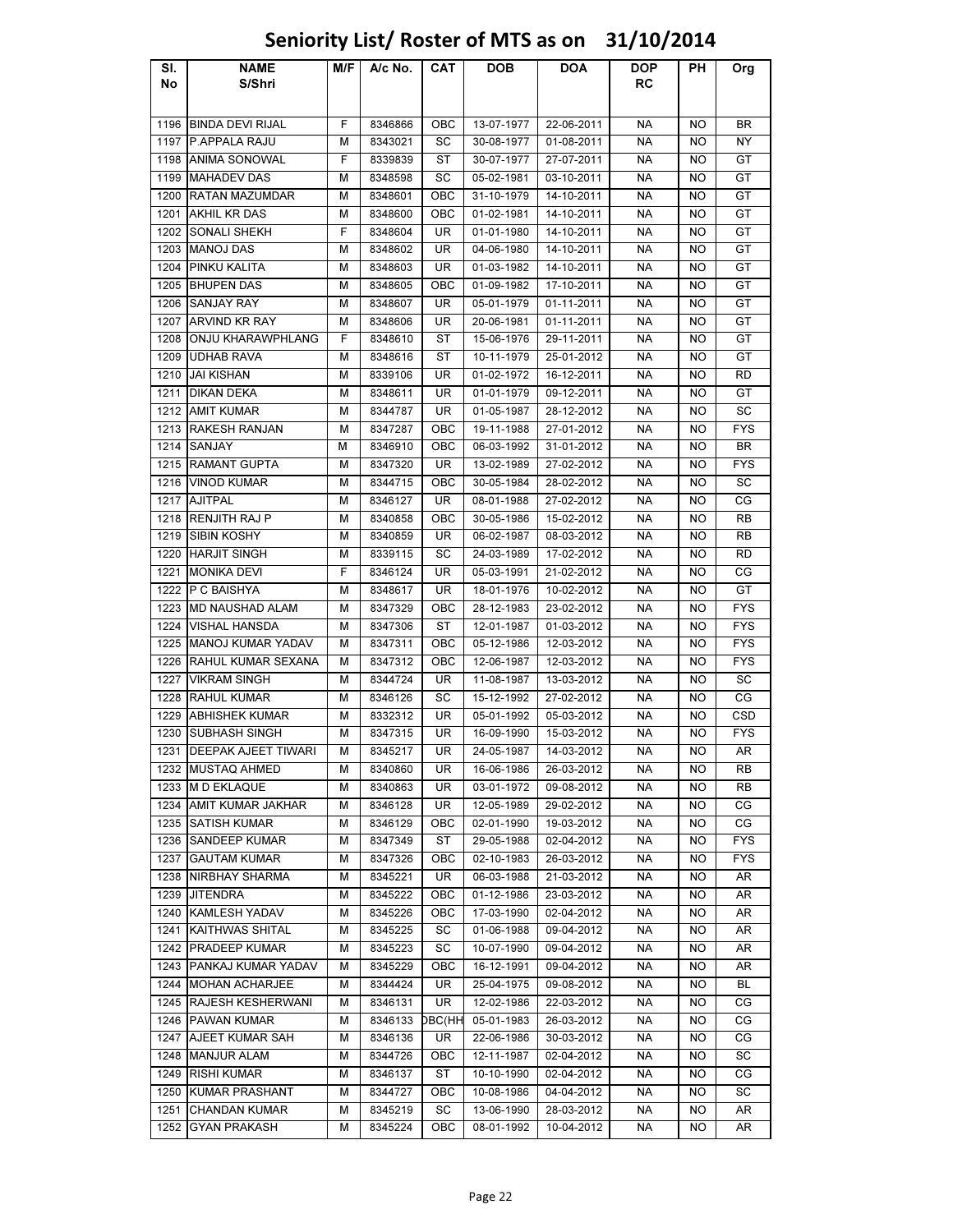### Sl. No NAME S/Shri M/F | A/c No. | CAT | DOB | DOA | DOP RC PH Org 1253 MUKESH KUMAR M | M | 8345227 | SC | 01-07-1990 | 16-04-2012 | NA | NO | AR 1254 RANJIT RAGHUNATH M 8332313 SC 30-11-1982 17-04-2012 NA NO CSD 1255 JIYA LAL YADAV M 8345228 OBC 20-10-1984 20-04-2012 NA NO AR 1256 ABIN K.BABU M 8343047 UR 04-12-1987 09-04-2012 NA NO NY 1257 KM SANDHYA M | 8345220 | UR | 27-05-1986 | 10-04-2012 NA NO | AR 1258 VIJAY KUMAR M | M | 8343048 | OBC | 07-01-1991 | 12-04-2012 | NA | NO | NY 1259 MAHESH GOLLU M 8345601 OBC 10-08-1988 23-04-2012 NA NO SB 1260 VIPIN DAGAR M 8346134 UR 02-05-1990 29-03-2012 NA NO CG 1261 RANJAN KUMAR M 8347379 UR 04-09-1987 24-04-2012 NA NO FYS 1262 LAXMIDHAR SAHOO | M | 8346139 |UR/EX | 28-01-1966 | 09-04-2012 | NA | NO | CG 1263 |AMIT KUMAR | M | 8346493 | OBC | 04-02-1986 | 09-04-2012 | NA | NO | WC 1264 SHASHI PRATAP MEENA M 8340478 ST 04-03-1989 09-04-2012 NA MO AD 1265 PARDEEP KUMAR M M 8346140 NR 10-06-1986 10-04-2012 NA NO CG 1266 SANDEEP KUMAR M 8346146 OBC 15-03-1983 20-04-2012 NA NO CG 1267 SHASHI KANT KUMAR M AS346147 SC 12-12-1989 25-04-2012 NA NO CG 1268 RAM LAL | M | 8339119 | UR | 01-10-1969 | 15-05-2012 | NA | NO | RD 1269 RAVISHANKAR UMAR | M | 8347347 | OBC | 25-01-1984 | 02-05-2012 | NA | NO | FYS 1270 ARVIND KUMAR ARYA M 8344729 OBC 05-02-1985 13-04-2012 NA NO SC 1271 SHOBHA JAISWAL | F 8346915 | OBC | 04-08-1988 | 13-04-2012 | NA NO | BR 1272 PANKAJ KUMAR M 8344734 OBC 12-01-1988 27-04-2012 NA NO SC 1273 |AJIT KUMAR | M | 8344733 | OBC | 12-03-1989 | 27-04-2012 | NA | NO | SC 1274 ANAND RAO KOTHA M 8345600 OBC 15-10-1984 27-04-2012 NA NO SB 1275 RAMANAMURTHY H M 8345602 OBC 01-08-1983 01-05-2012 NA NO SB 1276 PRAWEEN KUMAR M M 8341287 OBC 22-12-1983 02-05-2012 NA NO CN 1277 SANDEEP SYOKAND | M | 8348930 | UR | 26-12-1987 | 20-04-2012 | NA | NO | PD 1278 SEEMA F NYA OBC 08-08-1991 20-04-2012 NA NO PD 1279 |SEEMA | M | 8348929 | OBC | 08-08-1991 | 20-04-2012 | NA | NO | PD 1280 SHASHENDRA KUMAR | M | 8348911 | SC | 10-05-1981 | 23-04-2012 | NA | NO | PD 1281 |NITIN PANWAR | M | 8345231 | UR | 21-10-1987 | 25-04-2012 | NA | NO | AR 1282 RAJNI KAANT M 8348912 SC 10-07-1986 30-04-2012 NA NO PD 1283 VIVEK KUMAR M | 8348913 | UR | 15-06-1990 | 01-05-2012 | NA | NO | PD 1284 MAHENDRA PAL M NYA SC 21-04-1988 02-05-2012 NA NO PD 1285 MAHENDRA PAL M 8348931 SC 21-04-1988 02-05-2012 NA NO PD 1286 |DIVYASHAKTI | M | 8347376 | UR | 06-09-1990 | 07-05-2012 | NA | NO | FYS 1287 |KULDEEP | M | 8348932 | UR | 08-09-1992 | 07-05-2012 | NA | NO | PD 1288 PRAMOD KUMAR M 8347402 SC 26-06-1991 03-05-2012 NA NO FYS 1289 |GULSHAN | M | 8346144 | UR | 08-01-1992 | 17-04-2012 | NA | NO | CG 1290 KUNAL PRATAP | M | 8344731 | UR | 01-04-1990 | 23-04-2012 | NA | NO | SC 1291 MUKESH KUMAR M 8346148 SC 06-12-1985 27-04-2012 NA NO CG 1292 SACHIN KUMAR NAYAK | M | 8346149 | OBC | 06-12-1990 | 08-05-2012 | NA | NO | CG 1293 RAVINDRA KUMAR M 8347383 UR 08-02-1982 07-05-2012 NA OH FYS 1294 DHARMENDER M 8344739 OBC 31-01-1989 09-05-2012 NA NO SC 1295 LAL MOHAN JHA I M I 8345232 I UR I 19-11-1987 I 11-05-2012 I NA I NO I AR 1296 BASANT KUMAR VICKY | M | 8344743 | SC | 01-02-1989 | 08-05-2012 | NA | NO | SC 1297 |SHANKAR LAL | M | 8347384 | ST | 10-05-1990 | 22-05-2012 | NA | NO | FYS 1298 ASHOK KUMAR MINI 8347391 I OBC 1 23-12-1989 1 16-05-2012 NA NO I FYS 1299 PUSHP RAJ YADAV M 8347389 OBC 10-03-1987 30-04-2012 NA NO FYS 1300 JAYESH MAHADEORAO M 8344736 ST 18-08-1981 03-05-2012 NA NO SC 1301 MANIKANCHAN M | 8344737 | OBC | 05-02-1991 | 07-05-2012 | NA | NO | SC 1302 HARENDRA KUMAR | M | 8344738 | OBC | 09-10-1985 | 08-05-2012 | NA | NO | SC 1303 CHANDRA BHUSHAN M 8346916 OBC 05-01-1985 10-05-2012 NA NO BR 1304 WARUN SHANKARRAO | M | 8344750 | OBC | 18-05-1985 | 10-05-2012 | NA | NO | SC 1305 NITISH KUMAR M | M | 8344742 | OBC | 18-07-1989 | 11-05-2012 | NA | NO | SC 1306 RITESH KUMAR M 8344745 UR 13-06-1987 18-05-2012 NA NO SC 1307 RAUSHAN RANJAN M 8343050 UR-OH 02-01-1985 14-05-2012 NA NO NY 1308 PRADEEP KUMAR R M 83401290 UR 06-09-1989 09-05-2012 NA NO CN

### Seniority List/ Roster of MTS as on 31/10/2014

1309 RAVI RANJAN KUMAR I M I 8344744 I OBC I 04-10-1990 I 16-05-2012 I NA I NO I SC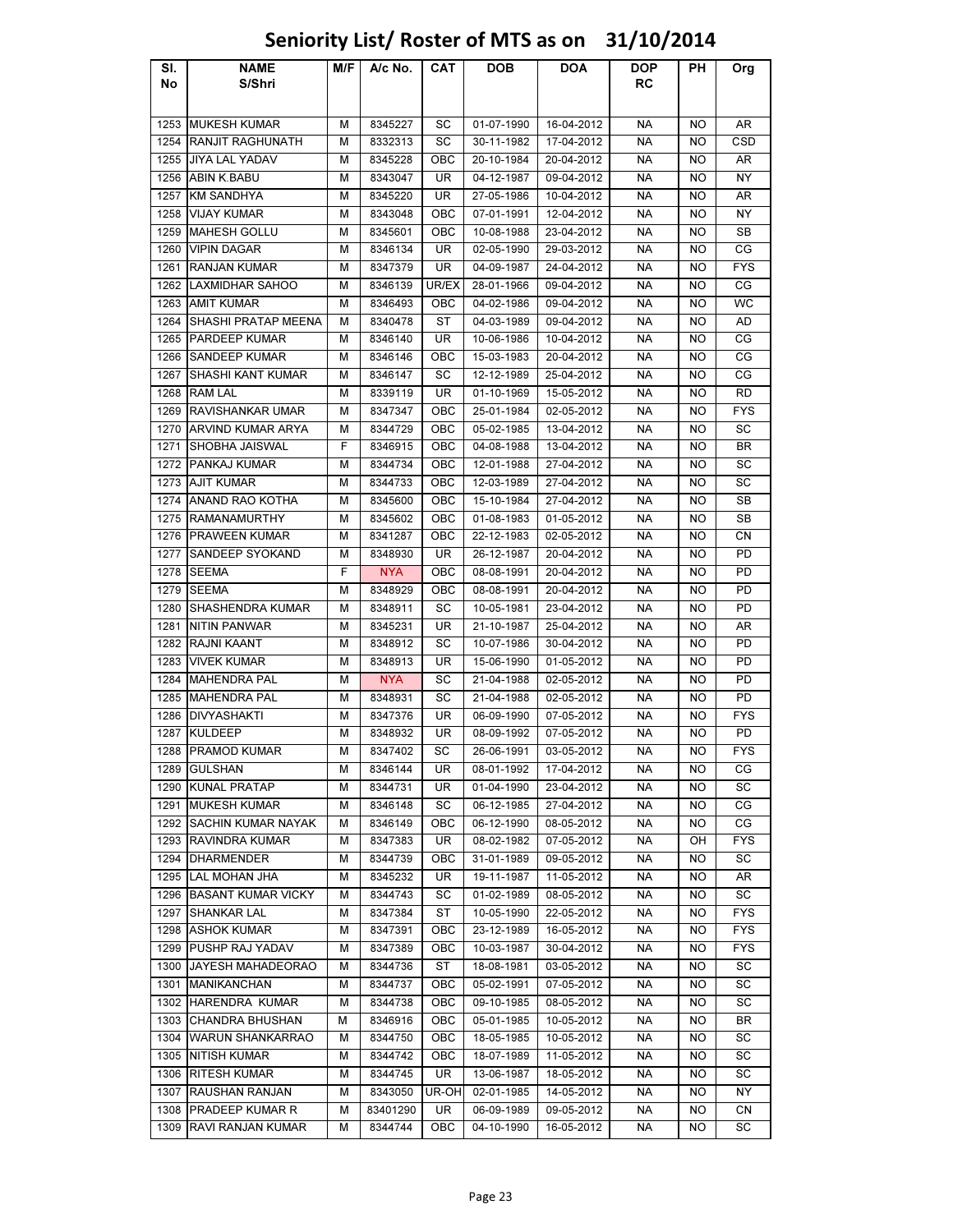| S/Shri<br>RC<br>No<br><b>PAWAN PRAKASH</b><br><b>NA</b><br>8344764<br>OBC<br>28-06-1984<br>18-07-2012<br>SC<br>1310<br>М<br>NO<br><b>AVINASH KUMAR</b><br>OBC<br><b>NA</b><br>SC<br>1311<br>М<br>8344732<br>15-08-1985<br>26-04-2012<br>NO<br><b>PRAMOD KUMAR</b><br><b>NA</b><br>FYS<br>1312<br>М<br>8347431<br>SC<br>09-12-1984<br>08-05-2012<br>NO<br><b>RAJA RAM PANDEY</b><br>UR<br><b>NA</b><br>SC<br>1313<br>М<br>8344748<br>28-04-1987<br>23-05-2012<br>NO<br><b>PRABHU KUMAR</b><br><b>NA</b><br>SC<br>1314<br>8344756<br>OBC<br>05-07-1984<br>22-06-2012<br>М<br>NO<br><b>HIMANSHU RANJAN</b><br><b>FYS</b><br>1315<br>8347373<br>OBC<br>12-09-1989<br>24-05-2012<br><b>NA</b><br>М<br>NO<br><b>SUBHAJIT MANDAL</b><br><b>NA</b><br><b>FYS</b><br>1316<br>8347364<br>SC<br>05-01-1986<br>17-05-2012<br><b>NO</b><br>М<br><b>FYS</b><br>1317<br><b>DAVID PATRA</b><br>8347405<br>UR<br>10-10-1983<br>24-05-2012<br><b>NA</b><br>М<br>NO<br><b>PRAMOD KUMAR</b><br>SC<br>1318<br>8344747<br>OBC<br>02-03-1991<br>21-05-2012<br><b>NA</b><br><b>NO</b><br>М<br><b>VELPULA SAI LAKSHMI</b><br>F<br><b>NA</b><br>SB<br>1319<br>8345604<br><b>OBC</b><br>21-10-1987<br>10-05-2012<br>NO<br>SB<br>1320<br><b>GARIKAPOGU RAMBABU</b><br>8345605<br>ST<br>26-08-1982<br>15-05-2012<br>NА<br>М<br>NO<br>SC<br>1321<br><b>BHUTTAPALLE SANJAY</b><br>ST<br>22-10-1989<br>04-06-2012<br><b>NA</b><br>М<br>8344752<br>NO<br>1322<br>RD<br><b>VIJAY KUMAR</b><br>м<br>8339120<br>ОВС<br>11-10-1984<br>28-05-2012<br>NА<br>NO<br>1323<br><b>KUM DEEPA B</b><br>F<br><b>NA</b><br>8341289<br>ST<br>10-11-1988<br>16-05-2012<br>NO.<br>CΝ<br>1324<br><b>AMIT</b><br>UR<br>24-05-2012<br><b>NA</b><br>PD<br>М<br>8348914<br>25-05-1987<br>NO<br><b>N K MEENA</b><br>PD<br>1325<br>М<br>8348939<br>ST<br>17-04-1989<br>28-05-2012<br>NА<br>NO<br>PD<br>1326<br>VAIVHAB SSINGH<br>8348915<br>OBC<br>11-01-1984<br>06-06-2012<br>NА<br>М<br>NO<br>SUDARSHAN KUMAR<br>PD<br>1327<br>OBC<br>01-03-1984<br>07-06-2012<br><b>NA</b><br>М<br>8348933<br>NO<br>1328<br><b>HIMANSHU SINGH</b><br>8347458<br>OBC<br>25-01-1990<br>08-06-2012<br><b>NA</b><br><b>FYS</b><br>NO<br>м<br><b>BALACHANDRAN PK</b><br><b>NA</b><br><b>BL</b><br>1329<br>8344417<br>UR/EX<br>21-05-1969<br>13-06-2012<br>NO<br>М<br>1330<br>JIDHU U<br>8344418<br>OBC<br>17-11-1988<br>13-06-2012<br><b>NA</b><br>NO<br>BL<br>М<br><b>VISHAL GUPTA</b><br><b>NA</b><br><b>FYS</b><br>1331<br>8347416<br>OBC<br>04-09-1989<br>28-05-2012<br>NO<br>М<br><b>FYS</b><br><b>VINAY KUMAR JAISWAL</b><br>OBC<br><b>NA</b><br>1332<br>8347438<br>01-06-1983<br>31-05-2012<br>NO<br>М<br>1333<br><b>UDAY KUMAR YADAV</b><br>OBC<br><b>NA</b><br>SC<br>8344751<br>04-06-2012<br>NO<br>м<br>20-06-1988<br><b>MUKESH KUMAR</b><br>UR<br><b>NA</b><br><b>FYS</b><br>1334<br>8347436<br>20-02-1990<br>05-06-2012<br>NO<br>м<br>CN<br>1335<br><b>CHANDRA SHEKHAR</b><br>OBC<br><b>NA</b><br>М<br>8341292<br>05-12-1984<br>06-06-2012<br>NO<br>1336<br><b>MANOJ KUMAR</b><br>OBC<br><b>NA</b><br>SC<br>М<br>8344753<br>10-07-1985<br>07-06-2012<br>NO<br><b>ARVIND KUMAR</b><br><b>NA</b><br><b>FYS</b><br>1337<br>М<br>8347466<br>OBC<br>18-08-1992<br>12-06-2012<br>NO<br><b>ROHIT KUMAR</b><br>OBC<br><b>NA</b><br>SC<br>1338<br>М<br>8344754<br>01-03-1983<br>15-06-2012<br>NO<br><b>WC</b><br>UR<br><b>NA</b><br>1339<br><b>RAKESH</b><br>8346497<br>06-08-1986<br>25-05-2012<br>М<br>NO.<br><b>RAJIV KUMAR</b><br><b>NY</b><br>1340<br>8343053<br>OBC<br>12-11-1983<br>06-06-2012<br><b>NA</b><br>М<br>NO<br><b>VINIT KASHYAP</b><br><b>NA</b><br>NY<br>1341<br>8343052<br>OBC<br>03-03-1986<br>06-06-2012<br>М<br>NO<br><b>WC</b><br><b>INDRA RAJ MEENA</b><br>8346499<br>ST<br>10-12-1986<br>07-06-2012<br><b>NA</b><br>1342<br>М<br>NO.<br><b>PRAMOD KUMAR</b><br>NY<br>1343<br>8343055<br>OBC<br>18-11-1984<br>08-06-2012<br><b>NA</b><br>М<br>NO.<br>KISHO KUMAR DOGGA<br>OBC<br>NΥ<br>1344<br>М<br>8343057<br>02-02-1984<br>13-06-2012<br>NA<br>NO<br>1345 TIMPU KUMAR<br><b>NA</b><br><b>FYS</b><br>М<br>8347395<br>OBC<br>18-05-1992<br>08-06-2012<br>NO<br>1346 T KHAKHANSIAM<br>8347460<br>ST<br>24-09-1986<br>02-07-2012<br><b>NA</b><br><b>FYS</b><br>м<br>NO.<br><b>CHANDAN KUMAR</b><br><b>FYS</b><br>1347<br>м<br>8347381<br>OBC<br>25-12-1989<br>15-06-2012<br>NА<br>NO<br>1348 HEMENDRA<br>М<br>8344755<br>UR<br>17-10-1987<br>19-06-2012<br>NA<br>SC<br>NO<br>1349 PRAMOD KUMAR<br>8345234<br>UR<br>15-04-1986<br>14-06-2012<br>NA<br>AR<br>м<br>NO<br><b>RISHIKESH GOROBA</b><br>8346917<br>13-08-1983<br>12-06-2012<br>1350<br>М<br>SC<br>NA<br>NO<br>BR<br><b>NA</b><br>1351<br><b>G A LONE</b><br>8348415<br>UR<br>30-04-1984<br>28-06-2012<br>ΝC<br>М<br>NO<br><b>SANTOSH KUMAR</b><br>1352<br>8346918<br>SC<br>31-12-1984<br>30-07-2012<br><b>NA</b><br>BR<br>М<br>NO<br>1353<br>RAJ BAHADUR<br>8347399<br>OBC<br>25-07-1986<br>08-06-2012<br><b>NA</b><br><b>FYS</b><br>м<br>NO.<br><b>S R SUBHAKAR</b><br>03-07-2012<br><b>NA</b><br>1354<br>М<br>8340862<br>OBC<br>16-09-1986<br>RB<br>NO<br>1355 P HARIPRASAD<br>8341293<br>UR<br>07-04-1987<br>03-07-2012<br><b>NA</b><br><b>NO</b><br>CN<br>м<br><b>MANOJ KUMAR PATEL</b><br>8348934<br>06-12-1986<br>26-06-2012<br>NA<br>PD<br>1356<br>М<br>OBC<br>NO<br><b>RAJENDRA KUMAR</b><br>OBC<br>PD<br>1357<br>М<br>8348935<br>08-09-1984<br>29-06-2012<br>NА<br>NO<br>1358<br>OBC<br>NΥ<br><b>MD. SHAMSHER ALAM</b><br>8343061<br>20-10-1984<br>29-06-2012<br>NА<br>NO<br>м<br>NA<br>PD<br>1359<br>THA KHAMINLAL VAIFAI<br>м<br>8348936<br>ST<br>22-11-1984<br>02-07-2012<br>NO<br><b>LALIT KUMAR</b><br>М<br>8345235<br>SC<br>04-02-1988<br>25-06-2012<br>NA<br>AR<br>1360<br>NO.<br>KAILASH MAURYA<br>8347418<br>OBC<br>10-07-1990<br>20-06-2012<br>NA<br><b>FYS</b><br>1361<br>м<br>NO<br>1362 KISHUN SAHU<br>10-04-1983<br>м<br>8343060<br>OBC<br>27-06-2012<br>NA<br>NO<br>ΝY<br><b>RAJEEV TIWARI</b><br>UR<br>14-05-1988<br>02-07-2012<br>NY.<br>1363<br>м<br>8343062<br>NА<br>NO<br><b>MANISH KUMAR</b><br>09-07-2012<br>NΥ<br>1364<br>8343066<br>UR<br>05-03-1988<br>NА<br>м<br>NO.<br><b>SWAPAN BISWAS</b><br>8347393<br>SC<br>01-01-1992<br>26-06-2012<br>NA<br><b>FYS</b><br>1365<br>М<br>NO.<br>SANJAY PUROHIT<br>М<br>8344759<br>OBC<br>06-05-1983<br>02-07-2012<br><b>NA</b><br>SC<br>1366<br>NO | SI. | <b>NAME</b> | M/F | A/c No. | CAT | <b>DOB</b> | DOA | <b>DOP</b> | PН | Org |
|-----------------------------------------------------------------------------------------------------------------------------------------------------------------------------------------------------------------------------------------------------------------------------------------------------------------------------------------------------------------------------------------------------------------------------------------------------------------------------------------------------------------------------------------------------------------------------------------------------------------------------------------------------------------------------------------------------------------------------------------------------------------------------------------------------------------------------------------------------------------------------------------------------------------------------------------------------------------------------------------------------------------------------------------------------------------------------------------------------------------------------------------------------------------------------------------------------------------------------------------------------------------------------------------------------------------------------------------------------------------------------------------------------------------------------------------------------------------------------------------------------------------------------------------------------------------------------------------------------------------------------------------------------------------------------------------------------------------------------------------------------------------------------------------------------------------------------------------------------------------------------------------------------------------------------------------------------------------------------------------------------------------------------------------------------------------------------------------------------------------------------------------------------------------------------------------------------------------------------------------------------------------------------------------------------------------------------------------------------------------------------------------------------------------------------------------------------------------------------------------------------------------------------------------------------------------------------------------------------------------------------------------------------------------------------------------------------------------------------------------------------------------------------------------------------------------------------------------------------------------------------------------------------------------------------------------------------------------------------------------------------------------------------------------------------------------------------------------------------------------------------------------------------------------------------------------------------------------------------------------------------------------------------------------------------------------------------------------------------------------------------------------------------------------------------------------------------------------------------------------------------------------------------------------------------------------------------------------------------------------------------------------------------------------------------------------------------------------------------------------------------------------------------------------------------------------------------------------------------------------------------------------------------------------------------------------------------------------------------------------------------------------------------------------------------------------------------------------------------------------------------------------------------------------------------------------------------------------------------------------------------------------------------------------------------------------------------------------------------------------------------------------------------------------------------------------------------------------------------------------------------------------------------------------------------------------------------------------------------------------------------------------------------------------------------------------------------------------------------------------------------------------------------------------------------------------------------------------------------------------------------------------------------------------------------------------------------------------------------------------------------------------------------------------------------------------------------------------------------------------------------------------------------------------------------------------------------------------------------------------------------------------------------------------------------------------------------------------------------------------------------------------------------------------------------------------------------------------------------------------------------------------------------------------------------------------------------------------------------------------------------------------------------------------------------------------------------------------------------------------------------------------------------------------------------------------------------------------------------------------------------------------------------------------------------------------------------------------------------------------------------------------------------------------------------------------------------------------------------------------------------------------------------------------------------------------------------------------------------------------------------------------------------------------------------------------------------------|-----|-------------|-----|---------|-----|------------|-----|------------|----|-----|
|                                                                                                                                                                                                                                                                                                                                                                                                                                                                                                                                                                                                                                                                                                                                                                                                                                                                                                                                                                                                                                                                                                                                                                                                                                                                                                                                                                                                                                                                                                                                                                                                                                                                                                                                                                                                                                                                                                                                                                                                                                                                                                                                                                                                                                                                                                                                                                                                                                                                                                                                                                                                                                                                                                                                                                                                                                                                                                                                                                                                                                                                                                                                                                                                                                                                                                                                                                                                                                                                                                                                                                                                                                                                                                                                                                                                                                                                                                                                                                                                                                                                                                                                                                                                                                                                                                                                                                                                                                                                                                                                                                                                                                                                                                                                                                                                                                                                                                                                                                                                                                                                                                                                                                                                                                                                                                                                                                                                                                                                                                                                                                                                                                                                                                                                                                                                                                                                                                                                                                                                                                                                                                                                                                                                                                                                                                                                   |     |             |     |         |     |            |     |            |    |     |
|                                                                                                                                                                                                                                                                                                                                                                                                                                                                                                                                                                                                                                                                                                                                                                                                                                                                                                                                                                                                                                                                                                                                                                                                                                                                                                                                                                                                                                                                                                                                                                                                                                                                                                                                                                                                                                                                                                                                                                                                                                                                                                                                                                                                                                                                                                                                                                                                                                                                                                                                                                                                                                                                                                                                                                                                                                                                                                                                                                                                                                                                                                                                                                                                                                                                                                                                                                                                                                                                                                                                                                                                                                                                                                                                                                                                                                                                                                                                                                                                                                                                                                                                                                                                                                                                                                                                                                                                                                                                                                                                                                                                                                                                                                                                                                                                                                                                                                                                                                                                                                                                                                                                                                                                                                                                                                                                                                                                                                                                                                                                                                                                                                                                                                                                                                                                                                                                                                                                                                                                                                                                                                                                                                                                                                                                                                                                   |     |             |     |         |     |            |     |            |    |     |
|                                                                                                                                                                                                                                                                                                                                                                                                                                                                                                                                                                                                                                                                                                                                                                                                                                                                                                                                                                                                                                                                                                                                                                                                                                                                                                                                                                                                                                                                                                                                                                                                                                                                                                                                                                                                                                                                                                                                                                                                                                                                                                                                                                                                                                                                                                                                                                                                                                                                                                                                                                                                                                                                                                                                                                                                                                                                                                                                                                                                                                                                                                                                                                                                                                                                                                                                                                                                                                                                                                                                                                                                                                                                                                                                                                                                                                                                                                                                                                                                                                                                                                                                                                                                                                                                                                                                                                                                                                                                                                                                                                                                                                                                                                                                                                                                                                                                                                                                                                                                                                                                                                                                                                                                                                                                                                                                                                                                                                                                                                                                                                                                                                                                                                                                                                                                                                                                                                                                                                                                                                                                                                                                                                                                                                                                                                                                   |     |             |     |         |     |            |     |            |    |     |
|                                                                                                                                                                                                                                                                                                                                                                                                                                                                                                                                                                                                                                                                                                                                                                                                                                                                                                                                                                                                                                                                                                                                                                                                                                                                                                                                                                                                                                                                                                                                                                                                                                                                                                                                                                                                                                                                                                                                                                                                                                                                                                                                                                                                                                                                                                                                                                                                                                                                                                                                                                                                                                                                                                                                                                                                                                                                                                                                                                                                                                                                                                                                                                                                                                                                                                                                                                                                                                                                                                                                                                                                                                                                                                                                                                                                                                                                                                                                                                                                                                                                                                                                                                                                                                                                                                                                                                                                                                                                                                                                                                                                                                                                                                                                                                                                                                                                                                                                                                                                                                                                                                                                                                                                                                                                                                                                                                                                                                                                                                                                                                                                                                                                                                                                                                                                                                                                                                                                                                                                                                                                                                                                                                                                                                                                                                                                   |     |             |     |         |     |            |     |            |    |     |
|                                                                                                                                                                                                                                                                                                                                                                                                                                                                                                                                                                                                                                                                                                                                                                                                                                                                                                                                                                                                                                                                                                                                                                                                                                                                                                                                                                                                                                                                                                                                                                                                                                                                                                                                                                                                                                                                                                                                                                                                                                                                                                                                                                                                                                                                                                                                                                                                                                                                                                                                                                                                                                                                                                                                                                                                                                                                                                                                                                                                                                                                                                                                                                                                                                                                                                                                                                                                                                                                                                                                                                                                                                                                                                                                                                                                                                                                                                                                                                                                                                                                                                                                                                                                                                                                                                                                                                                                                                                                                                                                                                                                                                                                                                                                                                                                                                                                                                                                                                                                                                                                                                                                                                                                                                                                                                                                                                                                                                                                                                                                                                                                                                                                                                                                                                                                                                                                                                                                                                                                                                                                                                                                                                                                                                                                                                                                   |     |             |     |         |     |            |     |            |    |     |
|                                                                                                                                                                                                                                                                                                                                                                                                                                                                                                                                                                                                                                                                                                                                                                                                                                                                                                                                                                                                                                                                                                                                                                                                                                                                                                                                                                                                                                                                                                                                                                                                                                                                                                                                                                                                                                                                                                                                                                                                                                                                                                                                                                                                                                                                                                                                                                                                                                                                                                                                                                                                                                                                                                                                                                                                                                                                                                                                                                                                                                                                                                                                                                                                                                                                                                                                                                                                                                                                                                                                                                                                                                                                                                                                                                                                                                                                                                                                                                                                                                                                                                                                                                                                                                                                                                                                                                                                                                                                                                                                                                                                                                                                                                                                                                                                                                                                                                                                                                                                                                                                                                                                                                                                                                                                                                                                                                                                                                                                                                                                                                                                                                                                                                                                                                                                                                                                                                                                                                                                                                                                                                                                                                                                                                                                                                                                   |     |             |     |         |     |            |     |            |    |     |
|                                                                                                                                                                                                                                                                                                                                                                                                                                                                                                                                                                                                                                                                                                                                                                                                                                                                                                                                                                                                                                                                                                                                                                                                                                                                                                                                                                                                                                                                                                                                                                                                                                                                                                                                                                                                                                                                                                                                                                                                                                                                                                                                                                                                                                                                                                                                                                                                                                                                                                                                                                                                                                                                                                                                                                                                                                                                                                                                                                                                                                                                                                                                                                                                                                                                                                                                                                                                                                                                                                                                                                                                                                                                                                                                                                                                                                                                                                                                                                                                                                                                                                                                                                                                                                                                                                                                                                                                                                                                                                                                                                                                                                                                                                                                                                                                                                                                                                                                                                                                                                                                                                                                                                                                                                                                                                                                                                                                                                                                                                                                                                                                                                                                                                                                                                                                                                                                                                                                                                                                                                                                                                                                                                                                                                                                                                                                   |     |             |     |         |     |            |     |            |    |     |
|                                                                                                                                                                                                                                                                                                                                                                                                                                                                                                                                                                                                                                                                                                                                                                                                                                                                                                                                                                                                                                                                                                                                                                                                                                                                                                                                                                                                                                                                                                                                                                                                                                                                                                                                                                                                                                                                                                                                                                                                                                                                                                                                                                                                                                                                                                                                                                                                                                                                                                                                                                                                                                                                                                                                                                                                                                                                                                                                                                                                                                                                                                                                                                                                                                                                                                                                                                                                                                                                                                                                                                                                                                                                                                                                                                                                                                                                                                                                                                                                                                                                                                                                                                                                                                                                                                                                                                                                                                                                                                                                                                                                                                                                                                                                                                                                                                                                                                                                                                                                                                                                                                                                                                                                                                                                                                                                                                                                                                                                                                                                                                                                                                                                                                                                                                                                                                                                                                                                                                                                                                                                                                                                                                                                                                                                                                                                   |     |             |     |         |     |            |     |            |    |     |
|                                                                                                                                                                                                                                                                                                                                                                                                                                                                                                                                                                                                                                                                                                                                                                                                                                                                                                                                                                                                                                                                                                                                                                                                                                                                                                                                                                                                                                                                                                                                                                                                                                                                                                                                                                                                                                                                                                                                                                                                                                                                                                                                                                                                                                                                                                                                                                                                                                                                                                                                                                                                                                                                                                                                                                                                                                                                                                                                                                                                                                                                                                                                                                                                                                                                                                                                                                                                                                                                                                                                                                                                                                                                                                                                                                                                                                                                                                                                                                                                                                                                                                                                                                                                                                                                                                                                                                                                                                                                                                                                                                                                                                                                                                                                                                                                                                                                                                                                                                                                                                                                                                                                                                                                                                                                                                                                                                                                                                                                                                                                                                                                                                                                                                                                                                                                                                                                                                                                                                                                                                                                                                                                                                                                                                                                                                                                   |     |             |     |         |     |            |     |            |    |     |
|                                                                                                                                                                                                                                                                                                                                                                                                                                                                                                                                                                                                                                                                                                                                                                                                                                                                                                                                                                                                                                                                                                                                                                                                                                                                                                                                                                                                                                                                                                                                                                                                                                                                                                                                                                                                                                                                                                                                                                                                                                                                                                                                                                                                                                                                                                                                                                                                                                                                                                                                                                                                                                                                                                                                                                                                                                                                                                                                                                                                                                                                                                                                                                                                                                                                                                                                                                                                                                                                                                                                                                                                                                                                                                                                                                                                                                                                                                                                                                                                                                                                                                                                                                                                                                                                                                                                                                                                                                                                                                                                                                                                                                                                                                                                                                                                                                                                                                                                                                                                                                                                                                                                                                                                                                                                                                                                                                                                                                                                                                                                                                                                                                                                                                                                                                                                                                                                                                                                                                                                                                                                                                                                                                                                                                                                                                                                   |     |             |     |         |     |            |     |            |    |     |
|                                                                                                                                                                                                                                                                                                                                                                                                                                                                                                                                                                                                                                                                                                                                                                                                                                                                                                                                                                                                                                                                                                                                                                                                                                                                                                                                                                                                                                                                                                                                                                                                                                                                                                                                                                                                                                                                                                                                                                                                                                                                                                                                                                                                                                                                                                                                                                                                                                                                                                                                                                                                                                                                                                                                                                                                                                                                                                                                                                                                                                                                                                                                                                                                                                                                                                                                                                                                                                                                                                                                                                                                                                                                                                                                                                                                                                                                                                                                                                                                                                                                                                                                                                                                                                                                                                                                                                                                                                                                                                                                                                                                                                                                                                                                                                                                                                                                                                                                                                                                                                                                                                                                                                                                                                                                                                                                                                                                                                                                                                                                                                                                                                                                                                                                                                                                                                                                                                                                                                                                                                                                                                                                                                                                                                                                                                                                   |     |             |     |         |     |            |     |            |    |     |
|                                                                                                                                                                                                                                                                                                                                                                                                                                                                                                                                                                                                                                                                                                                                                                                                                                                                                                                                                                                                                                                                                                                                                                                                                                                                                                                                                                                                                                                                                                                                                                                                                                                                                                                                                                                                                                                                                                                                                                                                                                                                                                                                                                                                                                                                                                                                                                                                                                                                                                                                                                                                                                                                                                                                                                                                                                                                                                                                                                                                                                                                                                                                                                                                                                                                                                                                                                                                                                                                                                                                                                                                                                                                                                                                                                                                                                                                                                                                                                                                                                                                                                                                                                                                                                                                                                                                                                                                                                                                                                                                                                                                                                                                                                                                                                                                                                                                                                                                                                                                                                                                                                                                                                                                                                                                                                                                                                                                                                                                                                                                                                                                                                                                                                                                                                                                                                                                                                                                                                                                                                                                                                                                                                                                                                                                                                                                   |     |             |     |         |     |            |     |            |    |     |
|                                                                                                                                                                                                                                                                                                                                                                                                                                                                                                                                                                                                                                                                                                                                                                                                                                                                                                                                                                                                                                                                                                                                                                                                                                                                                                                                                                                                                                                                                                                                                                                                                                                                                                                                                                                                                                                                                                                                                                                                                                                                                                                                                                                                                                                                                                                                                                                                                                                                                                                                                                                                                                                                                                                                                                                                                                                                                                                                                                                                                                                                                                                                                                                                                                                                                                                                                                                                                                                                                                                                                                                                                                                                                                                                                                                                                                                                                                                                                                                                                                                                                                                                                                                                                                                                                                                                                                                                                                                                                                                                                                                                                                                                                                                                                                                                                                                                                                                                                                                                                                                                                                                                                                                                                                                                                                                                                                                                                                                                                                                                                                                                                                                                                                                                                                                                                                                                                                                                                                                                                                                                                                                                                                                                                                                                                                                                   |     |             |     |         |     |            |     |            |    |     |
|                                                                                                                                                                                                                                                                                                                                                                                                                                                                                                                                                                                                                                                                                                                                                                                                                                                                                                                                                                                                                                                                                                                                                                                                                                                                                                                                                                                                                                                                                                                                                                                                                                                                                                                                                                                                                                                                                                                                                                                                                                                                                                                                                                                                                                                                                                                                                                                                                                                                                                                                                                                                                                                                                                                                                                                                                                                                                                                                                                                                                                                                                                                                                                                                                                                                                                                                                                                                                                                                                                                                                                                                                                                                                                                                                                                                                                                                                                                                                                                                                                                                                                                                                                                                                                                                                                                                                                                                                                                                                                                                                                                                                                                                                                                                                                                                                                                                                                                                                                                                                                                                                                                                                                                                                                                                                                                                                                                                                                                                                                                                                                                                                                                                                                                                                                                                                                                                                                                                                                                                                                                                                                                                                                                                                                                                                                                                   |     |             |     |         |     |            |     |            |    |     |
|                                                                                                                                                                                                                                                                                                                                                                                                                                                                                                                                                                                                                                                                                                                                                                                                                                                                                                                                                                                                                                                                                                                                                                                                                                                                                                                                                                                                                                                                                                                                                                                                                                                                                                                                                                                                                                                                                                                                                                                                                                                                                                                                                                                                                                                                                                                                                                                                                                                                                                                                                                                                                                                                                                                                                                                                                                                                                                                                                                                                                                                                                                                                                                                                                                                                                                                                                                                                                                                                                                                                                                                                                                                                                                                                                                                                                                                                                                                                                                                                                                                                                                                                                                                                                                                                                                                                                                                                                                                                                                                                                                                                                                                                                                                                                                                                                                                                                                                                                                                                                                                                                                                                                                                                                                                                                                                                                                                                                                                                                                                                                                                                                                                                                                                                                                                                                                                                                                                                                                                                                                                                                                                                                                                                                                                                                                                                   |     |             |     |         |     |            |     |            |    |     |
|                                                                                                                                                                                                                                                                                                                                                                                                                                                                                                                                                                                                                                                                                                                                                                                                                                                                                                                                                                                                                                                                                                                                                                                                                                                                                                                                                                                                                                                                                                                                                                                                                                                                                                                                                                                                                                                                                                                                                                                                                                                                                                                                                                                                                                                                                                                                                                                                                                                                                                                                                                                                                                                                                                                                                                                                                                                                                                                                                                                                                                                                                                                                                                                                                                                                                                                                                                                                                                                                                                                                                                                                                                                                                                                                                                                                                                                                                                                                                                                                                                                                                                                                                                                                                                                                                                                                                                                                                                                                                                                                                                                                                                                                                                                                                                                                                                                                                                                                                                                                                                                                                                                                                                                                                                                                                                                                                                                                                                                                                                                                                                                                                                                                                                                                                                                                                                                                                                                                                                                                                                                                                                                                                                                                                                                                                                                                   |     |             |     |         |     |            |     |            |    |     |
|                                                                                                                                                                                                                                                                                                                                                                                                                                                                                                                                                                                                                                                                                                                                                                                                                                                                                                                                                                                                                                                                                                                                                                                                                                                                                                                                                                                                                                                                                                                                                                                                                                                                                                                                                                                                                                                                                                                                                                                                                                                                                                                                                                                                                                                                                                                                                                                                                                                                                                                                                                                                                                                                                                                                                                                                                                                                                                                                                                                                                                                                                                                                                                                                                                                                                                                                                                                                                                                                                                                                                                                                                                                                                                                                                                                                                                                                                                                                                                                                                                                                                                                                                                                                                                                                                                                                                                                                                                                                                                                                                                                                                                                                                                                                                                                                                                                                                                                                                                                                                                                                                                                                                                                                                                                                                                                                                                                                                                                                                                                                                                                                                                                                                                                                                                                                                                                                                                                                                                                                                                                                                                                                                                                                                                                                                                                                   |     |             |     |         |     |            |     |            |    |     |
|                                                                                                                                                                                                                                                                                                                                                                                                                                                                                                                                                                                                                                                                                                                                                                                                                                                                                                                                                                                                                                                                                                                                                                                                                                                                                                                                                                                                                                                                                                                                                                                                                                                                                                                                                                                                                                                                                                                                                                                                                                                                                                                                                                                                                                                                                                                                                                                                                                                                                                                                                                                                                                                                                                                                                                                                                                                                                                                                                                                                                                                                                                                                                                                                                                                                                                                                                                                                                                                                                                                                                                                                                                                                                                                                                                                                                                                                                                                                                                                                                                                                                                                                                                                                                                                                                                                                                                                                                                                                                                                                                                                                                                                                                                                                                                                                                                                                                                                                                                                                                                                                                                                                                                                                                                                                                                                                                                                                                                                                                                                                                                                                                                                                                                                                                                                                                                                                                                                                                                                                                                                                                                                                                                                                                                                                                                                                   |     |             |     |         |     |            |     |            |    |     |
|                                                                                                                                                                                                                                                                                                                                                                                                                                                                                                                                                                                                                                                                                                                                                                                                                                                                                                                                                                                                                                                                                                                                                                                                                                                                                                                                                                                                                                                                                                                                                                                                                                                                                                                                                                                                                                                                                                                                                                                                                                                                                                                                                                                                                                                                                                                                                                                                                                                                                                                                                                                                                                                                                                                                                                                                                                                                                                                                                                                                                                                                                                                                                                                                                                                                                                                                                                                                                                                                                                                                                                                                                                                                                                                                                                                                                                                                                                                                                                                                                                                                                                                                                                                                                                                                                                                                                                                                                                                                                                                                                                                                                                                                                                                                                                                                                                                                                                                                                                                                                                                                                                                                                                                                                                                                                                                                                                                                                                                                                                                                                                                                                                                                                                                                                                                                                                                                                                                                                                                                                                                                                                                                                                                                                                                                                                                                   |     |             |     |         |     |            |     |            |    |     |
|                                                                                                                                                                                                                                                                                                                                                                                                                                                                                                                                                                                                                                                                                                                                                                                                                                                                                                                                                                                                                                                                                                                                                                                                                                                                                                                                                                                                                                                                                                                                                                                                                                                                                                                                                                                                                                                                                                                                                                                                                                                                                                                                                                                                                                                                                                                                                                                                                                                                                                                                                                                                                                                                                                                                                                                                                                                                                                                                                                                                                                                                                                                                                                                                                                                                                                                                                                                                                                                                                                                                                                                                                                                                                                                                                                                                                                                                                                                                                                                                                                                                                                                                                                                                                                                                                                                                                                                                                                                                                                                                                                                                                                                                                                                                                                                                                                                                                                                                                                                                                                                                                                                                                                                                                                                                                                                                                                                                                                                                                                                                                                                                                                                                                                                                                                                                                                                                                                                                                                                                                                                                                                                                                                                                                                                                                                                                   |     |             |     |         |     |            |     |            |    |     |
|                                                                                                                                                                                                                                                                                                                                                                                                                                                                                                                                                                                                                                                                                                                                                                                                                                                                                                                                                                                                                                                                                                                                                                                                                                                                                                                                                                                                                                                                                                                                                                                                                                                                                                                                                                                                                                                                                                                                                                                                                                                                                                                                                                                                                                                                                                                                                                                                                                                                                                                                                                                                                                                                                                                                                                                                                                                                                                                                                                                                                                                                                                                                                                                                                                                                                                                                                                                                                                                                                                                                                                                                                                                                                                                                                                                                                                                                                                                                                                                                                                                                                                                                                                                                                                                                                                                                                                                                                                                                                                                                                                                                                                                                                                                                                                                                                                                                                                                                                                                                                                                                                                                                                                                                                                                                                                                                                                                                                                                                                                                                                                                                                                                                                                                                                                                                                                                                                                                                                                                                                                                                                                                                                                                                                                                                                                                                   |     |             |     |         |     |            |     |            |    |     |
|                                                                                                                                                                                                                                                                                                                                                                                                                                                                                                                                                                                                                                                                                                                                                                                                                                                                                                                                                                                                                                                                                                                                                                                                                                                                                                                                                                                                                                                                                                                                                                                                                                                                                                                                                                                                                                                                                                                                                                                                                                                                                                                                                                                                                                                                                                                                                                                                                                                                                                                                                                                                                                                                                                                                                                                                                                                                                                                                                                                                                                                                                                                                                                                                                                                                                                                                                                                                                                                                                                                                                                                                                                                                                                                                                                                                                                                                                                                                                                                                                                                                                                                                                                                                                                                                                                                                                                                                                                                                                                                                                                                                                                                                                                                                                                                                                                                                                                                                                                                                                                                                                                                                                                                                                                                                                                                                                                                                                                                                                                                                                                                                                                                                                                                                                                                                                                                                                                                                                                                                                                                                                                                                                                                                                                                                                                                                   |     |             |     |         |     |            |     |            |    |     |
|                                                                                                                                                                                                                                                                                                                                                                                                                                                                                                                                                                                                                                                                                                                                                                                                                                                                                                                                                                                                                                                                                                                                                                                                                                                                                                                                                                                                                                                                                                                                                                                                                                                                                                                                                                                                                                                                                                                                                                                                                                                                                                                                                                                                                                                                                                                                                                                                                                                                                                                                                                                                                                                                                                                                                                                                                                                                                                                                                                                                                                                                                                                                                                                                                                                                                                                                                                                                                                                                                                                                                                                                                                                                                                                                                                                                                                                                                                                                                                                                                                                                                                                                                                                                                                                                                                                                                                                                                                                                                                                                                                                                                                                                                                                                                                                                                                                                                                                                                                                                                                                                                                                                                                                                                                                                                                                                                                                                                                                                                                                                                                                                                                                                                                                                                                                                                                                                                                                                                                                                                                                                                                                                                                                                                                                                                                                                   |     |             |     |         |     |            |     |            |    |     |
|                                                                                                                                                                                                                                                                                                                                                                                                                                                                                                                                                                                                                                                                                                                                                                                                                                                                                                                                                                                                                                                                                                                                                                                                                                                                                                                                                                                                                                                                                                                                                                                                                                                                                                                                                                                                                                                                                                                                                                                                                                                                                                                                                                                                                                                                                                                                                                                                                                                                                                                                                                                                                                                                                                                                                                                                                                                                                                                                                                                                                                                                                                                                                                                                                                                                                                                                                                                                                                                                                                                                                                                                                                                                                                                                                                                                                                                                                                                                                                                                                                                                                                                                                                                                                                                                                                                                                                                                                                                                                                                                                                                                                                                                                                                                                                                                                                                                                                                                                                                                                                                                                                                                                                                                                                                                                                                                                                                                                                                                                                                                                                                                                                                                                                                                                                                                                                                                                                                                                                                                                                                                                                                                                                                                                                                                                                                                   |     |             |     |         |     |            |     |            |    |     |
|                                                                                                                                                                                                                                                                                                                                                                                                                                                                                                                                                                                                                                                                                                                                                                                                                                                                                                                                                                                                                                                                                                                                                                                                                                                                                                                                                                                                                                                                                                                                                                                                                                                                                                                                                                                                                                                                                                                                                                                                                                                                                                                                                                                                                                                                                                                                                                                                                                                                                                                                                                                                                                                                                                                                                                                                                                                                                                                                                                                                                                                                                                                                                                                                                                                                                                                                                                                                                                                                                                                                                                                                                                                                                                                                                                                                                                                                                                                                                                                                                                                                                                                                                                                                                                                                                                                                                                                                                                                                                                                                                                                                                                                                                                                                                                                                                                                                                                                                                                                                                                                                                                                                                                                                                                                                                                                                                                                                                                                                                                                                                                                                                                                                                                                                                                                                                                                                                                                                                                                                                                                                                                                                                                                                                                                                                                                                   |     |             |     |         |     |            |     |            |    |     |
|                                                                                                                                                                                                                                                                                                                                                                                                                                                                                                                                                                                                                                                                                                                                                                                                                                                                                                                                                                                                                                                                                                                                                                                                                                                                                                                                                                                                                                                                                                                                                                                                                                                                                                                                                                                                                                                                                                                                                                                                                                                                                                                                                                                                                                                                                                                                                                                                                                                                                                                                                                                                                                                                                                                                                                                                                                                                                                                                                                                                                                                                                                                                                                                                                                                                                                                                                                                                                                                                                                                                                                                                                                                                                                                                                                                                                                                                                                                                                                                                                                                                                                                                                                                                                                                                                                                                                                                                                                                                                                                                                                                                                                                                                                                                                                                                                                                                                                                                                                                                                                                                                                                                                                                                                                                                                                                                                                                                                                                                                                                                                                                                                                                                                                                                                                                                                                                                                                                                                                                                                                                                                                                                                                                                                                                                                                                                   |     |             |     |         |     |            |     |            |    |     |
|                                                                                                                                                                                                                                                                                                                                                                                                                                                                                                                                                                                                                                                                                                                                                                                                                                                                                                                                                                                                                                                                                                                                                                                                                                                                                                                                                                                                                                                                                                                                                                                                                                                                                                                                                                                                                                                                                                                                                                                                                                                                                                                                                                                                                                                                                                                                                                                                                                                                                                                                                                                                                                                                                                                                                                                                                                                                                                                                                                                                                                                                                                                                                                                                                                                                                                                                                                                                                                                                                                                                                                                                                                                                                                                                                                                                                                                                                                                                                                                                                                                                                                                                                                                                                                                                                                                                                                                                                                                                                                                                                                                                                                                                                                                                                                                                                                                                                                                                                                                                                                                                                                                                                                                                                                                                                                                                                                                                                                                                                                                                                                                                                                                                                                                                                                                                                                                                                                                                                                                                                                                                                                                                                                                                                                                                                                                                   |     |             |     |         |     |            |     |            |    |     |
|                                                                                                                                                                                                                                                                                                                                                                                                                                                                                                                                                                                                                                                                                                                                                                                                                                                                                                                                                                                                                                                                                                                                                                                                                                                                                                                                                                                                                                                                                                                                                                                                                                                                                                                                                                                                                                                                                                                                                                                                                                                                                                                                                                                                                                                                                                                                                                                                                                                                                                                                                                                                                                                                                                                                                                                                                                                                                                                                                                                                                                                                                                                                                                                                                                                                                                                                                                                                                                                                                                                                                                                                                                                                                                                                                                                                                                                                                                                                                                                                                                                                                                                                                                                                                                                                                                                                                                                                                                                                                                                                                                                                                                                                                                                                                                                                                                                                                                                                                                                                                                                                                                                                                                                                                                                                                                                                                                                                                                                                                                                                                                                                                                                                                                                                                                                                                                                                                                                                                                                                                                                                                                                                                                                                                                                                                                                                   |     |             |     |         |     |            |     |            |    |     |
|                                                                                                                                                                                                                                                                                                                                                                                                                                                                                                                                                                                                                                                                                                                                                                                                                                                                                                                                                                                                                                                                                                                                                                                                                                                                                                                                                                                                                                                                                                                                                                                                                                                                                                                                                                                                                                                                                                                                                                                                                                                                                                                                                                                                                                                                                                                                                                                                                                                                                                                                                                                                                                                                                                                                                                                                                                                                                                                                                                                                                                                                                                                                                                                                                                                                                                                                                                                                                                                                                                                                                                                                                                                                                                                                                                                                                                                                                                                                                                                                                                                                                                                                                                                                                                                                                                                                                                                                                                                                                                                                                                                                                                                                                                                                                                                                                                                                                                                                                                                                                                                                                                                                                                                                                                                                                                                                                                                                                                                                                                                                                                                                                                                                                                                                                                                                                                                                                                                                                                                                                                                                                                                                                                                                                                                                                                                                   |     |             |     |         |     |            |     |            |    |     |
|                                                                                                                                                                                                                                                                                                                                                                                                                                                                                                                                                                                                                                                                                                                                                                                                                                                                                                                                                                                                                                                                                                                                                                                                                                                                                                                                                                                                                                                                                                                                                                                                                                                                                                                                                                                                                                                                                                                                                                                                                                                                                                                                                                                                                                                                                                                                                                                                                                                                                                                                                                                                                                                                                                                                                                                                                                                                                                                                                                                                                                                                                                                                                                                                                                                                                                                                                                                                                                                                                                                                                                                                                                                                                                                                                                                                                                                                                                                                                                                                                                                                                                                                                                                                                                                                                                                                                                                                                                                                                                                                                                                                                                                                                                                                                                                                                                                                                                                                                                                                                                                                                                                                                                                                                                                                                                                                                                                                                                                                                                                                                                                                                                                                                                                                                                                                                                                                                                                                                                                                                                                                                                                                                                                                                                                                                                                                   |     |             |     |         |     |            |     |            |    |     |
|                                                                                                                                                                                                                                                                                                                                                                                                                                                                                                                                                                                                                                                                                                                                                                                                                                                                                                                                                                                                                                                                                                                                                                                                                                                                                                                                                                                                                                                                                                                                                                                                                                                                                                                                                                                                                                                                                                                                                                                                                                                                                                                                                                                                                                                                                                                                                                                                                                                                                                                                                                                                                                                                                                                                                                                                                                                                                                                                                                                                                                                                                                                                                                                                                                                                                                                                                                                                                                                                                                                                                                                                                                                                                                                                                                                                                                                                                                                                                                                                                                                                                                                                                                                                                                                                                                                                                                                                                                                                                                                                                                                                                                                                                                                                                                                                                                                                                                                                                                                                                                                                                                                                                                                                                                                                                                                                                                                                                                                                                                                                                                                                                                                                                                                                                                                                                                                                                                                                                                                                                                                                                                                                                                                                                                                                                                                                   |     |             |     |         |     |            |     |            |    |     |
|                                                                                                                                                                                                                                                                                                                                                                                                                                                                                                                                                                                                                                                                                                                                                                                                                                                                                                                                                                                                                                                                                                                                                                                                                                                                                                                                                                                                                                                                                                                                                                                                                                                                                                                                                                                                                                                                                                                                                                                                                                                                                                                                                                                                                                                                                                                                                                                                                                                                                                                                                                                                                                                                                                                                                                                                                                                                                                                                                                                                                                                                                                                                                                                                                                                                                                                                                                                                                                                                                                                                                                                                                                                                                                                                                                                                                                                                                                                                                                                                                                                                                                                                                                                                                                                                                                                                                                                                                                                                                                                                                                                                                                                                                                                                                                                                                                                                                                                                                                                                                                                                                                                                                                                                                                                                                                                                                                                                                                                                                                                                                                                                                                                                                                                                                                                                                                                                                                                                                                                                                                                                                                                                                                                                                                                                                                                                   |     |             |     |         |     |            |     |            |    |     |
|                                                                                                                                                                                                                                                                                                                                                                                                                                                                                                                                                                                                                                                                                                                                                                                                                                                                                                                                                                                                                                                                                                                                                                                                                                                                                                                                                                                                                                                                                                                                                                                                                                                                                                                                                                                                                                                                                                                                                                                                                                                                                                                                                                                                                                                                                                                                                                                                                                                                                                                                                                                                                                                                                                                                                                                                                                                                                                                                                                                                                                                                                                                                                                                                                                                                                                                                                                                                                                                                                                                                                                                                                                                                                                                                                                                                                                                                                                                                                                                                                                                                                                                                                                                                                                                                                                                                                                                                                                                                                                                                                                                                                                                                                                                                                                                                                                                                                                                                                                                                                                                                                                                                                                                                                                                                                                                                                                                                                                                                                                                                                                                                                                                                                                                                                                                                                                                                                                                                                                                                                                                                                                                                                                                                                                                                                                                                   |     |             |     |         |     |            |     |            |    |     |
|                                                                                                                                                                                                                                                                                                                                                                                                                                                                                                                                                                                                                                                                                                                                                                                                                                                                                                                                                                                                                                                                                                                                                                                                                                                                                                                                                                                                                                                                                                                                                                                                                                                                                                                                                                                                                                                                                                                                                                                                                                                                                                                                                                                                                                                                                                                                                                                                                                                                                                                                                                                                                                                                                                                                                                                                                                                                                                                                                                                                                                                                                                                                                                                                                                                                                                                                                                                                                                                                                                                                                                                                                                                                                                                                                                                                                                                                                                                                                                                                                                                                                                                                                                                                                                                                                                                                                                                                                                                                                                                                                                                                                                                                                                                                                                                                                                                                                                                                                                                                                                                                                                                                                                                                                                                                                                                                                                                                                                                                                                                                                                                                                                                                                                                                                                                                                                                                                                                                                                                                                                                                                                                                                                                                                                                                                                                                   |     |             |     |         |     |            |     |            |    |     |
|                                                                                                                                                                                                                                                                                                                                                                                                                                                                                                                                                                                                                                                                                                                                                                                                                                                                                                                                                                                                                                                                                                                                                                                                                                                                                                                                                                                                                                                                                                                                                                                                                                                                                                                                                                                                                                                                                                                                                                                                                                                                                                                                                                                                                                                                                                                                                                                                                                                                                                                                                                                                                                                                                                                                                                                                                                                                                                                                                                                                                                                                                                                                                                                                                                                                                                                                                                                                                                                                                                                                                                                                                                                                                                                                                                                                                                                                                                                                                                                                                                                                                                                                                                                                                                                                                                                                                                                                                                                                                                                                                                                                                                                                                                                                                                                                                                                                                                                                                                                                                                                                                                                                                                                                                                                                                                                                                                                                                                                                                                                                                                                                                                                                                                                                                                                                                                                                                                                                                                                                                                                                                                                                                                                                                                                                                                                                   |     |             |     |         |     |            |     |            |    |     |
|                                                                                                                                                                                                                                                                                                                                                                                                                                                                                                                                                                                                                                                                                                                                                                                                                                                                                                                                                                                                                                                                                                                                                                                                                                                                                                                                                                                                                                                                                                                                                                                                                                                                                                                                                                                                                                                                                                                                                                                                                                                                                                                                                                                                                                                                                                                                                                                                                                                                                                                                                                                                                                                                                                                                                                                                                                                                                                                                                                                                                                                                                                                                                                                                                                                                                                                                                                                                                                                                                                                                                                                                                                                                                                                                                                                                                                                                                                                                                                                                                                                                                                                                                                                                                                                                                                                                                                                                                                                                                                                                                                                                                                                                                                                                                                                                                                                                                                                                                                                                                                                                                                                                                                                                                                                                                                                                                                                                                                                                                                                                                                                                                                                                                                                                                                                                                                                                                                                                                                                                                                                                                                                                                                                                                                                                                                                                   |     |             |     |         |     |            |     |            |    |     |
|                                                                                                                                                                                                                                                                                                                                                                                                                                                                                                                                                                                                                                                                                                                                                                                                                                                                                                                                                                                                                                                                                                                                                                                                                                                                                                                                                                                                                                                                                                                                                                                                                                                                                                                                                                                                                                                                                                                                                                                                                                                                                                                                                                                                                                                                                                                                                                                                                                                                                                                                                                                                                                                                                                                                                                                                                                                                                                                                                                                                                                                                                                                                                                                                                                                                                                                                                                                                                                                                                                                                                                                                                                                                                                                                                                                                                                                                                                                                                                                                                                                                                                                                                                                                                                                                                                                                                                                                                                                                                                                                                                                                                                                                                                                                                                                                                                                                                                                                                                                                                                                                                                                                                                                                                                                                                                                                                                                                                                                                                                                                                                                                                                                                                                                                                                                                                                                                                                                                                                                                                                                                                                                                                                                                                                                                                                                                   |     |             |     |         |     |            |     |            |    |     |
|                                                                                                                                                                                                                                                                                                                                                                                                                                                                                                                                                                                                                                                                                                                                                                                                                                                                                                                                                                                                                                                                                                                                                                                                                                                                                                                                                                                                                                                                                                                                                                                                                                                                                                                                                                                                                                                                                                                                                                                                                                                                                                                                                                                                                                                                                                                                                                                                                                                                                                                                                                                                                                                                                                                                                                                                                                                                                                                                                                                                                                                                                                                                                                                                                                                                                                                                                                                                                                                                                                                                                                                                                                                                                                                                                                                                                                                                                                                                                                                                                                                                                                                                                                                                                                                                                                                                                                                                                                                                                                                                                                                                                                                                                                                                                                                                                                                                                                                                                                                                                                                                                                                                                                                                                                                                                                                                                                                                                                                                                                                                                                                                                                                                                                                                                                                                                                                                                                                                                                                                                                                                                                                                                                                                                                                                                                                                   |     |             |     |         |     |            |     |            |    |     |
|                                                                                                                                                                                                                                                                                                                                                                                                                                                                                                                                                                                                                                                                                                                                                                                                                                                                                                                                                                                                                                                                                                                                                                                                                                                                                                                                                                                                                                                                                                                                                                                                                                                                                                                                                                                                                                                                                                                                                                                                                                                                                                                                                                                                                                                                                                                                                                                                                                                                                                                                                                                                                                                                                                                                                                                                                                                                                                                                                                                                                                                                                                                                                                                                                                                                                                                                                                                                                                                                                                                                                                                                                                                                                                                                                                                                                                                                                                                                                                                                                                                                                                                                                                                                                                                                                                                                                                                                                                                                                                                                                                                                                                                                                                                                                                                                                                                                                                                                                                                                                                                                                                                                                                                                                                                                                                                                                                                                                                                                                                                                                                                                                                                                                                                                                                                                                                                                                                                                                                                                                                                                                                                                                                                                                                                                                                                                   |     |             |     |         |     |            |     |            |    |     |
|                                                                                                                                                                                                                                                                                                                                                                                                                                                                                                                                                                                                                                                                                                                                                                                                                                                                                                                                                                                                                                                                                                                                                                                                                                                                                                                                                                                                                                                                                                                                                                                                                                                                                                                                                                                                                                                                                                                                                                                                                                                                                                                                                                                                                                                                                                                                                                                                                                                                                                                                                                                                                                                                                                                                                                                                                                                                                                                                                                                                                                                                                                                                                                                                                                                                                                                                                                                                                                                                                                                                                                                                                                                                                                                                                                                                                                                                                                                                                                                                                                                                                                                                                                                                                                                                                                                                                                                                                                                                                                                                                                                                                                                                                                                                                                                                                                                                                                                                                                                                                                                                                                                                                                                                                                                                                                                                                                                                                                                                                                                                                                                                                                                                                                                                                                                                                                                                                                                                                                                                                                                                                                                                                                                                                                                                                                                                   |     |             |     |         |     |            |     |            |    |     |
|                                                                                                                                                                                                                                                                                                                                                                                                                                                                                                                                                                                                                                                                                                                                                                                                                                                                                                                                                                                                                                                                                                                                                                                                                                                                                                                                                                                                                                                                                                                                                                                                                                                                                                                                                                                                                                                                                                                                                                                                                                                                                                                                                                                                                                                                                                                                                                                                                                                                                                                                                                                                                                                                                                                                                                                                                                                                                                                                                                                                                                                                                                                                                                                                                                                                                                                                                                                                                                                                                                                                                                                                                                                                                                                                                                                                                                                                                                                                                                                                                                                                                                                                                                                                                                                                                                                                                                                                                                                                                                                                                                                                                                                                                                                                                                                                                                                                                                                                                                                                                                                                                                                                                                                                                                                                                                                                                                                                                                                                                                                                                                                                                                                                                                                                                                                                                                                                                                                                                                                                                                                                                                                                                                                                                                                                                                                                   |     |             |     |         |     |            |     |            |    |     |
|                                                                                                                                                                                                                                                                                                                                                                                                                                                                                                                                                                                                                                                                                                                                                                                                                                                                                                                                                                                                                                                                                                                                                                                                                                                                                                                                                                                                                                                                                                                                                                                                                                                                                                                                                                                                                                                                                                                                                                                                                                                                                                                                                                                                                                                                                                                                                                                                                                                                                                                                                                                                                                                                                                                                                                                                                                                                                                                                                                                                                                                                                                                                                                                                                                                                                                                                                                                                                                                                                                                                                                                                                                                                                                                                                                                                                                                                                                                                                                                                                                                                                                                                                                                                                                                                                                                                                                                                                                                                                                                                                                                                                                                                                                                                                                                                                                                                                                                                                                                                                                                                                                                                                                                                                                                                                                                                                                                                                                                                                                                                                                                                                                                                                                                                                                                                                                                                                                                                                                                                                                                                                                                                                                                                                                                                                                                                   |     |             |     |         |     |            |     |            |    |     |
|                                                                                                                                                                                                                                                                                                                                                                                                                                                                                                                                                                                                                                                                                                                                                                                                                                                                                                                                                                                                                                                                                                                                                                                                                                                                                                                                                                                                                                                                                                                                                                                                                                                                                                                                                                                                                                                                                                                                                                                                                                                                                                                                                                                                                                                                                                                                                                                                                                                                                                                                                                                                                                                                                                                                                                                                                                                                                                                                                                                                                                                                                                                                                                                                                                                                                                                                                                                                                                                                                                                                                                                                                                                                                                                                                                                                                                                                                                                                                                                                                                                                                                                                                                                                                                                                                                                                                                                                                                                                                                                                                                                                                                                                                                                                                                                                                                                                                                                                                                                                                                                                                                                                                                                                                                                                                                                                                                                                                                                                                                                                                                                                                                                                                                                                                                                                                                                                                                                                                                                                                                                                                                                                                                                                                                                                                                                                   |     |             |     |         |     |            |     |            |    |     |
|                                                                                                                                                                                                                                                                                                                                                                                                                                                                                                                                                                                                                                                                                                                                                                                                                                                                                                                                                                                                                                                                                                                                                                                                                                                                                                                                                                                                                                                                                                                                                                                                                                                                                                                                                                                                                                                                                                                                                                                                                                                                                                                                                                                                                                                                                                                                                                                                                                                                                                                                                                                                                                                                                                                                                                                                                                                                                                                                                                                                                                                                                                                                                                                                                                                                                                                                                                                                                                                                                                                                                                                                                                                                                                                                                                                                                                                                                                                                                                                                                                                                                                                                                                                                                                                                                                                                                                                                                                                                                                                                                                                                                                                                                                                                                                                                                                                                                                                                                                                                                                                                                                                                                                                                                                                                                                                                                                                                                                                                                                                                                                                                                                                                                                                                                                                                                                                                                                                                                                                                                                                                                                                                                                                                                                                                                                                                   |     |             |     |         |     |            |     |            |    |     |
|                                                                                                                                                                                                                                                                                                                                                                                                                                                                                                                                                                                                                                                                                                                                                                                                                                                                                                                                                                                                                                                                                                                                                                                                                                                                                                                                                                                                                                                                                                                                                                                                                                                                                                                                                                                                                                                                                                                                                                                                                                                                                                                                                                                                                                                                                                                                                                                                                                                                                                                                                                                                                                                                                                                                                                                                                                                                                                                                                                                                                                                                                                                                                                                                                                                                                                                                                                                                                                                                                                                                                                                                                                                                                                                                                                                                                                                                                                                                                                                                                                                                                                                                                                                                                                                                                                                                                                                                                                                                                                                                                                                                                                                                                                                                                                                                                                                                                                                                                                                                                                                                                                                                                                                                                                                                                                                                                                                                                                                                                                                                                                                                                                                                                                                                                                                                                                                                                                                                                                                                                                                                                                                                                                                                                                                                                                                                   |     |             |     |         |     |            |     |            |    |     |
|                                                                                                                                                                                                                                                                                                                                                                                                                                                                                                                                                                                                                                                                                                                                                                                                                                                                                                                                                                                                                                                                                                                                                                                                                                                                                                                                                                                                                                                                                                                                                                                                                                                                                                                                                                                                                                                                                                                                                                                                                                                                                                                                                                                                                                                                                                                                                                                                                                                                                                                                                                                                                                                                                                                                                                                                                                                                                                                                                                                                                                                                                                                                                                                                                                                                                                                                                                                                                                                                                                                                                                                                                                                                                                                                                                                                                                                                                                                                                                                                                                                                                                                                                                                                                                                                                                                                                                                                                                                                                                                                                                                                                                                                                                                                                                                                                                                                                                                                                                                                                                                                                                                                                                                                                                                                                                                                                                                                                                                                                                                                                                                                                                                                                                                                                                                                                                                                                                                                                                                                                                                                                                                                                                                                                                                                                                                                   |     |             |     |         |     |            |     |            |    |     |
|                                                                                                                                                                                                                                                                                                                                                                                                                                                                                                                                                                                                                                                                                                                                                                                                                                                                                                                                                                                                                                                                                                                                                                                                                                                                                                                                                                                                                                                                                                                                                                                                                                                                                                                                                                                                                                                                                                                                                                                                                                                                                                                                                                                                                                                                                                                                                                                                                                                                                                                                                                                                                                                                                                                                                                                                                                                                                                                                                                                                                                                                                                                                                                                                                                                                                                                                                                                                                                                                                                                                                                                                                                                                                                                                                                                                                                                                                                                                                                                                                                                                                                                                                                                                                                                                                                                                                                                                                                                                                                                                                                                                                                                                                                                                                                                                                                                                                                                                                                                                                                                                                                                                                                                                                                                                                                                                                                                                                                                                                                                                                                                                                                                                                                                                                                                                                                                                                                                                                                                                                                                                                                                                                                                                                                                                                                                                   |     |             |     |         |     |            |     |            |    |     |
|                                                                                                                                                                                                                                                                                                                                                                                                                                                                                                                                                                                                                                                                                                                                                                                                                                                                                                                                                                                                                                                                                                                                                                                                                                                                                                                                                                                                                                                                                                                                                                                                                                                                                                                                                                                                                                                                                                                                                                                                                                                                                                                                                                                                                                                                                                                                                                                                                                                                                                                                                                                                                                                                                                                                                                                                                                                                                                                                                                                                                                                                                                                                                                                                                                                                                                                                                                                                                                                                                                                                                                                                                                                                                                                                                                                                                                                                                                                                                                                                                                                                                                                                                                                                                                                                                                                                                                                                                                                                                                                                                                                                                                                                                                                                                                                                                                                                                                                                                                                                                                                                                                                                                                                                                                                                                                                                                                                                                                                                                                                                                                                                                                                                                                                                                                                                                                                                                                                                                                                                                                                                                                                                                                                                                                                                                                                                   |     |             |     |         |     |            |     |            |    |     |
|                                                                                                                                                                                                                                                                                                                                                                                                                                                                                                                                                                                                                                                                                                                                                                                                                                                                                                                                                                                                                                                                                                                                                                                                                                                                                                                                                                                                                                                                                                                                                                                                                                                                                                                                                                                                                                                                                                                                                                                                                                                                                                                                                                                                                                                                                                                                                                                                                                                                                                                                                                                                                                                                                                                                                                                                                                                                                                                                                                                                                                                                                                                                                                                                                                                                                                                                                                                                                                                                                                                                                                                                                                                                                                                                                                                                                                                                                                                                                                                                                                                                                                                                                                                                                                                                                                                                                                                                                                                                                                                                                                                                                                                                                                                                                                                                                                                                                                                                                                                                                                                                                                                                                                                                                                                                                                                                                                                                                                                                                                                                                                                                                                                                                                                                                                                                                                                                                                                                                                                                                                                                                                                                                                                                                                                                                                                                   |     |             |     |         |     |            |     |            |    |     |
|                                                                                                                                                                                                                                                                                                                                                                                                                                                                                                                                                                                                                                                                                                                                                                                                                                                                                                                                                                                                                                                                                                                                                                                                                                                                                                                                                                                                                                                                                                                                                                                                                                                                                                                                                                                                                                                                                                                                                                                                                                                                                                                                                                                                                                                                                                                                                                                                                                                                                                                                                                                                                                                                                                                                                                                                                                                                                                                                                                                                                                                                                                                                                                                                                                                                                                                                                                                                                                                                                                                                                                                                                                                                                                                                                                                                                                                                                                                                                                                                                                                                                                                                                                                                                                                                                                                                                                                                                                                                                                                                                                                                                                                                                                                                                                                                                                                                                                                                                                                                                                                                                                                                                                                                                                                                                                                                                                                                                                                                                                                                                                                                                                                                                                                                                                                                                                                                                                                                                                                                                                                                                                                                                                                                                                                                                                                                   |     |             |     |         |     |            |     |            |    |     |
|                                                                                                                                                                                                                                                                                                                                                                                                                                                                                                                                                                                                                                                                                                                                                                                                                                                                                                                                                                                                                                                                                                                                                                                                                                                                                                                                                                                                                                                                                                                                                                                                                                                                                                                                                                                                                                                                                                                                                                                                                                                                                                                                                                                                                                                                                                                                                                                                                                                                                                                                                                                                                                                                                                                                                                                                                                                                                                                                                                                                                                                                                                                                                                                                                                                                                                                                                                                                                                                                                                                                                                                                                                                                                                                                                                                                                                                                                                                                                                                                                                                                                                                                                                                                                                                                                                                                                                                                                                                                                                                                                                                                                                                                                                                                                                                                                                                                                                                                                                                                                                                                                                                                                                                                                                                                                                                                                                                                                                                                                                                                                                                                                                                                                                                                                                                                                                                                                                                                                                                                                                                                                                                                                                                                                                                                                                                                   |     |             |     |         |     |            |     |            |    |     |
|                                                                                                                                                                                                                                                                                                                                                                                                                                                                                                                                                                                                                                                                                                                                                                                                                                                                                                                                                                                                                                                                                                                                                                                                                                                                                                                                                                                                                                                                                                                                                                                                                                                                                                                                                                                                                                                                                                                                                                                                                                                                                                                                                                                                                                                                                                                                                                                                                                                                                                                                                                                                                                                                                                                                                                                                                                                                                                                                                                                                                                                                                                                                                                                                                                                                                                                                                                                                                                                                                                                                                                                                                                                                                                                                                                                                                                                                                                                                                                                                                                                                                                                                                                                                                                                                                                                                                                                                                                                                                                                                                                                                                                                                                                                                                                                                                                                                                                                                                                                                                                                                                                                                                                                                                                                                                                                                                                                                                                                                                                                                                                                                                                                                                                                                                                                                                                                                                                                                                                                                                                                                                                                                                                                                                                                                                                                                   |     |             |     |         |     |            |     |            |    |     |
|                                                                                                                                                                                                                                                                                                                                                                                                                                                                                                                                                                                                                                                                                                                                                                                                                                                                                                                                                                                                                                                                                                                                                                                                                                                                                                                                                                                                                                                                                                                                                                                                                                                                                                                                                                                                                                                                                                                                                                                                                                                                                                                                                                                                                                                                                                                                                                                                                                                                                                                                                                                                                                                                                                                                                                                                                                                                                                                                                                                                                                                                                                                                                                                                                                                                                                                                                                                                                                                                                                                                                                                                                                                                                                                                                                                                                                                                                                                                                                                                                                                                                                                                                                                                                                                                                                                                                                                                                                                                                                                                                                                                                                                                                                                                                                                                                                                                                                                                                                                                                                                                                                                                                                                                                                                                                                                                                                                                                                                                                                                                                                                                                                                                                                                                                                                                                                                                                                                                                                                                                                                                                                                                                                                                                                                                                                                                   |     |             |     |         |     |            |     |            |    |     |
|                                                                                                                                                                                                                                                                                                                                                                                                                                                                                                                                                                                                                                                                                                                                                                                                                                                                                                                                                                                                                                                                                                                                                                                                                                                                                                                                                                                                                                                                                                                                                                                                                                                                                                                                                                                                                                                                                                                                                                                                                                                                                                                                                                                                                                                                                                                                                                                                                                                                                                                                                                                                                                                                                                                                                                                                                                                                                                                                                                                                                                                                                                                                                                                                                                                                                                                                                                                                                                                                                                                                                                                                                                                                                                                                                                                                                                                                                                                                                                                                                                                                                                                                                                                                                                                                                                                                                                                                                                                                                                                                                                                                                                                                                                                                                                                                                                                                                                                                                                                                                                                                                                                                                                                                                                                                                                                                                                                                                                                                                                                                                                                                                                                                                                                                                                                                                                                                                                                                                                                                                                                                                                                                                                                                                                                                                                                                   |     |             |     |         |     |            |     |            |    |     |
|                                                                                                                                                                                                                                                                                                                                                                                                                                                                                                                                                                                                                                                                                                                                                                                                                                                                                                                                                                                                                                                                                                                                                                                                                                                                                                                                                                                                                                                                                                                                                                                                                                                                                                                                                                                                                                                                                                                                                                                                                                                                                                                                                                                                                                                                                                                                                                                                                                                                                                                                                                                                                                                                                                                                                                                                                                                                                                                                                                                                                                                                                                                                                                                                                                                                                                                                                                                                                                                                                                                                                                                                                                                                                                                                                                                                                                                                                                                                                                                                                                                                                                                                                                                                                                                                                                                                                                                                                                                                                                                                                                                                                                                                                                                                                                                                                                                                                                                                                                                                                                                                                                                                                                                                                                                                                                                                                                                                                                                                                                                                                                                                                                                                                                                                                                                                                                                                                                                                                                                                                                                                                                                                                                                                                                                                                                                                   |     |             |     |         |     |            |     |            |    |     |
|                                                                                                                                                                                                                                                                                                                                                                                                                                                                                                                                                                                                                                                                                                                                                                                                                                                                                                                                                                                                                                                                                                                                                                                                                                                                                                                                                                                                                                                                                                                                                                                                                                                                                                                                                                                                                                                                                                                                                                                                                                                                                                                                                                                                                                                                                                                                                                                                                                                                                                                                                                                                                                                                                                                                                                                                                                                                                                                                                                                                                                                                                                                                                                                                                                                                                                                                                                                                                                                                                                                                                                                                                                                                                                                                                                                                                                                                                                                                                                                                                                                                                                                                                                                                                                                                                                                                                                                                                                                                                                                                                                                                                                                                                                                                                                                                                                                                                                                                                                                                                                                                                                                                                                                                                                                                                                                                                                                                                                                                                                                                                                                                                                                                                                                                                                                                                                                                                                                                                                                                                                                                                                                                                                                                                                                                                                                                   |     |             |     |         |     |            |     |            |    |     |
|                                                                                                                                                                                                                                                                                                                                                                                                                                                                                                                                                                                                                                                                                                                                                                                                                                                                                                                                                                                                                                                                                                                                                                                                                                                                                                                                                                                                                                                                                                                                                                                                                                                                                                                                                                                                                                                                                                                                                                                                                                                                                                                                                                                                                                                                                                                                                                                                                                                                                                                                                                                                                                                                                                                                                                                                                                                                                                                                                                                                                                                                                                                                                                                                                                                                                                                                                                                                                                                                                                                                                                                                                                                                                                                                                                                                                                                                                                                                                                                                                                                                                                                                                                                                                                                                                                                                                                                                                                                                                                                                                                                                                                                                                                                                                                                                                                                                                                                                                                                                                                                                                                                                                                                                                                                                                                                                                                                                                                                                                                                                                                                                                                                                                                                                                                                                                                                                                                                                                                                                                                                                                                                                                                                                                                                                                                                                   |     |             |     |         |     |            |     |            |    |     |
|                                                                                                                                                                                                                                                                                                                                                                                                                                                                                                                                                                                                                                                                                                                                                                                                                                                                                                                                                                                                                                                                                                                                                                                                                                                                                                                                                                                                                                                                                                                                                                                                                                                                                                                                                                                                                                                                                                                                                                                                                                                                                                                                                                                                                                                                                                                                                                                                                                                                                                                                                                                                                                                                                                                                                                                                                                                                                                                                                                                                                                                                                                                                                                                                                                                                                                                                                                                                                                                                                                                                                                                                                                                                                                                                                                                                                                                                                                                                                                                                                                                                                                                                                                                                                                                                                                                                                                                                                                                                                                                                                                                                                                                                                                                                                                                                                                                                                                                                                                                                                                                                                                                                                                                                                                                                                                                                                                                                                                                                                                                                                                                                                                                                                                                                                                                                                                                                                                                                                                                                                                                                                                                                                                                                                                                                                                                                   |     |             |     |         |     |            |     |            |    |     |
|                                                                                                                                                                                                                                                                                                                                                                                                                                                                                                                                                                                                                                                                                                                                                                                                                                                                                                                                                                                                                                                                                                                                                                                                                                                                                                                                                                                                                                                                                                                                                                                                                                                                                                                                                                                                                                                                                                                                                                                                                                                                                                                                                                                                                                                                                                                                                                                                                                                                                                                                                                                                                                                                                                                                                                                                                                                                                                                                                                                                                                                                                                                                                                                                                                                                                                                                                                                                                                                                                                                                                                                                                                                                                                                                                                                                                                                                                                                                                                                                                                                                                                                                                                                                                                                                                                                                                                                                                                                                                                                                                                                                                                                                                                                                                                                                                                                                                                                                                                                                                                                                                                                                                                                                                                                                                                                                                                                                                                                                                                                                                                                                                                                                                                                                                                                                                                                                                                                                                                                                                                                                                                                                                                                                                                                                                                                                   |     |             |     |         |     |            |     |            |    |     |
|                                                                                                                                                                                                                                                                                                                                                                                                                                                                                                                                                                                                                                                                                                                                                                                                                                                                                                                                                                                                                                                                                                                                                                                                                                                                                                                                                                                                                                                                                                                                                                                                                                                                                                                                                                                                                                                                                                                                                                                                                                                                                                                                                                                                                                                                                                                                                                                                                                                                                                                                                                                                                                                                                                                                                                                                                                                                                                                                                                                                                                                                                                                                                                                                                                                                                                                                                                                                                                                                                                                                                                                                                                                                                                                                                                                                                                                                                                                                                                                                                                                                                                                                                                                                                                                                                                                                                                                                                                                                                                                                                                                                                                                                                                                                                                                                                                                                                                                                                                                                                                                                                                                                                                                                                                                                                                                                                                                                                                                                                                                                                                                                                                                                                                                                                                                                                                                                                                                                                                                                                                                                                                                                                                                                                                                                                                                                   |     |             |     |         |     |            |     |            |    |     |
|                                                                                                                                                                                                                                                                                                                                                                                                                                                                                                                                                                                                                                                                                                                                                                                                                                                                                                                                                                                                                                                                                                                                                                                                                                                                                                                                                                                                                                                                                                                                                                                                                                                                                                                                                                                                                                                                                                                                                                                                                                                                                                                                                                                                                                                                                                                                                                                                                                                                                                                                                                                                                                                                                                                                                                                                                                                                                                                                                                                                                                                                                                                                                                                                                                                                                                                                                                                                                                                                                                                                                                                                                                                                                                                                                                                                                                                                                                                                                                                                                                                                                                                                                                                                                                                                                                                                                                                                                                                                                                                                                                                                                                                                                                                                                                                                                                                                                                                                                                                                                                                                                                                                                                                                                                                                                                                                                                                                                                                                                                                                                                                                                                                                                                                                                                                                                                                                                                                                                                                                                                                                                                                                                                                                                                                                                                                                   |     |             |     |         |     |            |     |            |    |     |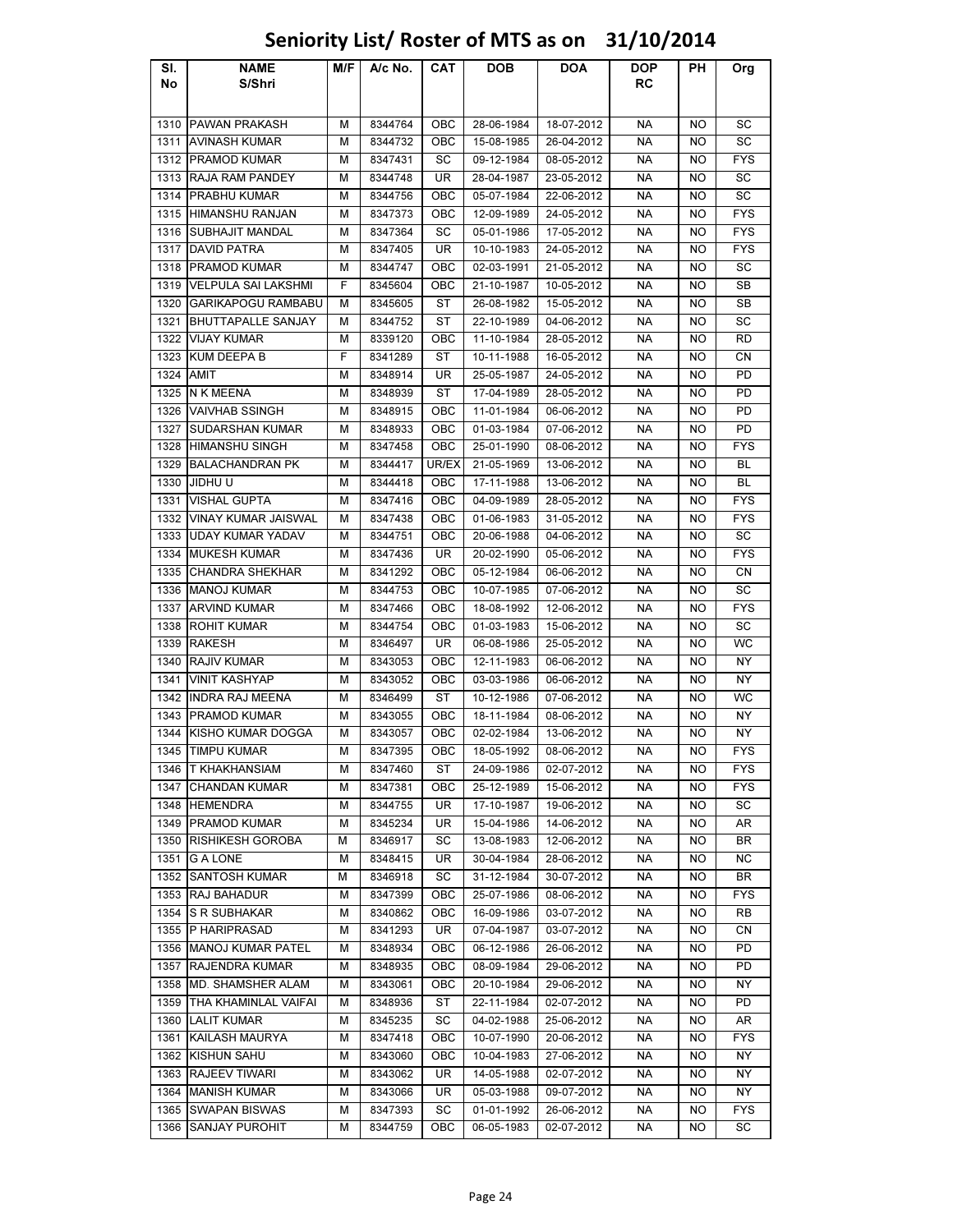### Sl. No NAME S/Shri M/F A/c No. CAT DOB DOA DOP RC PH Org 1367 VINAY CHAUHAN M | 8346152 | OBC 08-08-1987 | 03-07-2012 | NA NO CG 1368 KUM B VIDHYA F 8341294 OBC 22-01-1984 05-07-2012 NA NO CN 1369 AMRENDRA KUMAR | M | 8344762 | OBC | 17-06-1985 | 09-07-2012 | NA | NO | SC 1370 SHYAN V AVAGHADE M 8344758 SC 05-01-1988 25-06-2012 NA NO SC 1371 PRADYUMNA SINGH M 8347468 OBC 22-07-1990 28-06-2012 NA NO FYS 1372 MURLINAYAK | M 8343068 ST 27-05-1983 13-07-2012 | NA NO NY 1373 AKILESH KUMAR M AS344777 OBC 01-07-1984 21-12-2012 NA NO SC 1374 SURESH NALUKURTHI | M | 8338579 | SC | 20-05-1983 | 13-07-2012 | NA | NO | RH 1375 UTTAM KUMAR M | 8347459 | OBC | 16-06-1986 | 19-07-2012 | NA | NO | FYS 1376 S V RAJU M 8344420 UR 03-07-1990 20-07-2012 NA NO BL 1377 |UMED RANA | M | 8344423 | UR | 01-05-1992 | 30-07-2012 | NA | NO | BL 1378 RIMPI RANI F 8346506 UR 22-12-1988 06-08-2012 NA NO WC 1379 |ANUP BISWAS | M | 8347410 | SC | 05-07-1986 | 20-07-2012 | NA | NO | FYS 1380 A L ABRAHAM | M | 8344421 | UR | 19-01-1990 | 23-07-2012 | NA | NO | BL 1381 |V J NOUSHAD | M | 8343069 | OBC | 04-02-1985 | 06-08-2012 | NA | NO | NY 1382 BHUPENDRA KUMAR M | 8348146 SC 09-05-1984 30-07-2012 NA NO SWC 1383 SHASHI BHUSHAN M 8346505 OBC 02-01-1984 01-08-2012 NA NO WC 1384 |ARUN KUMAR | M | 8340483 | OBC | 15-11-1986 | 13-08-2012 | NA | NO | AD 1385 SUBHASH CHANDRAN | M | 8344765 | UR | 23-11-1978 | 17-08-2012 | NA | NO | SC 1386 CHANDRA PRAKASH M 8345238 OBC 25-02-1990 16-08-2012 NA NO AR 1387 SUBAS CHANDRA SHAU | M | 8347440 | UR | 20-06-1986 | 09-08-2012 | NA | NO | FYS 1388 JITENDRA UAR MISHRA | M | 8347432 | UR | 01-07-1987 | 30-07-2012 | NA | NO | FYS 1389 VINAY KUMAR TIWARI M A 8347451 UR 30-04-1992 09-08-2012 NA NO FYS 1390 RAM BILAS YADAV M 8348946 OBC 24-02-1985 24-02-2012 NA NO PD 1391 GURCHAMAN SINGH | M | 8348943 | SC | 31-07-1985 | 16-08-2012 | NA | NO | PD 1392 SARVAJIT SONKAR M 8348944 SC 23-08-2012 23-08-2012 NA NO PD 1393 MUKESH KUMAR M 8348945 | UR | 16-02-1988 | 24-08-2012 | NA NO | PD 1394 |HEMANT K | M | 8348147 | UR | 13-08-1986 | 09-08-2012 | NA | NO | SWC 1395 |AJAY KUMAR | M | 8347443 | OBC | 28-12-1987 | 03-09-2012 | NA | NO | FYS 1396 GADKAR UMESH M 8344767 | UR 02-07-1986 | 11-09-2012 | NA NO SC 1397 SOUMYAJIT ROY M 8347433 UR 12-02-1988 31-08-2012 NA NO FYS 1398 |NALANDA P | | 8344425 | SC | 18-02-1982 | 29-08-2012 | NA | NO | BL 1399 GEDALA M SC 11-01-1983 10-09-2012 NA NO FYS 1400 MUSKESH SINGH M UR 05-04-1990 18-09-2012 NA NO FYS 1401 DHARMBIR KUMAR M 8347454 OBC 09-05-1990 27-09-2012 NA NO FYS 1402 ROSHAN SUBHASH M 8344766 ST 23-12-1986 04-09-2012 NA NO SC 1403 |HITESH BABU | M | 8347448 | OBC | 15-10-1988 | 18-09-2012 | NA | NO | FYS 1404 |BABLU | M | 8348148 | UR | 05-07-1990 | 05-09-2012 | NA | NO | SWC 1405 PRAVINBABU K | M | 8341295 | UR | 08-01-1987 | 03-09-2012 | NA | NO | CN 1406 |Y R REDDY | M | 8345607 |UR/EX | 01-04-1968 | 26-09-2012 | NA | NO | SB 1407 |A K SINHA | M | 8344426 | UR | 28-08-1986 | 18-09-2012 | NA | NO | BL 1408 B K MISHRA M 8344427 UR 05-11-1988 28-09-2012 NA NO BL 1409 IN SHIVARAMAN M M 8341296 OBC 12-12-1984 14-09-2012 NA NO CN 1410 RAM NIRAJAN SINGH M 8345239 OBC 10-08-1987 04-10-2012 NA NO AR 1411 SOUMYA K F 8344429 UR 09-01-1988 23-10-2012 NA NO BL 1412 JANATA BALA HAJONG F F 8348622 ST 1 07-09-1975 1 17-09-2012 NA NO GT 1413 CHANDESHWAR KUMAR M 8344769 UR 18-01-1970 20-09-2012 NA NO SC 1414 ASHISH KAUSHIK M 8347455 OBC 04-04-1986 05-10-2012 NA NO FYS 1415 KUMAR ANAND M 8344797 | OBC | 02-03-1990 | 14-03-2013 | NA NO | SC 1416 SHASHI KUMAR M 8344772 | OBC | 03-03-1986 | 18-10-2012 | NA | NO | SC 1417 |VAISHAK V | M | 8341297 | UR | 27-05-1989 | 03-10-2012 | NA | NO | CN 1418 AVINASH PANDEY M 8347465 UR 02-08-1990 19-11-2012 NA NO FYS 1419 MAHESH KUMAR M 8343073 | OBC | 20-05-1989 | 18-10-2012 | NA NO NY 1420 F 8348624 UR 25-10-1974 19-10-2012 NA NO GT 1421 SUMAN KUMAR M | M | 8344773 | UR | 01-01-1989 | 29-10-2012 | NA | NO | SC 1422 SANTOSH KUMAR S M M 8341298 UR/EX 30-05-1966 15-10-2012 NA NO CN

## Seniority List/ Roster of MTS as on 31/10/2014

1423 MAHESWARI V F 8341299 UR 12-11-1987 19-10-2012 NA NO CN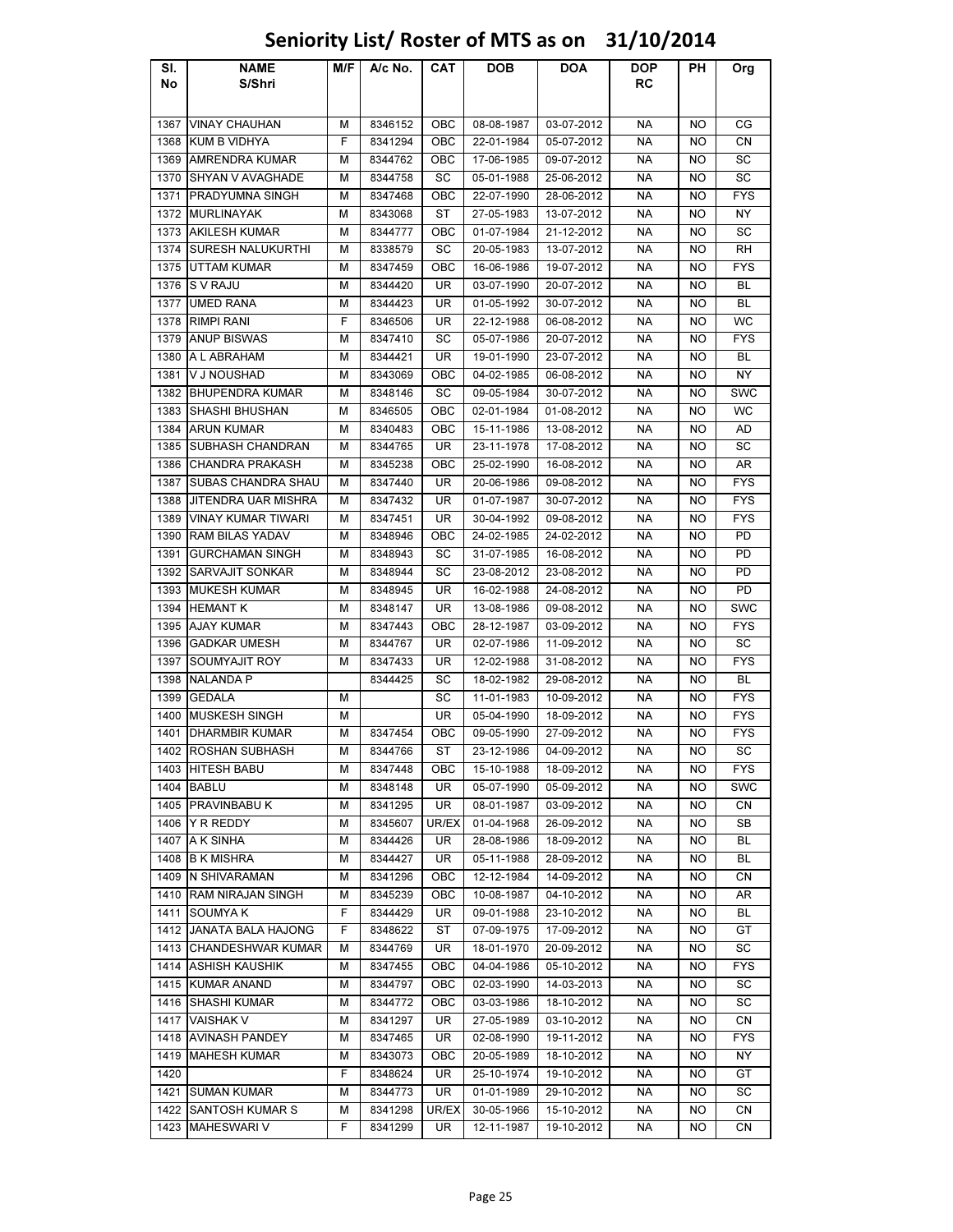### Sl. No NAME S/Shri M/F | A/c No. | CAT | DOB | DOA | DOP RC PH Org 1424 DIVYA K F 8341300 OBC 26-11-1983 25-10-2012 NA NO CN 1425 DIVYAMOL F 8341301 UR 23-05-1987 29-10-2012 NA NO CN 1426 VENKATESH TANGELLA | M | 8343074 | OBC | 14-05-1983 | 02-11-2012 | NA | NO | NY 1427 |VAJHAD M. | M | 8343075 | OBC | 04-02-1984 | 05-11-2012 | NA | NO | NY 1428 VIKRAM PRATAP VERMA M 8344775 OBC 27-06-1988 08-11-2012 NA NO SC 1429 RAHUL KUMAR NAM | M | 8347469 | OBC | 30-11-1989 | 14-11-2012 | NA | NO | FYS 1430 LOKESH KUMAR MEENA M 8339122 ST 02-05-1988 05-11-2012 NA NO RD 1431 SANTOSH KUMAR RAY | M | 8348635 | UR | 30-07-1990 | 26-12-2012 | NA | NO | GT 1432 |ANIT BORO | M | 8348626 | ST | 23-02-1983 | 27-11-2012 | NA | NO | GT 1433 PANKAJ KUMAR M | 8343076 | UR | 01-03-1986 | 26-12-2012 | NA | NO | NY 1434 | PRADIP DEB NATH | M | 8348657 | UR | 02-03-1984 | 20-12-2012 | NA | NO | GT 1435 L LALITHA F 8340865 SC 16-02-1980 21-12-2012 NA NO RB 1436 DIPAYAN GHOSH M 8347472 UR 21-04-1986 15-03-2013 NA NO FYS 1437 R KRUPAKAR REDDY | M | 8338581 | UR | 10-03-1988 | 03-01-2013 | NA | NO | RH 1438 |CHUNNU | M | 8338582 | OBC | 05-05-1983 | 21-01-2013 | NA | NO | RH 1439 UJWALA OMPRAKASH | M | 8344786 | UR | 15-10-1983 | 31-12-2012 | NA | NO | SC 1440 MAHESH KUMAR M 8343600 SC 27-09-1986 08-08-2013 NA NO PT 1441 AFRIDA KHATOON F 8343602 LUR 29-07-1979 NA NO PT 1442 MANISH KUMAR M 8344791 OBC 15-01-1989 18-01-2013 NA NO SC 1443 NASIMA KHATOON F 8343601 | OBC | 28-02-1978 | NA NO | PT 1444 HITESH RAMCHANDRA | M | 8344793 | SC | 20-05-1988 | 05-02-2013 | NA | NO | SC 1445 N A BHIMRAO M | M | 8344795 SC/EX | 15-01-1965 | 18-02-2013 | NA | NO | SC 1446 SARITA SAJWAN MIRIB 346526 UR 10-06-1983 20-02-2013 NA NO WC 1447 DEEPAK SAHOTA M 8346527 SC 28-08-1988 21-02-2013 NA NO WC 1448 KUM SHWETA KUMARI | F | 8347486 | OBC | 05-01-1988 | 19-03-2012 | NA | NO | FYS 1449 |AJIT | M | 8346528 | UR | 12-04-1991 | 04-04-2013 | NA | NO | WC 1450 SUSHILA SRIMANT | F 8344811 | UR | 01-02-1964 | 04-04-2014 | NA | NO | SC 1451 PAPPU KUMAR M | 8346933 G 28-04-1989 | 12-04-2013 | NA NO | BR 1452 TRIPURARI KUMAR M | 8344796 | OBC | 09-09-1987 | 18-02-2013 | NA NO SC 1453 N B VUSA M 8345610 SC 09-09-1985 08-04-2013 NA NO SB 1454 RAJESH PRASAD | M | 8344803 | OBC | 01-03-1985 | 27-09-2013 | NA | NO | SC 1455 CHOTU KUMAR M M N SC 30-08-1989 12-04-2013 NA NO PT 1456 CHHOTU KUMAR M 8343604 SC 30-08-1989 NA NO PT 1457 DIPSHIKHA GOGOI F | 8346934 | OBC | 03-07-1986 | 25-04-2013 | NA | NO | BR 1458 PRITHVI CHAND 8346935 L SC 10-11-1981 L 15-05-2013 L NA L NO L BR 1459 SABITRI PRADHAN F 8347527 | UR | 01-07-1969 | 06-05-2013 | NA | NO | FYS 1460 MANJU SINGH F 8341659 UR 18-07-1972 02-05-2013 NA NO CC 1461 BHARATI A GUJAR | F | 8344802 | UR | 28-07-1958 | 12-08-2013 | NA | NO | SC 1462 HARI KUMAR SINGH | M | 8348658 | UR | 29-10-1979 | 03-06-2013 | NA | NO | GT 1463 |AMIT KUMAR | M | 8346531 | UR | 13-08-1990 | 26-06-2013 | NA | NO | WC 1464 R K SARKAR M 20-08-1989 11-07-2013 NA NO PT 1465 JASWINDER KAUR M 8346532 UR 15-05-1969 13-08-2013 NA NO WC 1466 PRATIMA DAS F F F 26-01-1993 07-08-2013 PNA NO PT 1467 ATTAR SINGH M 8344094 SC 05-06-1975 14-08-2013 NA NO AF 1468 RENU BALA | F | 8346534 | UR | 05-04-1973 | 27-08-2013 | NA | NO | WC 1469 ID MOHAMMAD M 8346164 UR 12-04-1989 16-09-2013 NA NO CG 1470 NARENDRA SINGH M 8348154 UR 27-04-1989 24-04-2014 NA NO SWC 1471 RAKESH VERMA M 8347525 UR 12-05-1993 13-12-2013 NA NO FYS 1472 SH. ROOP LAL  $\begin{array}{|c|c|c|c|c|c|}\n\hline\nM & NYA & UR & 01-09-1958 & 01-01-2014 & NA & NO & WC\n\end{array}$ 1473 |ROOP LAL | M | NYA0001 |SC/EX| 01-09-1958 | 01-01-2014 | NA | NO | WC 1474 URMILA DEVI F 8348155 ST 31-01-1973 26-02-2014 NA NO SWC 1475 NISHA KUMARI F NYA0001 SC 01-01-1994 05-05-2014 NA NO PT 1476 P ALAGUBHARATHY | M | 8341320 | OBC | 11-12-1986 | 02-06-2014 | NA | NO | CN 1477 |DHANI RAM | M | 8332803 | ST | 10-10-1955 | 26-09-1971 | NA | NO | JB 1478 OM PRAKASH M 8312680 SC 17-09-1954 22-09-1973 NA NO NY 1479 SHIVRAJ SINGH M 8333468 ST 07-07-1956 01-07-1974 NA NO JB 1480 RAJENDRA PRASAD | M | 8320459 | UR | 12-09-1956 | 09-12-1975 | NA | NO | PT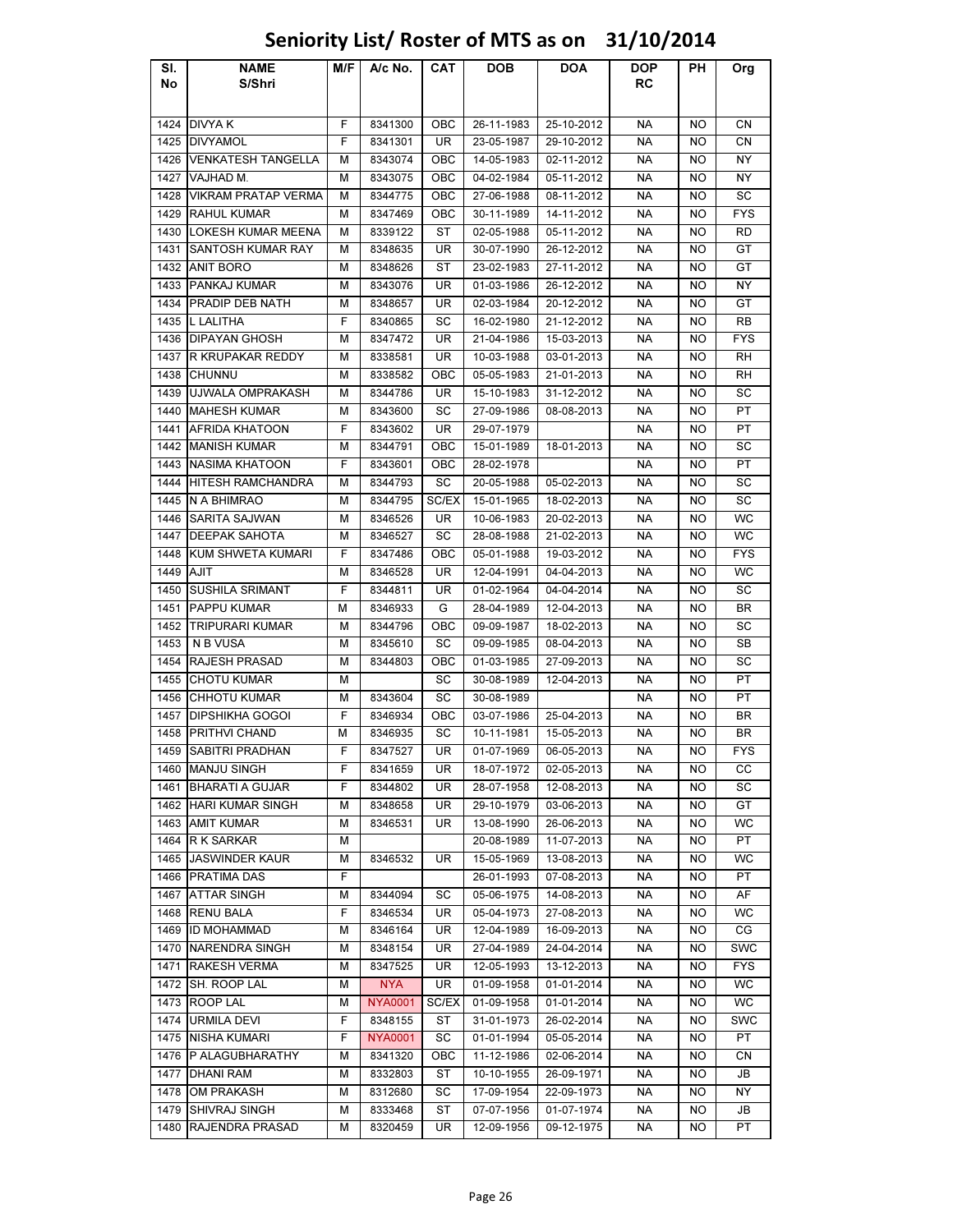### Sl. No NAME S/Shri M/F A/c No. CAT DOB DOA DOP RC PH Org 1481 |P C MONDAL | M | 8322107 | SC | 01-12-1954 | 28-01-1976 | NA | NO | FYS 1482 S GEROGE M 8324304 UR 20-10-1957 08-10-1976 NA NO JB 1483 RAJINDER M 8288584 SC 06-07-1958 20-06-1977 NA NO RD 1484 T.B.MITRA M 8320454 UR 28-09-1958 09-08-1978 NA NO PT 1485 |BABU RAM | M | 8326159 | SC | 05-08-1955 | 07-09-1978 | NA | NO | WC 1486 SUBASH PRASAD M 8320479 UR 03-08-1959 07-11-1978 NA NO PT 1487 |CHINTA DEVI | F | 8320477 | UR | 01-01-1955 | 27-02-1979 | NA | NO | PT 1488 SHRI NATH | M | 8332466 | UR | 26-01-1959 | 01-05-1979 | NA | NO | JB 1489 RAM KISHOR THAKUR | M | 8333467 | ST | 01-12-1962 | 01-05-1979 | NA | NO | JB 1490 RADHA MOHAN SINGH | M | 8320463 | UR | 17-11-1957 | 08-08-1979 | NA | NO | PT 1491 |CHAMAN LAL | M | 8330780 | SC | 15-05-1960 | 26-10-1979 | NA | NO | WC 1492 |MOHAN LAL | M | 8325910 | UR | 04-12-1957 | 04-12-1979 | NA | NO | WC 1493 KISHORE KUMAR M | 8327793 SC 07-06-1961 12-12-1979 | NA NO NC 1494 RASHID MASIH M 8328191 UR 28-05-1958 13-12-1979 NA NO NC 1495 |VIJAY KUMAR | M | 8328189 | SC | 11-08-1960 | 02-02-1980 | NA | NO | NC 1496 GURMEET SINGH M 8330785 SC 18-10-1954 08-02-1980 NA NO WC 1497 |D D DUBE | M | 8305224 | UR | 15-03-1956 | 31-03-1980 | NA | NO | PD 1498 MRS. PUSPHA F 8327794 SC 20-08-1957 07-01-1981 NA NO NC 1499 SMT. ASHA RANI | F 8328193 | UR | 03-04-1958 | 07-01-1981 | NA | NO | NC 1500 PARVATI DEVI | F | 8328651 | UR | 21-10-1957 | 16-02-1981 | NA | NO | WC 1501 PREM CHAND SAH M 8320468 | UR 07-02-1958 | 03-03-1981 | NA NO PT 1502 N NAGARAJA M | 8339498 | UR | 10-03-1963 | 07-07-1981 | NA | NO | BL 1503 | KALICHARAN | M | 8333474 | UR | 13-06-1956 | 01-10-1981 | NA | NO | JB 1504 JAGDISH KUMAR M 8333471 UR 15-09-1961 01-04-1982 NA NO JB 1505 DINESH YADAV M 8320027 UR 31-05-1957 06-05-1982 NA NO PT 1506 K RAMAIAH M 8339503 SC 01-05-1955 09-06-1982 NA NO BL 1507 P NARAYANAPPA M 8339500 UR 18-05-1955 10-09-1982 NA NO BL 1508 ANJANAPPA M 8339501 ST 09-06-1959 16-09-1982 NA NO BL 1509 K GOPALA RAO M M SC 15-10-1959 20-12-1982 NA NO NY 1510 GURUVAIAH M 8339502 SC 03-04-1957 27-05-1983 NA NO BL 1511 S D D BABU | M | 8339506 | SC | 03-05-1956 | 02-06-1983 | NA | NO | BL 1512 BABLU GOCHHAYAT M 8320492 SC 03-09-1964 08-08-1983 NA NO RD 1513 S K PARUI M 8333032 UR 01-05-1955 20-08-1983 NA NO FYS 1514 |ROSHAN LAL | M | 8330795 | SC | 07-12-1964 | 27-08-1983 | NA | NO | BR 1515 |V SRINIVASULA | M | 8339504 | SC | 04-07-1960 | 09-12-1983 | NA | NO | BL 1516 SWAM LAL | M | 8328190 | UR | 31-12-1958 | 21-02-1984 | NA | NO | NC 1517 P.K.GUPTA M 8320482 UR 15-06-1960 06-03-1984 NA NO PT 1518 JANAK RAJ | M | 8328184 | UR | 29-08-1956 | 20-03-1984 | NA | NO | NC 1519 GOPAL KRISHAN M 8328185 | UR 09-06-1954 | 18-05-1984 | NA | NO | NC 1520 RAJ RANI F 8333118 UR 10-12-1959 21-01-1985 NA NO WC 1521 |B N SARKAR | M | 8320490 | UR | 10-04-1957 | 01-10-1985 | NA | NO | PT 1522 D K KAHAR M 8320476 UR 27-04-1957 01-10-1985 NA NO PT 1523 M C SUNDER M 8339505 SC 07-02-1965 16-12-1985 NA NO BL 1524 PRADIP SARKAR M | 8333813 | UR | 01-04-1957 | 17-03-1987 | NA | NO | FYS 1525 |DILIP K DUTTA | M | 8332404 | UR | 09-10-1958 | 17-03-1987 | NA | NO | FYS 1526 S DAVID | M | 8332649 | UR | 05-09-1963 | 25-06-1987 | NA | NO | BL 1527 BRIJ BHUSHAN YADAV M 8331117 OBC 05-09-1963 10-07-1987 NA NO JB 1528 SMT NANKI KAUR F 8334329 UR 22-05-1957 17-08-1987 NA NO AD 1529 SMT JOGINDER KAUR | F | 8325993 | UR | 04-12-1960 | 17-08-1987 | NA | NO | AD 1530 S. UMA | F | 8332650 | UR | 22-12-1958 | 31-08-1987 | NA | NO | CN 1531 V. ANKAMMA F 8332652 SC 14-12-1956 21-09-1987 NA NO CN 1532 E. PERIYA SWAMY | M | 8332651 | UR | 12-04-1964 | 21-09-1987 | NA | NO | CN 1533 |R. GOPAL | M | 8332653 | SC | 22-04-1955 | 28-09-1987 | NA | NO | CN 1534 K.S. MEERA F 8332655 UR 07-01-1955 04-11-1987 NA NO CN 1535 LEELABAI MORE F | 8331948 | SC | 01-06-1958 | 27-11-1987 | NA | NO | NY 1536 OM PRAKASH M 8333858 UR 02-07-1964 17-12-1987 NA NO FYS 1537 |R D BARIA | M | 8331943 | SC | 19-05-1965 | 28-12-1987 | NA | NO | NY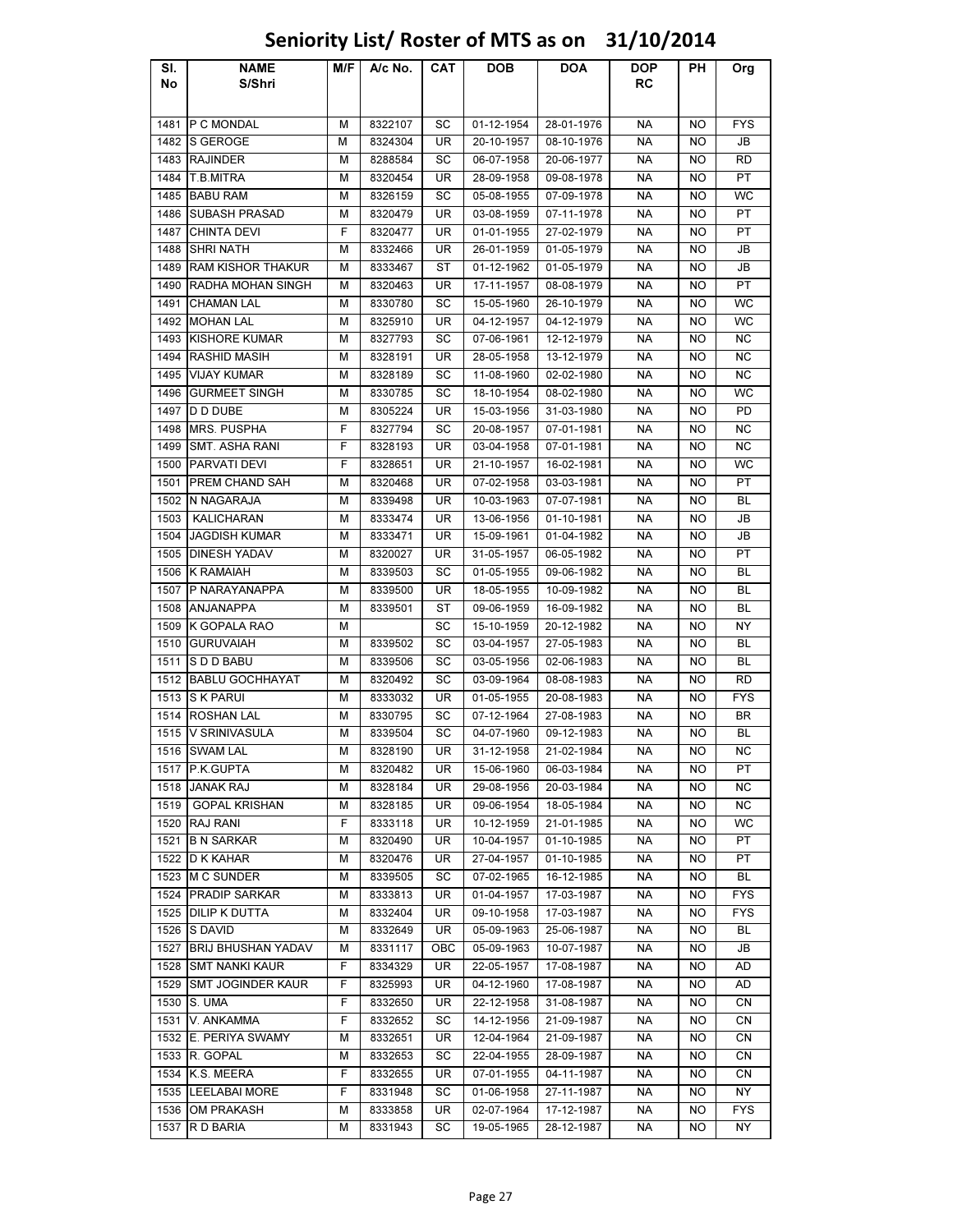### Sl. No NAME S/Shri M/F | A/c No. | CAT | DOB | DOA | DOP RC PH Org 1538 CHETAN PRAKASH M 8330112 SC 04-09-1962 18-01-1988 NA NO WC 1539 |PARMJEET | M | 8330136 | SC | 03-11-1965 | 07-03-1988 | NA | NO | WC 1540 |DESH RAJ | M | 8330110 | SC | 10-03-1959 | 21-03-1988 | NA | NO | WC 1541 | E D NAIR | M | 8337276 | UR | 01-07-1961 | 25-03-1988 | NA | NO | NY 1542 ARVIND KUMAR M M UR 27-07-1964 10-04-1988 NA NO FYS 1543 SUNIL KUMAR SARKAR M ST 35 - ST 03-06-1958 31-05-1988 NA NO FYS 1544 H K NARAYANASWAMY M 8339509 UR 25-07-1963 30-06-1988 NA NO BL 1545 A ANTHONY M 8339508 UR 15-08-1963 30-06-1988 NA NO BL 1546 JAYARAMA SHETTY | M | 8339507 | UR | 10-06-1966 | 30-06-1988 | NA | NO | BL 1547 MOHD. SHABBIR M | UR | 14-07-1963 | 12-07-1988 | NA | NO | FYS 1548 |YASH PAL | M | 8330257 | SC | 20-04-1966 | 15-07-1988 | NA | NO | WC 1549 |ANTHONY RAJ | M | 8339510 | UR | 13-05-1968 | 29-07-1988 | NA | NO | BL 1550 UTTAM KUMAR DAS SC 04-01-1962 31-08-1988 NA NO FYS 1551 BIDHAN CHANDRA BALA SC 21-07-1965 08-09-1988 NA NO FYS 1552 SUDIPTA KOLEY UR 04-06-1969 08-09-1988 NA NO FYS 1553 C.D. RAPHEL M 8332608 UR 20-04-1960 06-10-1988 NA NO CN 1554 BHUWANESWARI DEVI F SC 07-04-1960 21-11-1988 NA NO FYS 1555 |ANIL KUMAR | M | 8330224 | SC | 30-04-1970 | 05-12-1988 | NA | NO | WC 1556 VIPIN KUMAR M UR 11-12-1963 12-12-1988 NA NO FYS 1557 |J K KUMAR | M | 8339511 | SC | 26-06-1969 | 28-12-1988 | NA | NO | BL 1558 SUBASH CHANDER M 8328210 OBC 09-02-1958 06-01-1989 NA NO NC 1559 RANI SAHA F UR 14-09-1963 20-01-1989 NA NO FYS 1560 MIR SAFIULLAH M UR 13-01-1968 23-01-1989 NA NO FYS 1561 RAFIQ MANISH M 8328200 UR 13-06-1965 30-05-1989 NA NO NC 1562 RAJINDER KUMAR M 8328198 SC 15-06-1969 06-06-1989 NA NO NC 1563 SHAM LAL M 8335127 UR 04-06-1965 08-10-1989 NA NO NC 1564 SARDAR GIN SINGH | M | 8331947 | UR | 12-03-1961 | 01-03-1990 | NA | NO | NY 1565 JAI KUMAR M 8332817 SC 10-08-1965 03-03-1990 NA NO JB 1566 SAROOP SINGH M 8328195 UR 13-03-1970 12-03-1990 NA NO NC 1567 TA VELAYUDHAN M 8331949 SC 24-05-1955 15-03-1990 NA NO NY 1568 DILIP T KHARWA | M | 8331933 | UR | 20-06-1965 | 02-04-1990 | NA | NO | NY 1569 TRAUN KR M UR 01-01-1963 12-06-1990 NA NO FYS 1570 PRADIP CHOUDHURY M | UR 22-06-1961 27-06-1990 | NA NO | FYS 1571 |M. YADAGIRI | M | 8332659 | SC | 28-08-1962 | 11-09-1990 | NA | NO | CN 1572 |SAHDEV RAI | M | 8334076 | UR | 15-05-1963 | 23-11-1990 | NA | NO | PT 1573 MAHENDRA MALLICK | M | 8320021 | SC | 08-05-1968 | 23-11-1990 | NA | NO | PT 1574 KRISHNA PRASAD M 8320046 UR 20-10-1963 22-01-1991 NA NO PT 1575 R K GUHA M | 8320040 | UR | 15-01-1960 | 31-01-1991 | NA | NO | PT 1576 G. SENGUTTUVAN | M 8332660 SC 16-12-1958 03-06-1991 | NA NO CN 1577 A. KARUNANIDHI M 8332663 SC 15-01-1959 03-06-1991 NA NO CN 1578 G. UGENDAR M 8332665 SC 10-05-1962 03-06-1991 NA NO CN 1579 A V RAVINDRA M | M | 8339514 | SC | 12-10-1963 | 03-06-1991 | NA | NO | BL 1580 M YELLAPPA I M I 8339513 I SC I 02-01-1967 I 03-06-1991 I NA I NO I BL 1581 |RAM DASS | M | 8333065 | SC | 15-01-1964 | 05-06-1991 | NA | NO | RD 1582 S. GIRISAN NAIR M. I & 8332669 | UR 20-11-1956 | 20-06-1991 | NA NO CN 1583 PETER A ANTHONY H M 8321145 UR 04-06-1969 24-06-1991 NA NO RD 1584 A. KRISHNAN M 8332670 SC 01-07-1964 01-07-1991 NA NO CN 1585 KAMLESH KUMAR SINGH M 8320041 UR 31-12-1965 29-07-1991 NA NO PT 1586 NARAYAN DASS GUPTA M 8333981 UR 18-12-1968 05-08-1991 NA NO JB 1587 A R DIP M 8335062 SC 20-12-1967 26-08-1991 NA NO FYS 1588 |K. SEKAR | M | 8332671 | SC | 23-10-1963 | 16-12-1991 | NA | NO | CN 1589 |K. BHASKAR | M | 8332672 | UR | 07-09-1964 | 20-12-1991 | NA | NO | CN 1590 Y GURUMURTHY M 8339515 SC 11-04-1961 02-01-1992 NA NO BL 1591 VIDYADHAR L GAIKWAD | M | 8331956 | UR | 18-12-1965 | 31-01-1992 | NA | NO | NY 1592 SUBAL CH DAS M 8331957 UR 15-09-1963 29-02-1992 NA NO FYS 1593 M VAINKATESH M 8339516 SC 06-07-1961 08-09-1992 NA NO BL 1594 |A BOOPALAN | M | 8339520 | SC | 05-06-1966 | 08-09-1992 | NA | NO | BL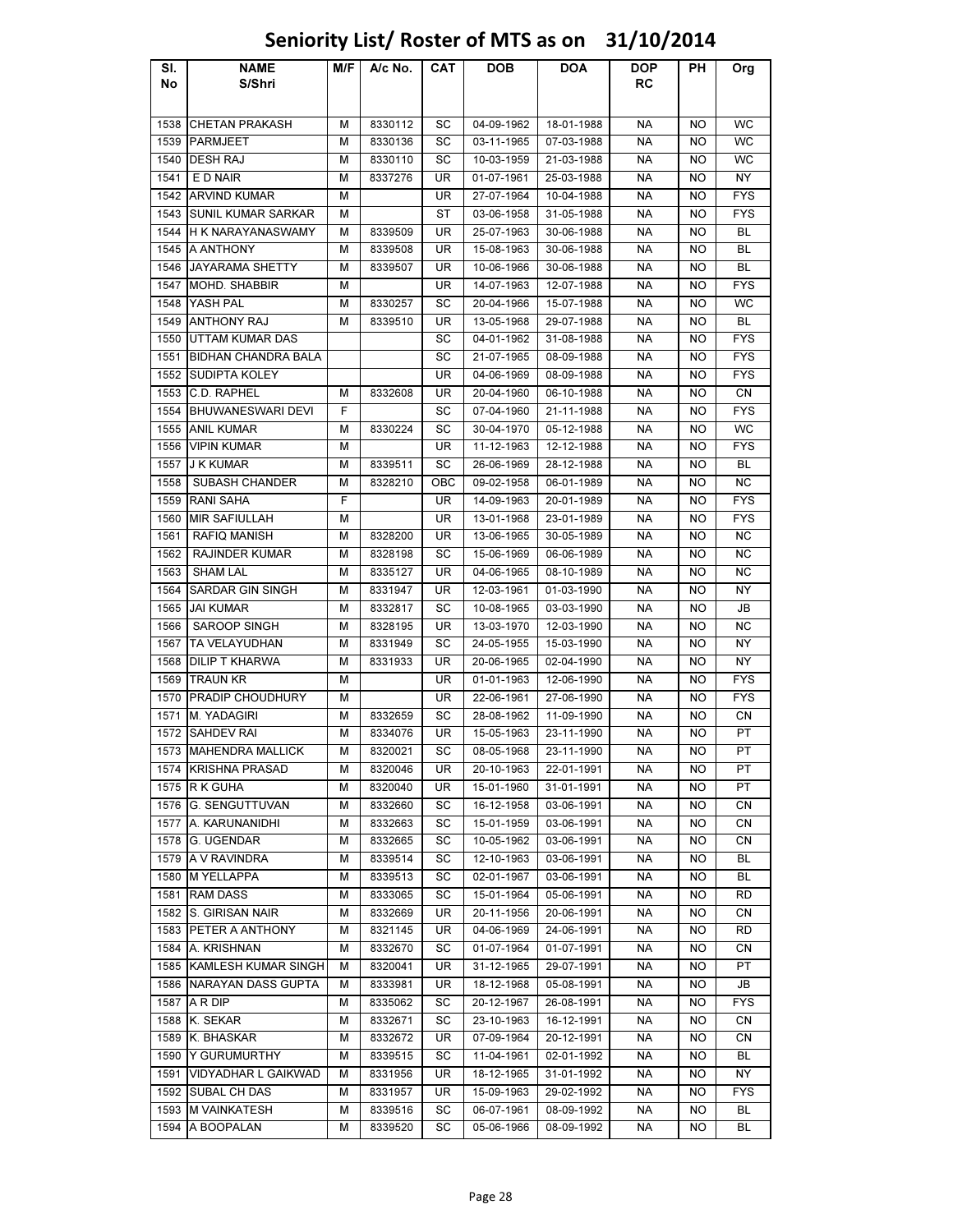| SI.  | <b>NAME</b>            | M/F | A/c No. | CAT       | <b>DOB</b> | DOA        | <b>DOP</b> | PН        | Org        |
|------|------------------------|-----|---------|-----------|------------|------------|------------|-----------|------------|
| No   | S/Shri                 |     |         |           |            |            | RC         |           |            |
|      |                        |     |         |           |            |            |            |           |            |
| 1595 | <b>G VENKATASWAMY</b>  | м   | 8339517 | SC        | 16-03-1968 | 08-09-1992 | NА         | NO.       | ВL         |
| 1596 | V SRINIVASULU          | М   | 8339519 | SC        | 29-03-1970 | 08-09-1992 | <b>NA</b>  | NO        | BL         |
| 1597 | <b>SURINDER KUMAR</b>  | М   | 8330123 | UR        | 16-07-1967 | 23-10-1992 | NA         | NO        | <b>WC</b>  |
| 1598 | <b>AMRIT LAL</b>       | М   | 8330074 | SC        | 15-11-1962 | 09-11-1992 | NА         | NO        | WC         |
| 1599 | <b>SUDESH KUMAR</b>    |     | 8330064 | SC        |            | 24-12-1992 | <b>NA</b>  |           | WC         |
|      | R. PARTHIBAN           | М   |         |           | 07-04-1962 |            |            | NO        |            |
| 1600 |                        | м   | 8332675 | UR        | 06-10-1969 | 15-02-1993 | NA         | NO        | CΝ         |
| 1601 | M. RAMALINGAM          | м   | 8332676 | UR        | 02-06-1953 | 18-02-1993 | NА         | NO        | СN         |
| 1602 | <b>EK VIJAYAN</b>      | М   | 8332678 | SC        | 15-03-1955 | 26-02-1993 | NА         | NO        | <b>NY</b>  |
| 1603 | DHARMENDRA KUMAR       | М   | 8320051 | SC        | 05-01-1969 | 12-03-1993 | NА         | NO        | PT         |
| 1604 | <b>RAUSHAN KHATUN</b>  | F   | 8320052 | UR        | 07-08-1957 | 04-05-1993 | NА         | NO        | PT         |
| 1605 | RAJENDRA K KHUPTE      | M   | 8332002 | SC        | 23-11-1970 | 24-09-1993 | NА         | NO        | NY         |
| 1606 | P. RADHA               | F   | 8332684 | SC        | 10-12-1964 | 29-10-1993 | NА         | NO        | CΝ         |
| 1607 | DURJODHAN SINGH        | М   | 8328175 | UR        | 07-07-1969 | 07-01-1994 | ΝA         | NO        | NC         |
| 1608 | <b>JHONY MASIH</b>     | М   | 8335131 | UR        | 06-03-1975 | 07-01-1994 | <b>NA</b>  | NO        | <b>NC</b>  |
| 1609 | RAMITA R VERENAKER     | F   | 8339521 | UR        | 02-05-1967 | 06-05-1994 | NА         | NO        | ВL         |
| 1610 | M.K.CHAUDHARI          | М   | 8320394 | SC        | 30-10-1971 | 26-09-1994 | NА         | NO        | PT         |
| 1611 | M LAKSHMANA RAO        | М   | 8335991 | UR        | 01-06-1958 | 17-10-1994 | NA         | NO        | NΥ         |
| 1612 | N JAGANATHA RAJU       | м   | 8339522 | UR        | 16-01-1972 | 31-10-1994 | NА         | NO        | BL         |
| 1613 | <b>SARDAR KHAN</b>     | М   | 8335148 | ST        | 05-04-1973 | 25-01-1995 | NА         | NO        | ΝC         |
| 1614 | H KRISHNAPPA NAIK      | м   | 8339523 | ST        | 03-02-1968 | 02-02-1995 | NА         | NO        | BL         |
| 1615 | <b>UMA DEVI SHUKLA</b> |     |         | UR        | 10-07-1966 | 26-04-1995 | <b>NA</b>  | NO        | <b>FYS</b> |
| 1616 | <b>RAMU MACHAR</b>     | M   | 8335567 | SC        | 01-06-1966 | 10-07-1995 | NА         | NO        | JB         |
| 1617 | <b>PARITOSH PAIK</b>   | М   | 8336349 | SC        | 11-06-1968 | 15-09-1995 | NА         | NO        | <b>FYS</b> |
| 1618 | <b>MANKO MARANDI</b>   | F   | 8320392 | ST        | 03-01-1955 | 17-11-1995 | NА         | NO        | PT         |
| 1619 | <b>ROSHAN LAL</b>      | M   | 8334341 | SC        | 17-06-1969 | 05-12-1995 | NA         | NO        | AD         |
| 1620 | <b>VED PRAKASH</b>     | М   | 8334340 | UR        | 18-04-1971 | 05-12-1995 | NА         | NO        | AD         |
| 1621 | <b>DILIP DUTTA</b>     | M   | 8335398 | <b>UR</b> | 18-10-1967 | 03-01-1996 | <b>NA</b>  | NO        | BR         |
| 1622 | <b>MEENA DEVI</b>      | F   | 8320396 | SC        | 31-01-1960 | 22-01-1996 | NA         | NO        | PT         |
| 1623 | <b>BINOD KUMAR RAI</b> | M   | 8335401 | UR        | 16-05-1977 | 01-03-1996 | NА         | NO        | PT         |
| 1624 | M. SHYAMALA            | М   | 8332717 | SC        | 26-07-1972 | 13-06-1996 | <b>NA</b>  | NO        | CN         |
| 1625 | <b>SMT DEVESHWARI</b>  | F   | 8334342 | UR        | 10-10-1960 | 10-07-1996 | NA         | NO        | AD         |
|      | <b>H R RANGANATHA</b>  | м   | 8339524 | UR        | 25-08-1968 | 05-08-1996 | NА         |           | ВL         |
| 1626 | <b>M KUMAR</b>         |     |         | <b>UR</b> |            |            | <b>NA</b>  | NO        | ВL         |
| 1627 |                        | М   | 8339526 |           | 10-05-1969 | 05-08-1996 |            | NO        |            |
| 1628 | <b>V VENKATESH</b>     | М   | 8339525 | UR        | 24-09-1970 | 05-08-1996 | NА         | NO        | BL         |
| 1629 | <b>DEEPAK NATH</b>     | М   | 8320404 | OBC       | 12-09-1971 | 17-09-1996 | NА         | NO        | PT         |
|      | 1630 G NASKAR          | M   | 8320403 | SC        | 26-05-1971 | 23-09-1996 | NΑ         | <b>NO</b> | PT         |
| 1631 | <b>ANTHONY A SWAMY</b> | М   | 8335950 | UR        | 18-01-1968 | 29-11-1996 | NА         | NO        | <b>FYS</b> |
| 1632 | V F KOLKAR             | М   | 8339530 | SC        | 01-07-1968 | 24-02-1997 | NА         | NO        | BL         |
| 1633 | <b>JASPAL SINGH</b>    | м   | 8330250 | SC        | 19-03-1960 | 15-04-1997 | NА         | NO        | <b>WC</b>  |
| 1634 | DASAR RAJA SUBBAIAH    | М   | 8339534 | UR        | 10-06-1969 | 17-04-1997 | NА         | ΝO        | BL         |
| 1635 | <b>RANGAMMA</b>        | F   | 8339533 | UR        | 14-01-1970 | 17-04-1997 | NА         | NO        | BL         |
| 1636 | V JAYANNA              | М   | 8339531 | SC        | 07-09-1971 | 17-04-1997 | NА         | NO        | BL         |
| 1637 | <b>G RAVICHANDER</b>   | м   | 8339532 | SC        | 19-10-1975 | 17-04-1997 | NА         | NO        | BL         |
| 1638 | <b>JOGAIAH</b>         | М   | 8339536 | SC        | 01-06-1967 | 21-04-1997 | NА         | NO        | BL         |
| 1639 | V VAINKATESH           | М   | 8339537 | SC        | 03-04-1968 | 21-04-1997 | NA         | NO.       | BL         |
| 1640 | <b>C VILASRAJ</b>      | м   | 8339535 | UR        | 28-11-1972 | 21-04-1997 | NА         | NO        | BL         |
| 1641 | K VIJAY KUMAR          | М   | 8339538 | UR        | 01-08-1973 | 21-04-1997 | <b>NA</b>  | NO        | BL         |
| 1642 | <b>R ARUMUGAM</b>      | М   | 8339539 | SC        | 09-04-1973 | 23-04-1997 | NА         | NO        | BL         |
| 1643 | <b>MAHBOOB SHARIEF</b> | М   | 8339540 | UR        | 17-05-1974 | 25-04-1997 | NА         | NO        | BL         |
| 1644 | H A SHANKARAPPA        | М   | 8339541 | UR        | 23-07-1972 | 28-04-1997 | NА         | NO        | BL         |
| 1645 | <b>JAGDISH RAJ</b>     | М   | 8335155 | UR        | 27-02-1971 | 30-06-1997 | NА         | NO        | ΝC         |
| 1646 | S PRASAD               | м   | 8339543 | SC        | 20-12-1971 | 10-07-1997 | NA         | NO        | BL         |
| 1647 | VEERABHADRAIAH         | М   | 8339544 | ST        | 22-07-1968 | 22-10-1997 | NА         | NO.       | BL         |
| 1648 | NAMRATA                | F   | 8335974 | SC        | 10-07-1967 | 10-11-1997 | NA         | NO        | ΝY         |
| 1649 | MOHINDER SINGH         | М   | 8335166 | SC        | 30-06-1968 | 26-11-1997 | NА         | NO        | NC         |
| 1650 | HITESH SHARMA          | м   | 8334501 | UR        | 02-07-1976 | 26-11-1997 | NА         | NO.       | ND         |
| 1651 | <b>TUSHAR M MORE</b>   | М   | 8335975 | UR        | 23-08-1973 | 28-01-1998 | NА         | NO.       | NΥ         |
|      |                        |     |         |           |            |            |            |           |            |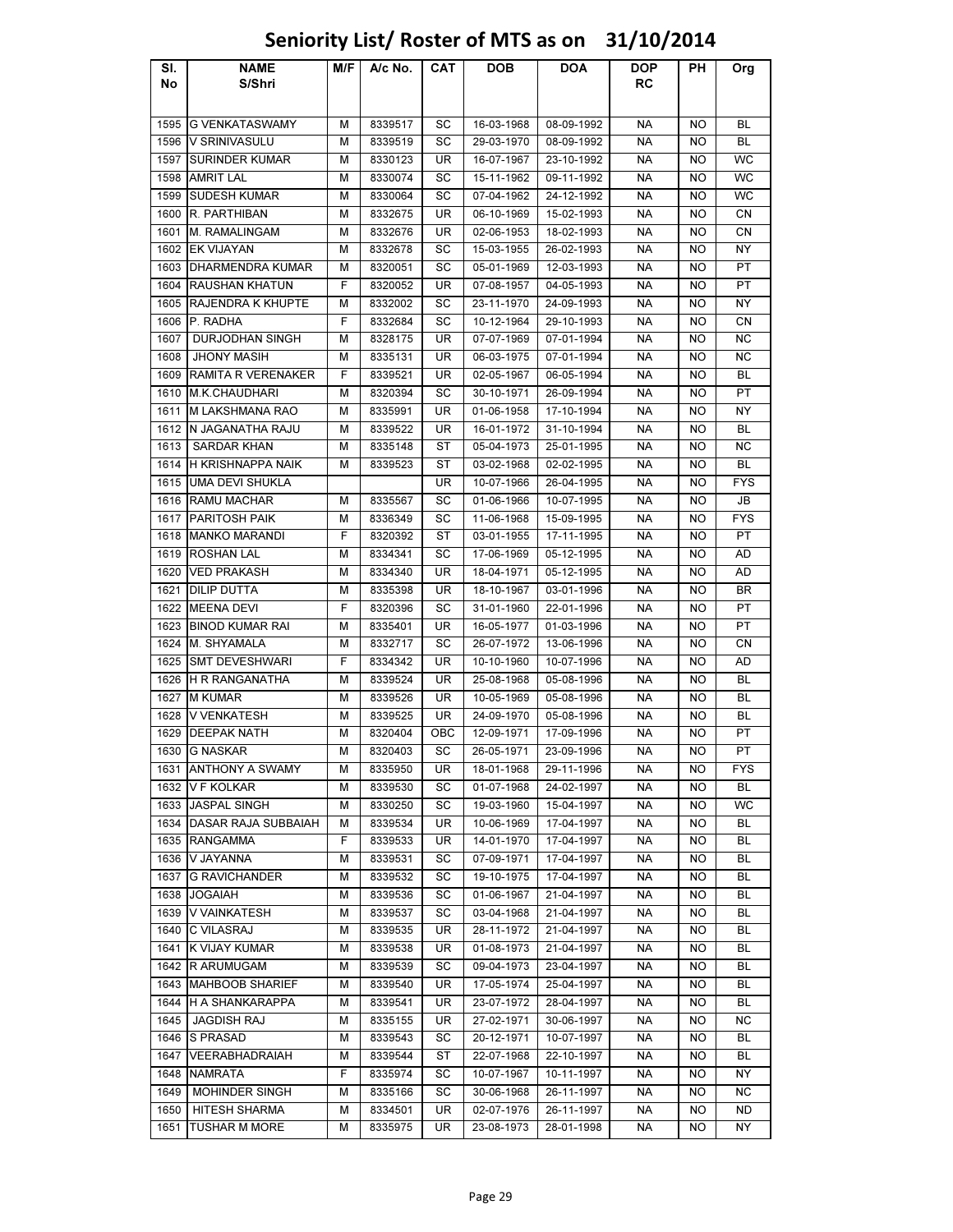### Sl. No NAME S/Shri M/F A/c No. CAT DOB DOA DOP RC PH Org 1652 UTTAM D SALUNKHE M 8335977 OBC 24-09-1970 09-03-1998 NA NO NY 1653 MAHESH S DABHOLKAR N N 8335978 OBC 06-06-1973 05-05-1998 NA NO NY 1654 SACHIN N TAKKE M 8335979 OBC 08-06-1971 02-06-1998 NA NO NY 1655 ASHOK KUMAR M 8335169 OBC 05-09-1971 11-01-1999 NA NO NC 1656 BHUTAN DEBNATH M 8336984 UR 10-02-1960 08-02-1999 NA NO FYS 1657 KUSUM SINHA F 8320407 UR 15-10-1956 30-03-1999 NA NO PT 1658 S.A.TOPPO | F | 8320406 | ST | 21-09-1959 | 31-03-1999 | NA | NO | PT 1659 RAJIV RANJAN KUMAR M 8320410 UR 04-12-1959 12-04-1999 NA NO PT 1660 |KISHANLAL | M | 8338548 | SC | 21-06-1960 | 08-09-1999 | NA | NO | RH 1661 |L RAMDAS | M | 8338549 | SC | 05-02-1961 | 08-09-1999 | NA | NO | RH 1662 K MANIK RAO | M | 8338550 | SC | 10-06-1962 | 08-09-1999 | NA | NO | RH 1663 |A.K.TIWARI | M | 8320408 | UR | 22-09-1967 | 05-10-1999 | NA | NO | PT 1664 SMT. M ANDAL | F | 8336985 | UR | 30-09-1960 | 25-10-1999 | NA | NO | FYS 1665 KUMAR KRISHAN KOUL | M | 8335167 | UR | 01-01-1965 | 29-10-1999 | NA | NO | NC 1666 MUSTAQ AHMAD M 8335168 UR 11-01-1969 29-10-1999 NA NO NC 1667 SWAPNA KUMARI F 8344246 UR 30-08-1965 11-11-1999 NA NO BL 1668 |MANMOHAN | M | 8334351 | UR | 15-01-1974 | 20-12-1999 | NA | NO | AD 1669 SANJAY KUMAR HIMI 8334349 ISC 01-04-1974 | 20-12-1999 INA NO LAD 1670 |MATA PRASAD | M | 8334350 | OBC | 30-08-1974 | 20-12-1999 | NA | NO | AD 1671 RAJESH KUMAR M | 8330274 UR | 11-10-1975 | 05-01-2000 NA NO | AF 1672 G MAYAMMA F 8344247 UR 01-06-1958 17-01-2000 NA NO BL 1673 BALDEV RAJ M 8335170 | OBC | 07-04-1973 | 31-01-2000 | NA NO | NC 1674 SITA RAM | M | 8320411 | OBC | 03-02-1968 | 30-03-2000 | NA | NO | PT 1675 S M HANUMAHTHA RAJU M 8344259 UR 20-06-1974 30-06-2000 NA NO BL 1676 A RAVI M 8344260 SC 13-05-1975 30-06-2000 NA NO BL 1677 |SUBHAS K | M | 8329643 | UR | 23-08-1966 | 03-07-2000 | NA | NO | FYS 1678 J PAUL WILFRED M 8344261 UR 17-05-1957 05-07-2000 NA NO BL 1679 |N MANIKANTAN | M | 8344277 | UR | 01-06-1979 | 10-07-2000 | NA | NO | BL 1680 M LAKSHMI F 8338672 UR 04-12-1961 19-07-2000 NA NO NY 1681 |M L PARASA | M | 8344268 | ST | 20-01-1961 | 02-08-2000 | NA | NO | BL 1682 PRAMODH KUMAR M M SC 13-05-1980 04-09-2000 NA NO BR 1683 |SUSHIL KUMAR | M | 8337781 | UR | 03-10-1961 | 10-10-2000 | NA | NO | BR 1684 GEETA NAIQUE | F 8338684 | UR | 08-12-1975 | 30-07-2001 | NA | NO | NY 1685 SMT. BIMLA RANI F 8339568 SC 19-02-1963 24-08-2001 | NA NO NC 1686 SMT. KAMAR JAHAN F 8337133 UR 14-03-1966 15-10-2001 NA NO FYS 1687 |KB SIVAN | M | 8338687 | UR | 01-11-1955 | 05-12-2001 | NA | NO | NY 1688 SUNIL | M | 8334355 | UR | 10-07-1972 | 12-05-2004 | NA | NO | AD 1689 |VIJAY PAL | M | 8334356 | SC | 01-12-1972 | 12-05-2004 | NA | NO | AD 1690 | DHRAM PAL | M | 8335213 | SC | 25-04-1964 | 13-03-2006 | NA | NO | NC 1691 SUBASH CHANDER | M | 8335214 | SC | 12-06-1971 | 13-03-2006 | NA | NO | NC 1692 NOOR AHMED M 8335217 ST 16-04-1984 21-03-2006 NA NO NC 1693 UNUSS KHAN M 8341156 | UR 07-07-1968 | 01-02-2008 | NA | NO | PD 1694 |ANIL KUMAR | M | 8346459 | UR | 12-06-1973 | 30-06-2008 | NA | NO | WC 1695 | UDAIVEER | M | 8340367 | SC | 14-12-1964 | 14-01-2009 | NA | NO | ND 1696 BABBAN M 8340368 UR 16-12-1964 14-01-2009 NA NO ND 1697 | KALU RAM | M | 8340355 | SC | 10-04-1967 | 14-01-2009 | NA | NO | ND 1698 KAMAL M 8340363 SC 10-01-1968 14-01-2009 NA NO ND 1699 ARVIND KUMAR M 8340364 SC 01-03-1968 14-01-2009 NA NO ND 1700 CHAMAN LAL M 8340356 SC 09-01-1972 14-01-2009 NA NO ND 1701 | DALIP KUMAR | M | 8340357 | UR | 24-04-1972 | 14-01-2009 | NA | NO | ND 1702 KISHAN CHAND M 8340358 SC 15-07-1972 14-01-2009 NA NO ND 1703 SURESH KUMAR M A 8340359 | UR 05-10-1973 | 14-01-2009 | NA NO ND 1704 KAILASH CHANDRA | M | 8340365 | UR | 20-08-1974 | 14-01-2009 | NA | NO | ND 1705 LAKSHMAN DAS M 8340360 SC 02-04-1975 14-01-2009 NA NO ND 1706 VIKAS DESHPANDE M 8340362 UR 22-10-1977 14-01-2009 NA NO ND

# Seniority List/ Roster of MTS as on 31/10/2014

1707 | MAGAN SINGH | M | 8340366 | SC | 15-08-1978 | 14-01-2009 | NA | NO | ND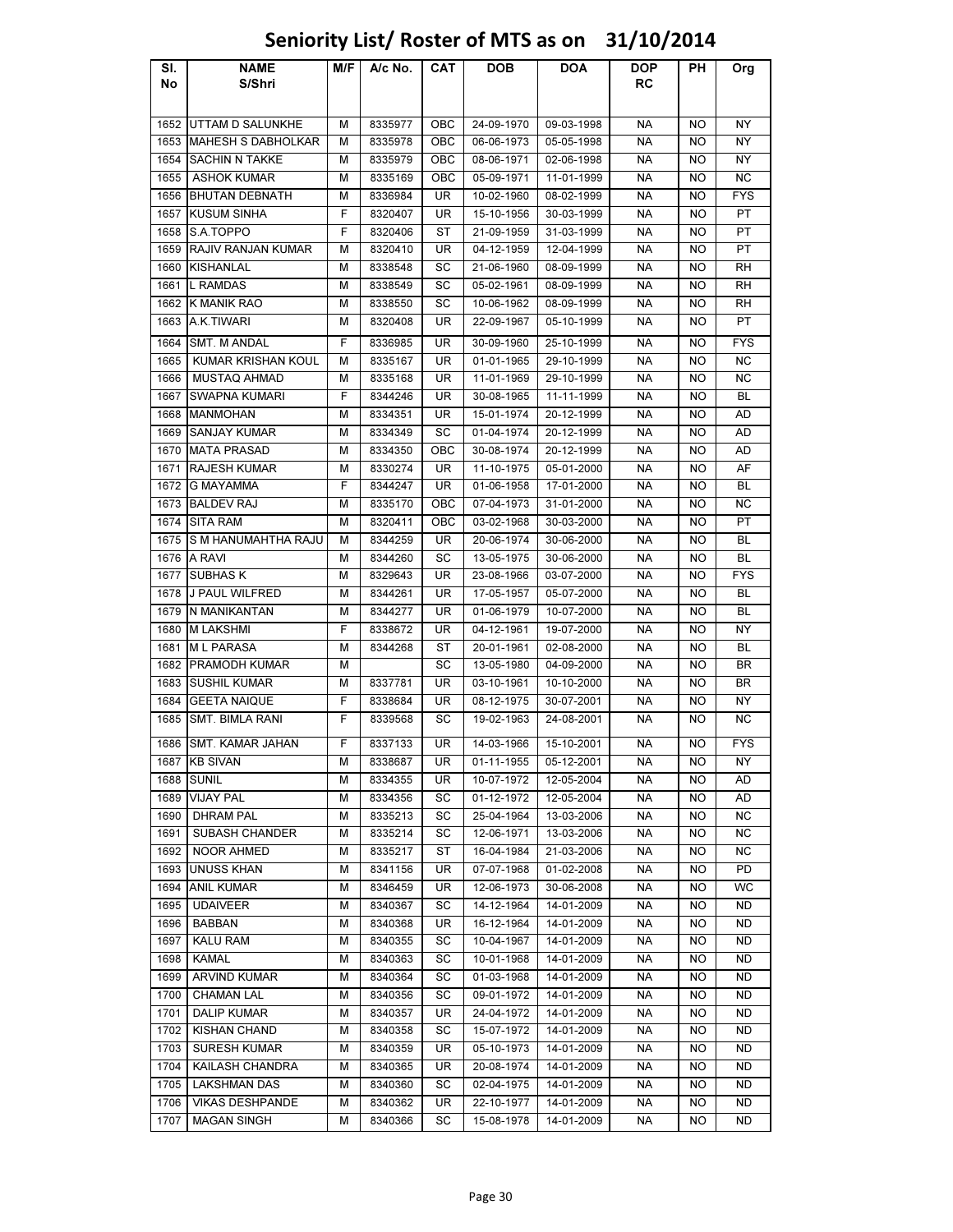### Sl. No NAME S/Shri M/F A/c No. CAT DOB DOA DOP RC PH Org 1708 JAGDISH CHANDRA M 8340361 UR 22-12-1979 14-01-2009 NA NO ND 1709 | ROSHAN LAL | M | 8339610 | UR | 23-07-1973 | 04-03-2009 | NA | NO | NC 1710 RAM PRAKASH M 8339597 UR 09-02-1968 18-03-2009 NA NO NC 1711 | BALBIR SINGH | M | 8339598 | UR | 07-11-1971 | 18-03-2009 | NA | NO | NC 1712 TANVEER HUSSAIN M 8339599 UR 05-05-1967 19-03-2009 NA NO NC 1713 SAROOP CHAND M 8339601 | UR | 01-05-1968 | 19-03-2009 | NA | NO | NC 1714 DES RAJ M 8339602 UR 20-04-1970 19-03-2009 NA NO NC 1715 | MANGAL DASS | M | 8339600 | UR | 09-01-1971 | 19-03-2009 | NA | NO | NC 1716 SUDESH KUMAR M 8339603 OBC 06-01-1972 19-03-2009 NA NO NC 1717 | DEVINDER SINGH | M | 8339604 | UR | 20-10-1973 | 19-03-2009 | NA | NO | NC 1718 | RAMESH KUMAR | M | 8339606 | UR | 08-06-1974 | 19-03-2009 | NA | NO | NC 1719 RAJESH KUMAR HAM 8339605 LUR 04-08-1974 19-03-2009 NA NO NO NC 1720 SUBASH CHANDER M R 8339607 | UR 31-10-1974 | 19-03-2009 | NA NO NC 1721 PARSHOTAM KUMAR | M | 8339608 | UR | 15-01-1977 | 19-03-2009 | NA | NO | NC 1722 | RAJU KUMAR | M | 8339609 | SC | 22-11-1969 | 24-03-2009 | NA | NO | NC 1723 RAJINDER SINGH M 8339616 UR 03-05-1975 16-05-2009 NA NO NC 1724 | JAGDISH SINGH | M | 8339617 | UR | 15-06-1974 | 21-05-2009 | NA | NO | NC 1725 | SAROP KUMAR | M | 8339611 | UR | 03-03-1973 | 04-06-2009 | NA | NO | NC 1726 PAWAN KUMAR M 8339614 UR 28-02-1982 04-06-2009 NA NO NC 1727 AROOP KR. DASS | M | 8339618 | UR | 20-05-1979 | 30-07-2009 | NA | NO | NC 1728 | MOHD AMIN QURESHI | M | 8339612 | UR | 15-01-1972 | 04-08-2009 | NA | NO | NC 1729 MOHD YOUSUF M 8339613 UR 05-03-1975 04-08-2009 NA NO NC 1730 REYAZ AHMAD | M | 8339615 | UR | 16-07-1975 | 05-08-2009 | NA | NO | NC 1731 SUDHA KUMARI-C F 8339290 OBC 19-03-1969 18-12-2009 NA NO CN 1732 |SMT BIMLA | F | 8337711 | SC | 12-04-1962 | 12-01-2010 | NA | NO | AD 1733 SEWA RAM RAJAK M 8341126 OBC 05-03-1967 26-05-2010 NA NO JB 1734 DAKEY SHIVAJI | M | 8338563 | SC | 15-05-1958 | 01-02-2011 | NA | NO | RH 1735 S ARUN KUMAR M 8338562 OBC 24-04-1974 01-02-2011 NA NO RH 1736 |M DEVI | F | 8338568 | OBC | 27-09-1964 | 28-02-2011 | NA | NO | RH 1737 C SATHAIAH M 8338569 OBC 03-09-1964 02-03-2011 NA NO RH 1738 UPENDRA KUMAR M 8338570 OBC 04-03-1967 02-03-2011 NA NO RH 1739 M VENKATA SWAMY M M 8338567 OBC 01-08-1967 04-03-2011 NA NO M RH 1740 SHANKAR LAL TEKAM | M | 8341049 | ST | 13-03-1954 | 01-04-2011 | NA | NO | JB 1741 |PREM SINGH | M | 8341042 | UR | 30-11-1954 | 01-04-2011 | NA | NO | JB 1742 GHASIRAM NAYAK MINI 8341033 ST 01-01-1955 01-04-2011 NA NO JB 1743 GAURISHANKAR | M 8341052 | UR | 11-03-1956 | 01-04-2011 | NA | NO | JB 1744 RADHESHYAM PATHAK M 8341054 UR 20-04-1956 01-04-2011 NA NO JB 1745 ANAND KUMAR M | 8341059 | UR | 09-10-1956 | 01-04-2011 | NA | NO | JB 1746 MANOHAR PRASAD | M | 8341057 | ST | 14-12-1956 | 01-04-2011 | NA | NO | JB 1747 BABULAL ANARSINGH M 8341041 ST 01-01-1957 01-04-2011 NA NO JB 1748 GUMAN SINGH RAJPUT | M | 8341037 | UR | 15-07-1957 | 01-04-2011 | NA | NO | JB 1749 BABULAL BADRILAL | M | 8341046 | UR | 25-09-1957 | 01-04-2011 | NA | NO | JB 1750 TORE SINGH BHUSARIA | M | 8341044 | ST | 01-07-1958 | 01-04-2011 | NA | NO | JB 1751 **INDRA KUMAR SHIV | M | 8341053 | UR | 11-07-1958 | 01-04-2011 | NA | NO | JB** 1752 RUPENDRA KUMAR M 8341056 UR 10-09-1958 01-04-2011 NA NO JB 1753 VIJENDRA SINGH BAIS N MIL 8341055 N UR N 02-10-1958 N 01-04-2011 N NAN N NO NI JB 1754 JITENDRA KUMAR M 8341047 UR 12-02-1959 01-04-2011 NA NO JB 1755 SHAKIR HUSSAIN M 8341039 UR 01-11-1959 01-04-2011 NA NO JB 1756 |RAMAKANT | M | 8341043 | UR | 13-09-1961 | 01-04-2011 | NA | NO | JB 1757 MANOHAR MANGILAL | M | 8341045 | UR | 05-07-1962 | 01-04-2011 | NA | NO | JB 1758 JAGDISH CHANDRA M 8341050 UR 01-10-1962 01-04-2011 NA NO JB 1759 VINOD KUMAR BRAMHE | M | 8341048 | UR | 02-11-1962 | 01-04-2011 | NA | NO | JB 1760 SUBHASH JADHAV M 8341040 UR 05-12-1962 01-04-2011 NA NO JB 1761 JJEET KUMAR JAIN MARIA 18341050 UR 21-08-1963 01-04-2011 NA NO JB 1762 INDER SINGH M 8341035 ST 01-07-1965 01-04-2011 NA NO JB 1763 NAVESH KUMAR SONI MIS341036 UR 01-11-1965 01-04-2011 NA NO JB 1764 JYOTI BAI F 8341034 ST 15-07-1968 04-04-2011 NA NO JB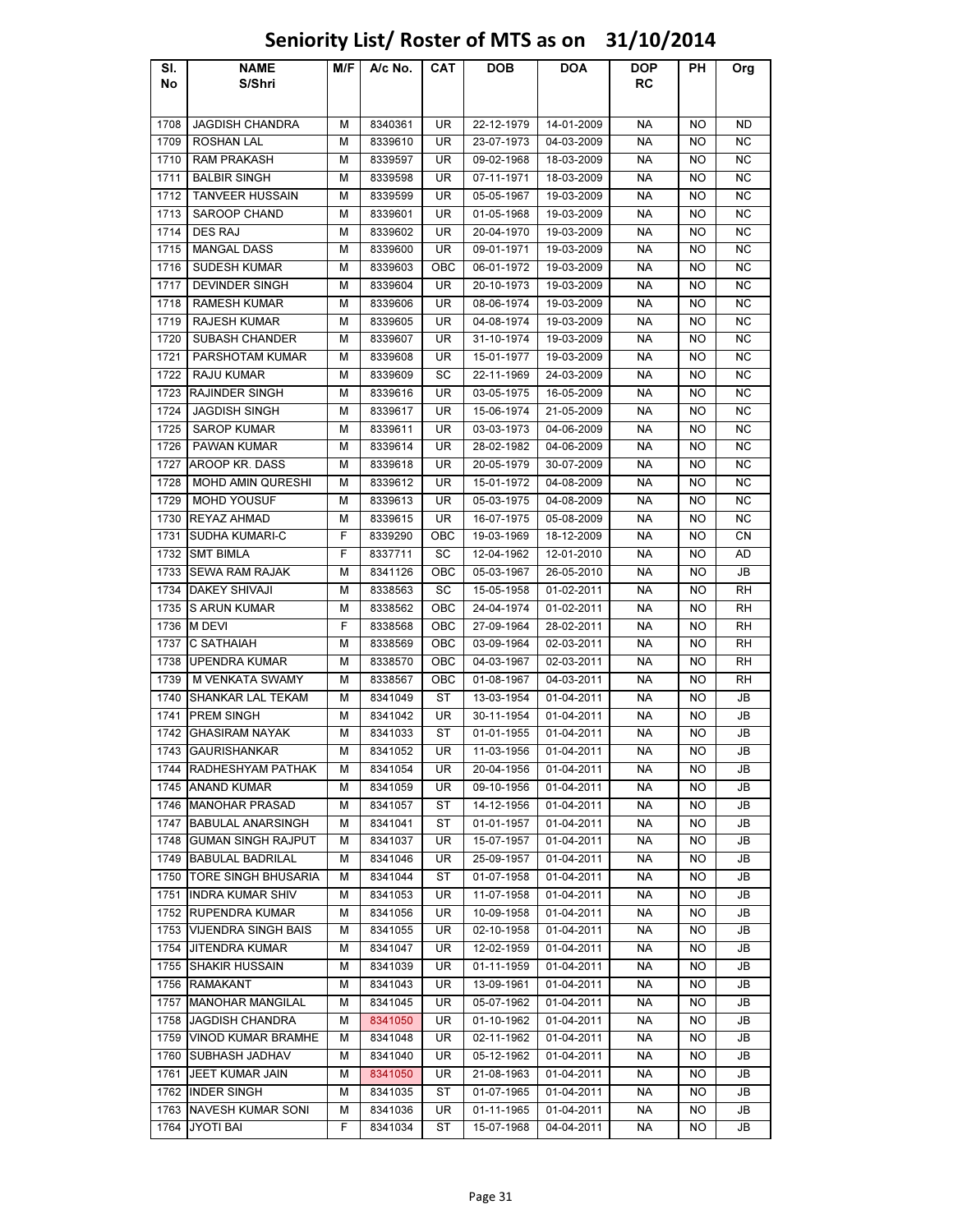### Sl. No NAME S/Shri M/F A/c No. CAT DOB DOA DOP RC PH Org 1765 GANESH PRASAD M NYA0001 ST 06-09-1978 26-05-2011 NA NO JB 1766 BINDA RIJAL M | OBC | 13-07-1977 | 22-06-2011 | NA | NO | BR 1767 RAJESH JUNEJA M 8348942 UR 25-02-1984 03-08-2011 NA NO PD 1768 N A UPENDRA F 8345587 OBC 03-07-1978 17-11-2011 NA NO SB 1769 J VENKATA RAMULU M 8345588 SC 20-08-1984 14-12-2011 NA NO SB 1770 MANAV KUMAR M | 8347286 | OBC | 20-02-1986 | 27-01-2012 | NA | NO | FY 1771 |VISHNU RAVI | M | 8341270 | UR | 29-09-1991 | 16-02-2012 | NA | NO | CN 1772 KUM I SRIPRIYA | F 8341271 | UR | 16-01-1989 | 24-02-2012 | NA | NO | CN 1773 VIJJOY WILSON M 8341279 | UR | 28-05-1987 | 02-04-2012 | NA | NO | CN 1774 RAJU KUMAR RAJAK | M | 8341285 | SC | 05-11-1988 | 23-04-2012 | NA | NO | CN 1775 RAMBABU VANDANA | M | 8345598 | OBC | 05-05-1985 | 25-04-2012 | NA | NO | SB 1776 KUM KARTHIKA E F 8341286 UR 10-07-1987 02-05-2012 NA NO CN 1777 SUNIL KUMAR SAH M 8340675 OBC 15-01-1992 28-05-2012 NA NO IDS 1778 RAVINDRA KUMAR | M | 8340677 | OBC | 02-02-1987 | 12-06-2012 | NA | NO | IDS 1779 MAHESH KAITHA M 8345608 SC 12-02-1986 26-09-2012 NA NO SB 1780 AJIT KUMAR SINGH | M | 8344776 | OBC | 01-02-1983 | 07-11-2012 | NA | NO | SC 1781 S KUMAR RAI M <mark>NYA0001 |</mark> OBC | 30-07-1990 | 26-12-2012 | NA NO | GT 1782 TARUN SINGH THAKUR | M | 8341132 | SC | 07-10-1980 | 31-12-2012 | NA | NO | JB 1783 PAVAN KANT KORI | M | 8341135 | SC | 23-01-1982 | 05-02-2013 | NA | NO | JB 1784 BISMAYA PRATIHARI | M NYA0001 UR 06-01-1992 26-08-2013 | NA | NO | IDS 1785 ANJUM CHANDPASHA | F | 8340870 | | | | | 13-06-2014 | NA | NO | RB 1786 RAJESH. K.N | M | 8341276 | UR | 10-12-1986 | | NA | NO | CN 1787 SAILAJA SINGARAJU MIRI 8345595 | URI 25-12-1991 | NA NO ISB 1788 AWADH BIHARI M 8326021 NA NA NO 1789 |BIRJU | M | 8341229 | | | | NA | NO | PD 1790 CHARAN SINGH M 8341226 NA NO PD 1791 FATEH SINGH M 8341227 NA NO PD 1792 KASHMIR SINGH M 8341223 NA NO PD 1793 |MANOJ KUMAR | M | 8341232 | | | NA | NO | PD 1794 RAMESH KUMAR M 8341225 NA NO PD 1795 S.N.MALI NA NO 1796 SANJAY KUMAR M 8341230 NA NO PD 1797 SATYAPAL SINGH M 8341228 NA NO PD 1798 SHESH NATH PAL MIL8341231 NA NO PD 1799 VINOD KUMAR M 8341224 NA NO PD 1800 RAMAKANT GUPTA | M | UR | | | | | | | | NA | NO 1801 |PALA RAM | | | | | | WC 1802 |JOKHAI | M | 8343967 | | | | NA | NO | RD 1803 ABHISHEK KUMAR M 8346249 NA NO NADFM 1804 AVINASH KUMAR M 8346250 NA NO NADFM NA NO NADFM 1805 ROHIT SRIVASATAV | M | 8346251 | | | | | | | | | NA | | NO | NADFM 1806 RAHUL KUMAR M | M | 8344837 | OBC | 02-02-1988 | 16-10-2014 | NA | NO | SC 1807 MAHESH KUMAR M 8348980 UR 20-02-1989 20-08-2014 NA NO PD 1808 GAURAV CHAUDHARY | M | 8348979 | UR | 02-01-1982 | 04-09-2014 | NA | NO | PD 1809 PRABHAT KUMAR M 8348977 OBC 18-08-1985 08-08-2014 NA NO PD 1810 SANDIP | M | 8348976 | UR | 08-04-1988 | 07-07-2014 | NA | NO | PD 1811 |YASHPAL | M | 8348974 | UR | 02-04-1988 | 14-07-2014 | NA | NO | PD 1812 HEMRAJ M 8348972 UR 07-03-1990 07-08-2014 NA NO PD 1813 KARAMJEET KAUR F 8348969 SC 01-02-1977 04-07-2014 NA NO PD 1814 KUM ASHWINL N | F | 8344475 | SC | 22-06-1991 | 15-09-2014 | NA | NO | BL 1815 PAPPU KUMAR M | M | 8349729 | SC | 12-12-1991 | 26-09-2014 | NA | NO | RD 1816 AKSHAY CHAKRABORTY M 8347605 NA NO FY 1817 PRADEEP KUMAR M 8346573 SC 27-06-1967 14-08-2014 NA NO WC 1818 |MOHAN | M | 8346576 | OBC | 01-01-1986 | 20-08-2014 | NA | NO | WC 1819 |AMIT | M | 8346577 | OBC | 08-07-1992 | 22-08-2014 | NA | NO | WC 1820 CHANDAN KUMAR BARNW M | 8346578 | OBC | 18-04-1994 | 22-08-2014 | NA | NO | WC 1821 AAZAD SINGH M 8346579 OBC 10-06-1992 25-08-2014 NA NO WC